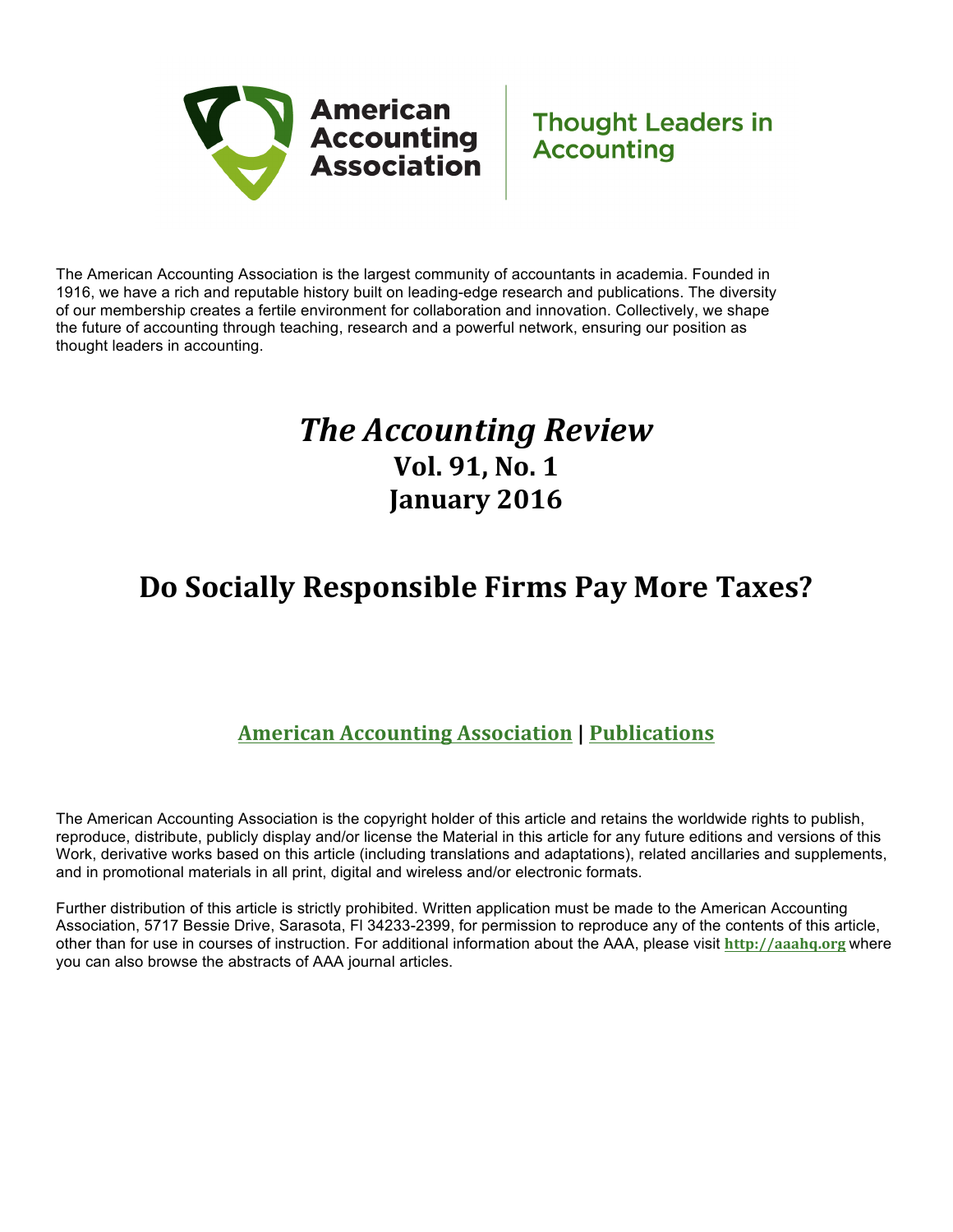

# **American Accounting Association**

*The Accounting Review • Issues in Accounting Education • Accounting Horizons Accounting and the Public Interest • Auditing: A Journal of Practice & Theory Behavioral Research in Accounting • Current Issues in Auditing Journal of Emerging Technologies in Accounting • Journal of Information Systems Journal of International Accounting Research Journal of Management Accounting Research • The ATA Journal of Legal Tax Research The Journal of the American Taxation Association*

### Online Early — Preprint of Accepted Manuscript

This is a PDF file of a manuscript that has been accepted for publication in an American Accounting Association journal. It is the final version that was uploaded and approved by the author(s). While the paper has been through the usual rigorous peer review process for AAA journals, it has not been copyedited, nor have the graphics and tables been modified for final publication. Also note that the paper may refer to online Appendices and/or Supplements that are not yet available. The manuscript will undergo copyediting, typesetting and review of page proofs before it is published in its final form, therefore the published version will look different from this version and may also have some differences in content.

We have posted this preliminary version of the manuscript as a service to our members and subscribers in the interest of making the information available for distribution and citation as quickly as possible following acceptance.

**The DOI for this manuscript and the correct format for citing the paper are given at the top of the online (html) abstract.**

**Once the final published version of this paper is posted online, it will replace this preliminary version at the specified DOI.**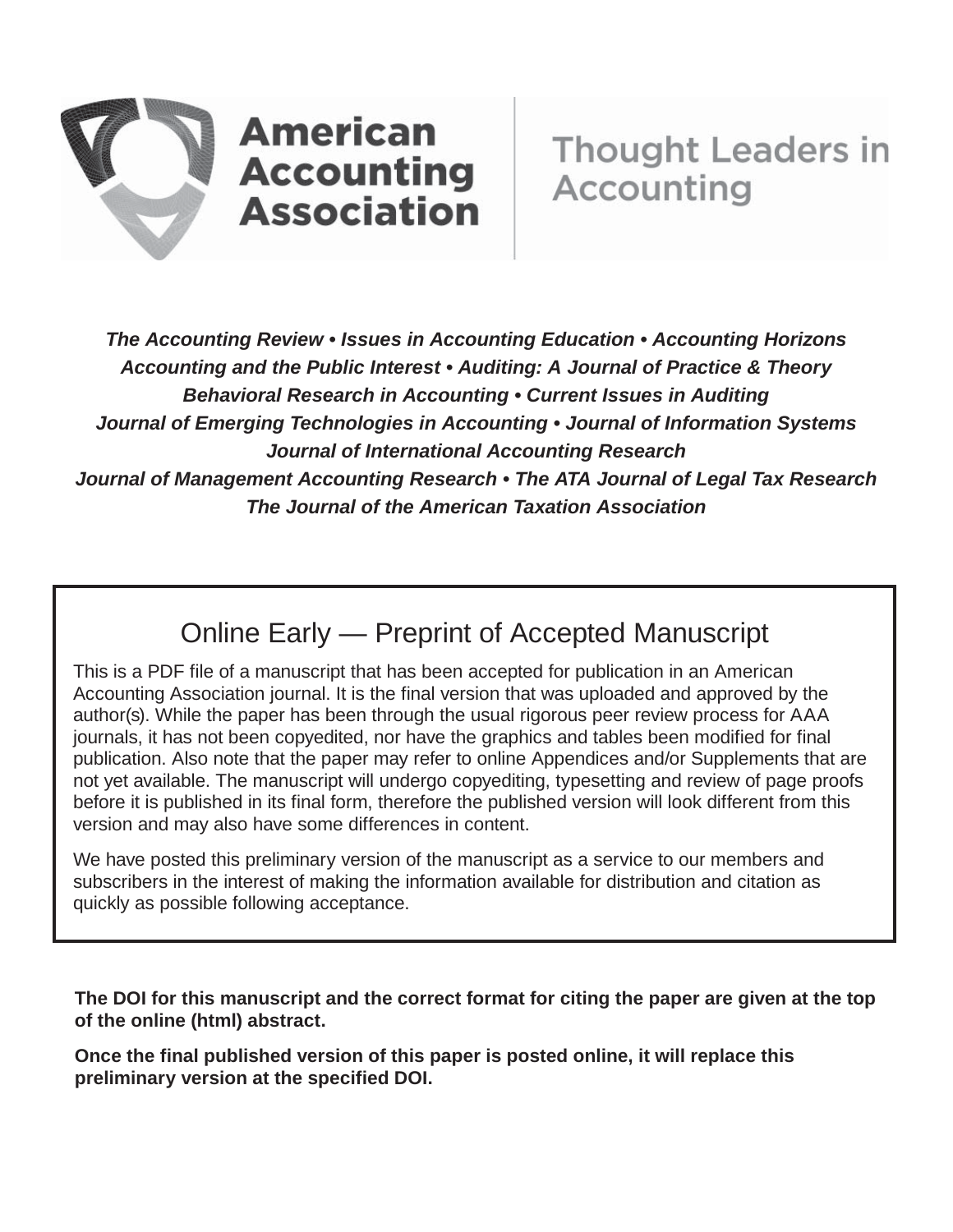#### **Do Socially Responsible Firms Pay More Taxes?**

**Angela K. Davis**  University of Oregon

#### **David A. Guenther**  University of Oregon

**Linda K. Krull**  University of Oregon

**Brian M. Williams**  Indiana University

*Editor's Note: Accepted by John Harry Evans III* **Allen Calle** Submitted October 2013 **Accounting** Accepted July 2015 **Association** 

**Data Availability:** Data are available from sources identified in the paper

preprint Eugene, OK *91*405-1206<br>Phone: (541) 346-5384, Fax:(541) 346-3341, email: **guenther@uoregon.edu** Corresponding author: Professor David A. Guenther Lundquist College of Business 1208 University of Oregon Eugene, OR 97403-1208

emails of non-corresponding authors: Angela K. Davis: davisan@uoregon.edu Linda K. Krull: lkrull@uoregon.edu Brian M. Williams: bw63@indiana.edu

Funding from the Finance and Securities Analysis Center at the Lundquist College of Business is gratefully acknowledged. The authors are also grateful for helpful comments from Magali Delmas (a discussant), Mike Russo, Brady Williams and seminar participants at the University of Oregon, the 2013 University of North Carolina Tax Symposium and the 2013 Universities of British Columbia, Oregon, and Washington Conference.

manuscript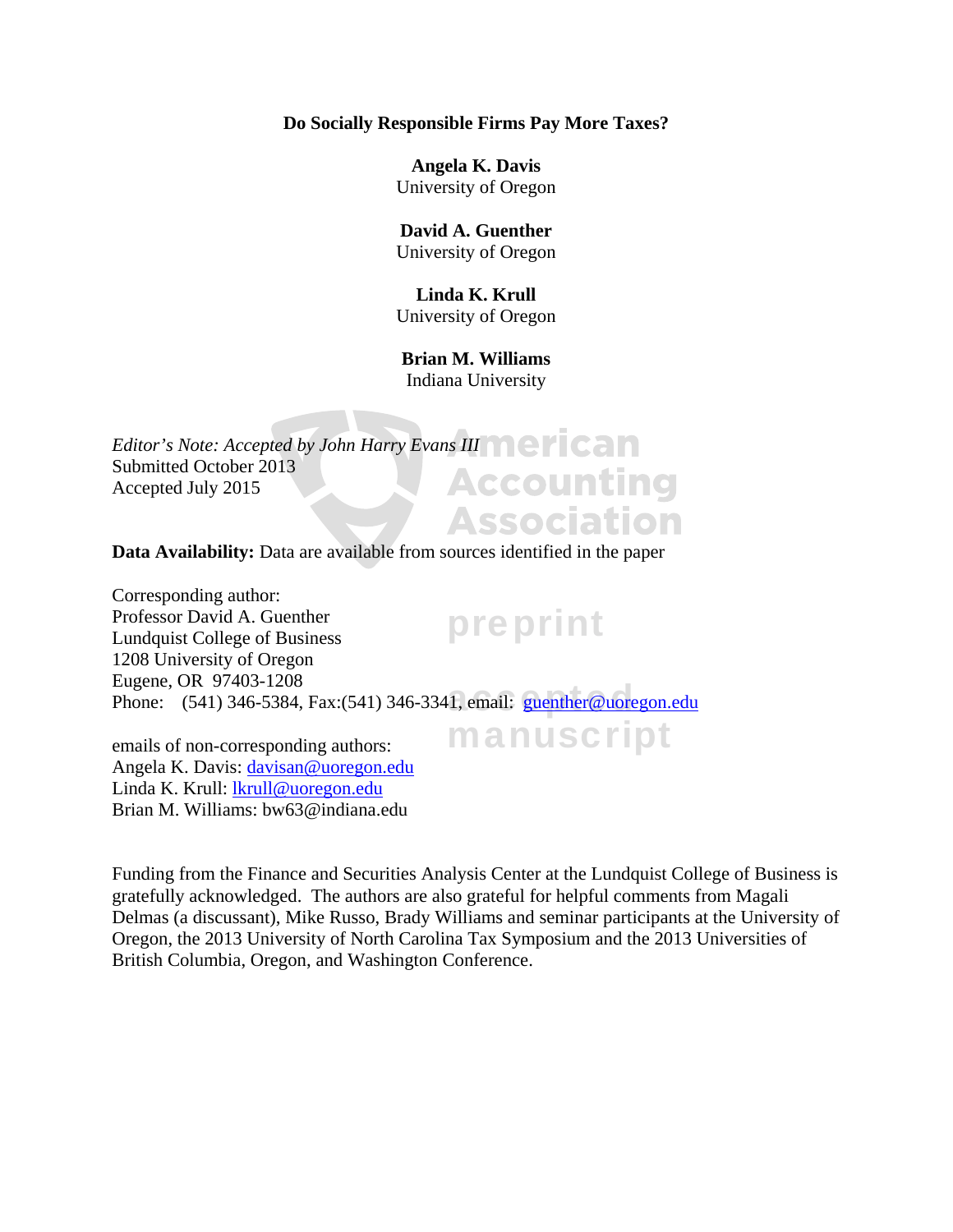#### **Do Socially Responsible Firms Pay More Taxes?**

**ABSTRACT:** We investigate the relation between corporate tax payments and corporate social responsibility. Because existing theory and empirical studies find inconsistent evidence on the relation between these constructs, we investigate whether the two activities act as complements or substitutes. We estimate the relation between measures of corporate social responsibility and (1) the amount of corporate taxes paid, and (2) the amount invested in tax lobbying activities using both ordinary least squares and a system of simultaneous equations. We find consistent evidence that corporate social responsibility is negatively related to five-year cash effective tax rates and positively related to tax lobbying expenditures. Our evidence suggests that, on average, corporate social responsibility and tax payments act as substitutes.

**Keywords:** corporate social responsibility; tax avoidance; Global Reporting Initiative

# preprint

American

**Accounting** 

**Association** 

accepted manuscript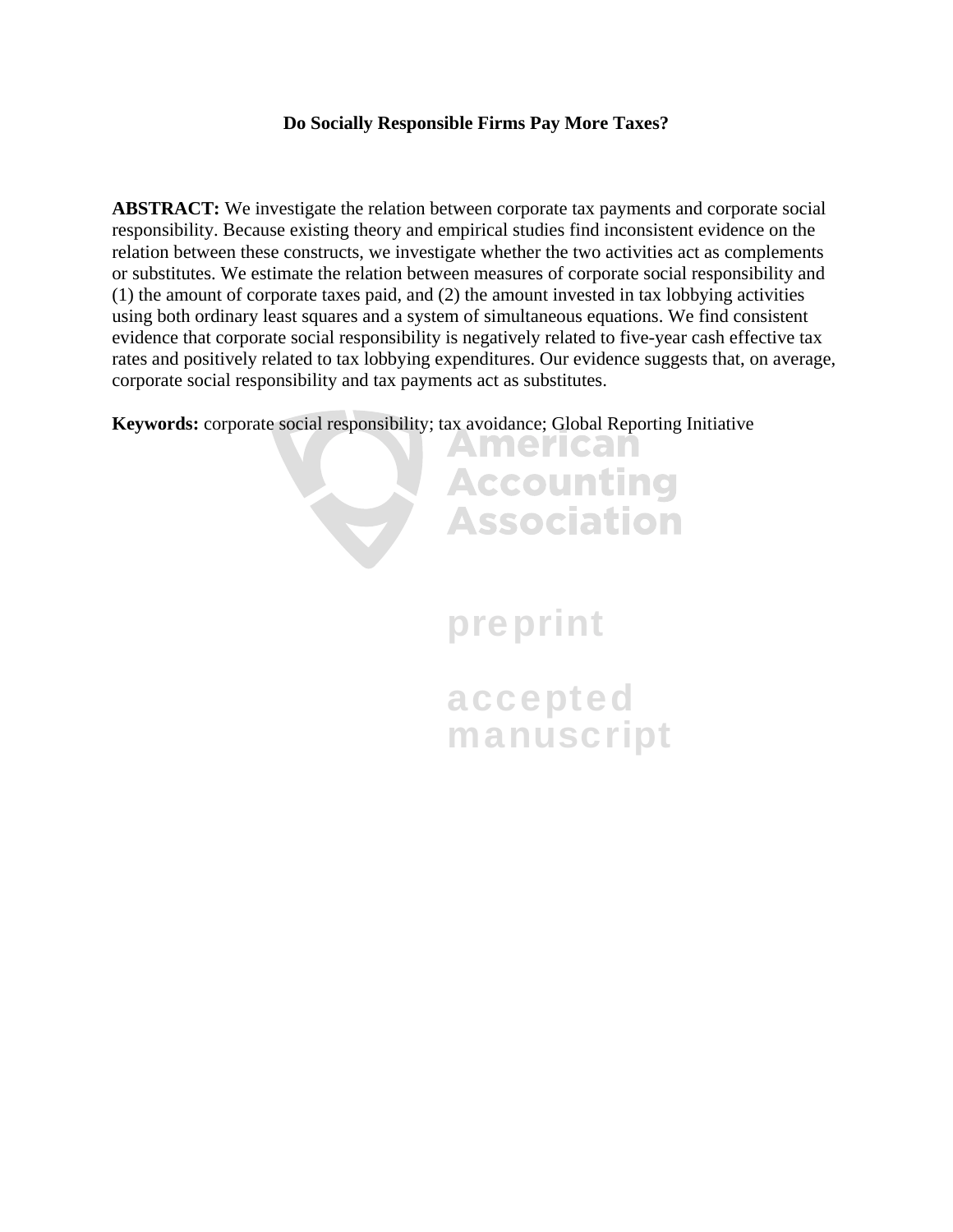#### **Do Socially Responsible Firms Pay More Taxes?**

#### **I. INTRODUCTION**

that the payment of corporation tax is not at present a social issue relevant to CSR." Recent anecdotal evidence suggests that some stakeholders of public companies regard corporate tax payments as socially responsible while others consider them irrelevant in a corporate social responsibility (CSR) context. For example, Margaret Hodge, the chair of the United Kingdom's Parliament Committee on Public Accounts, recently accused Starbucks, Google, and Amazon of immoral behavior due to "using the letter of tax laws both nationally and internationally to immorally minimize their tax obligations" (Lawless 2012). Similarly, *The Guardian* (UK) newspaper reported on February 14, 2009 "nearly 60 percent of financial directors in the UK do now regard tax as an ethical issue." On the other hand, the same newspaper article states that respondents to a survey of tax directors "were unanimous in saying

the importance of tax payments in a CSR context. International organizations like the Global Reporting Initiative (GRI) seek to influence CSR activities by issuing guidelines for Discussions of taxes in corporate sustainability reports also provide mixed evidence on sustainability reporting. The GRI guidelines recommend that firms provide detailed information on tax payments because what is "frequently desired by users of sustainability reports is the organization's contribution to the sustainability of a larger economic system" (GRI 2011, 25), suggesting that the GRI considers corporate tax payments as a positive contribution to social welfare. However, some corporations argue in their sustainability reports that taxes hurt innovation, production, job creation, and economic development, which suggests that tax payments detract from social welfare. Similarly, some corporations state that they actively lobby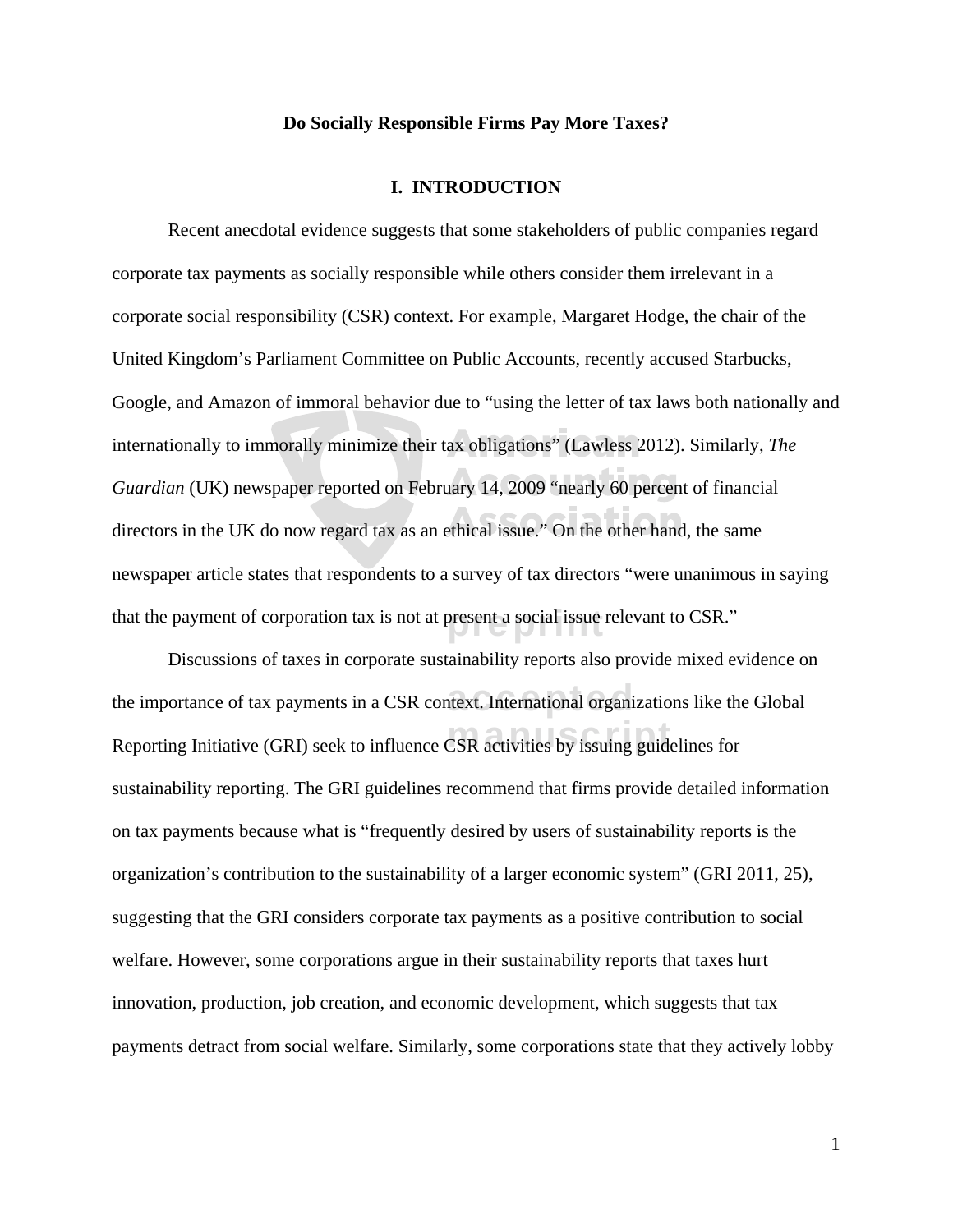to lower corporate taxes because lower corporate taxes will lead to increased economic development.

suggest competing predictions about the relation between CSR and taxes. This diversity of perspectives motivates our research question: Are CSR activities and corporate tax payments complements or substitutes? To investigate this question, we examine the relation between measures of corporate social responsibility and both corporate tax payments and tax lobbying activity. Our evidence provides insight into whether managers or other influential stakeholders of socially responsible firms regard the payment of corporate taxes as complementing the firm's CSR activities. Understanding the relation between taxes and corporate social responsibility is important because existing research (Lanis and Richardson 2012; Huseynov and Klamm 2012; Landry, Deslandes, and Fortin 2013; Hoi, Wu, and Zhang 2013; Watson 2015), reporting guidelines (GRI 2011), and theory on CSR (Friedman 1970; Carroll 1979; Garriga and Mele 2004; Mackey, Mackey, and Barney 2007; McGee 2010)

How firms jointly choose the extent to which they engage in CSR and tax avoidance likely reflects how engaging in one activity affects the costs and benefits of the other. If firms  $\frac{1}{2}$ view paying taxes in the same way they view CSR activities, then the two activities act as complements. In this case, we expect a positive relation between corporate tax payments and measures of CSR. This prediction is consistent with CSR theories developed in the business and society literature suggesting that firms have social obligations that extend beyond maximizing shareholder wealth (Carroll 1979; Garriga and Mele 2004; Mackey et al. 2007). Under this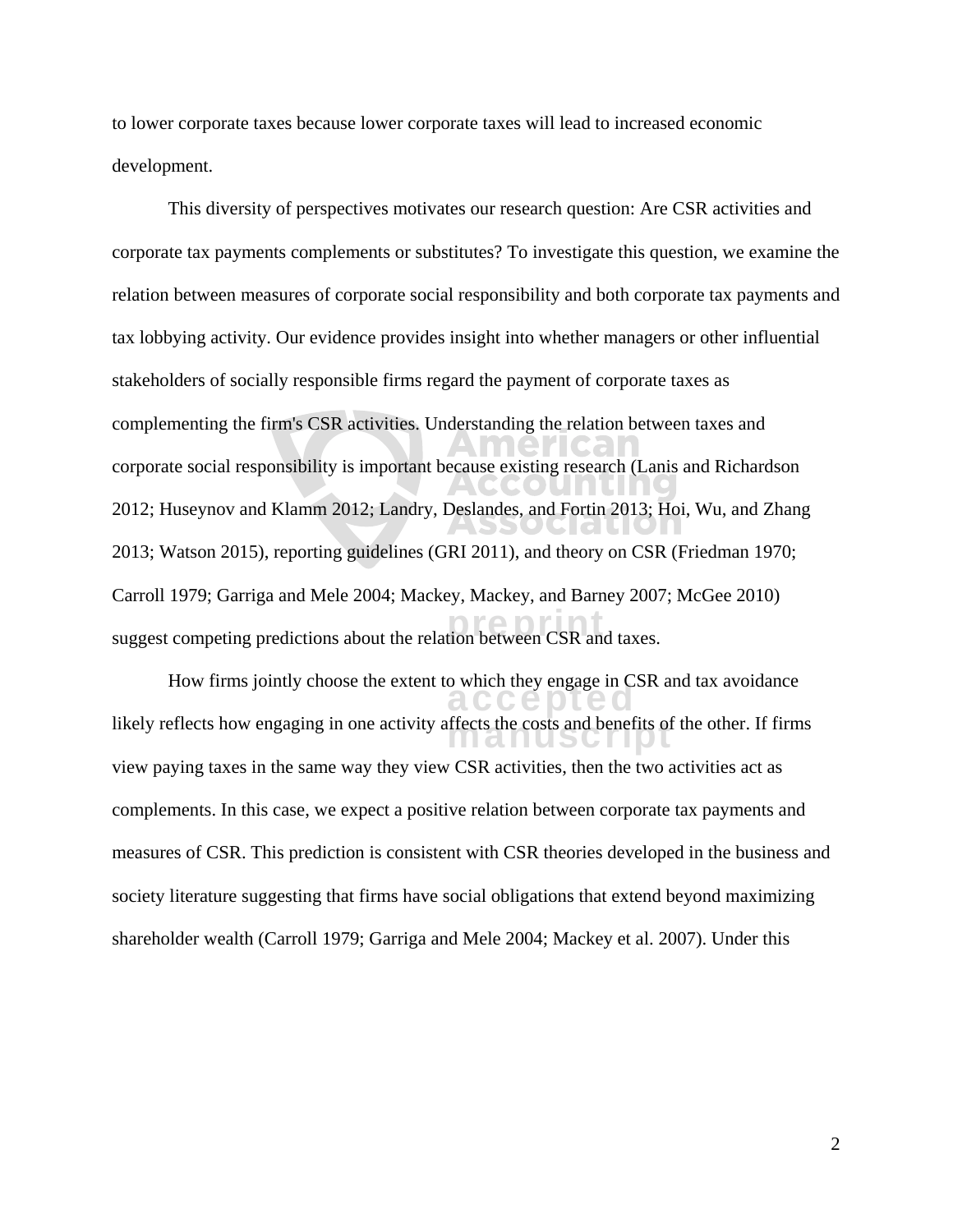theory, firms that value CSR will dedicate resources to socially responsible activities that do not necessarily maximize economic performance.<sup>1</sup>

Conversely, firms may view paying taxes as detracting from social welfare because tax payments reduce innovation, job growth, and economic development. For example, Djankov, Ganser, McLiesh, Ramalho, and Shleifer (2008, 4) find "a consistent and large adverse effect of corporate taxes on both investment and entrepreneurship." If this is the case, we expect corporate tax payments and CSR to act as substitutes, with a negative relation between the two measures.

Researchers also argue that for-profit corporations are more efficient than governments in allocating resources. For example, McGee (2010, 41) states that "keeping resources in the private sector results in benefits to society because the private sector utilizes resources more efficiently CHALLOIA than the public sector." Porter and Kramer (2006, 92) argue that "when a well-run business applies its vast resources, expertise, and management talent to problems that it understands and in which it has a stake, it can have a greater impact on social good than any other institution or philanthropic organization." This perspective suggests that socially responsible firms may dedicate resources to CSR activities, but neither managers nor other influential stakeholders necessarily consider the payment of corporate taxes to be the best means by which to accomplish their social responsibility goals. Moreover, under this view paying less taxes can result in greater social benefits.

Tax payments and CSR also act as substitutes if firms that engage in aggressive tax avoidance increase their CSR activities to offset any negative perceptions. Existing research argues that CSR activities can be used to temper the effects of negative events, such as fraud

<sup>&</sup>lt;sup>1</sup> At the extreme firms may even pay more corporate taxes than legally required. See the Associated Press news story "Starbucks Promises to Pay More UK Tax" (December 6, 2012) in which Starbucks responded to criticism that its low UK taxes were "immoral" by agreeing to pay "somewhere in the range of 10 million pounds in each of the next two years" regardless of whether the company is profitable.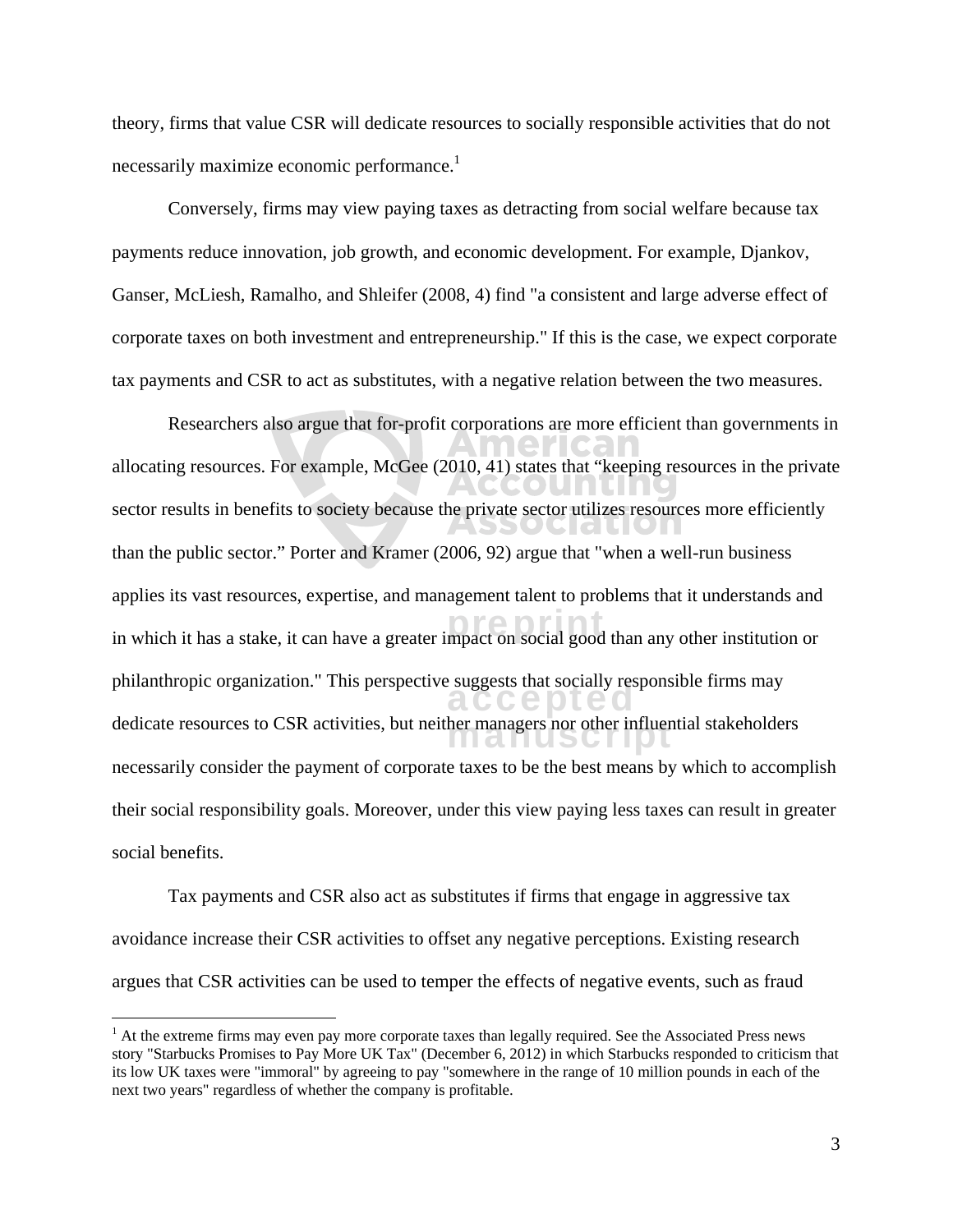accusations or environmental disasters, or to offset negative public perceptions about the firm (Fombrun, Gardberg and Barnett 2000; Godfrey, Merrill and Hansen 2009).

Other theories on CSR suggest that decisions about CSR and tax avoidance are unrelated. For example, Friedman (1970) argues that firms should engage in socially responsible activities only when such activities maximize shareholder wealth. Under this view, firms will dedicate resources to CSR activities only to the extent that they align with the overarching goal of maximizing shareholder wealth. Consistent with this theory, Dhaliwal, Li, Tsang, and Yang (2011) and Lev, Petrovits, and Radhakrishnan (2010) find that firms with higher measures of CSR have lower cost of capital and higher revenue growth, respectively. If tax avoidance and CSR both maximize firm value independently of one another, we expect managers to engage in each activity independently of the other, and therefore there will be no relation between CSR and corporate tax payments.

We examine the five-year cash effective tax rates (ETRs) for a sample of U.S. public corporations that also have data on the MSCI annual data set of environmental, social, and governance (ESG) ratings of publicly traded companies. We focus only on U.S. corporations of  $\mu$ since the way managers and other stakeholders regard taxes in the context of corporate social responsibility may differ across countries.<sup>2</sup> To identify socially responsible firms, we construct a CSR index for the period 2002 through 2011 following the approach in Kim, Park, and Wier (2012).

We find that the CSR index is negatively related to five-year cash ETRs, and these results are driven by firms with high CSR indices. We find similar results using only the subset of

 $2^2$  For example, Lanis and Richardson (2012) find that higher levels of CSR disclosure are associated with lower corporate tax avoidance for a sample of 408 Australian firms, suggesting that Australian firms deemed to be more socially responsible pay more taxes.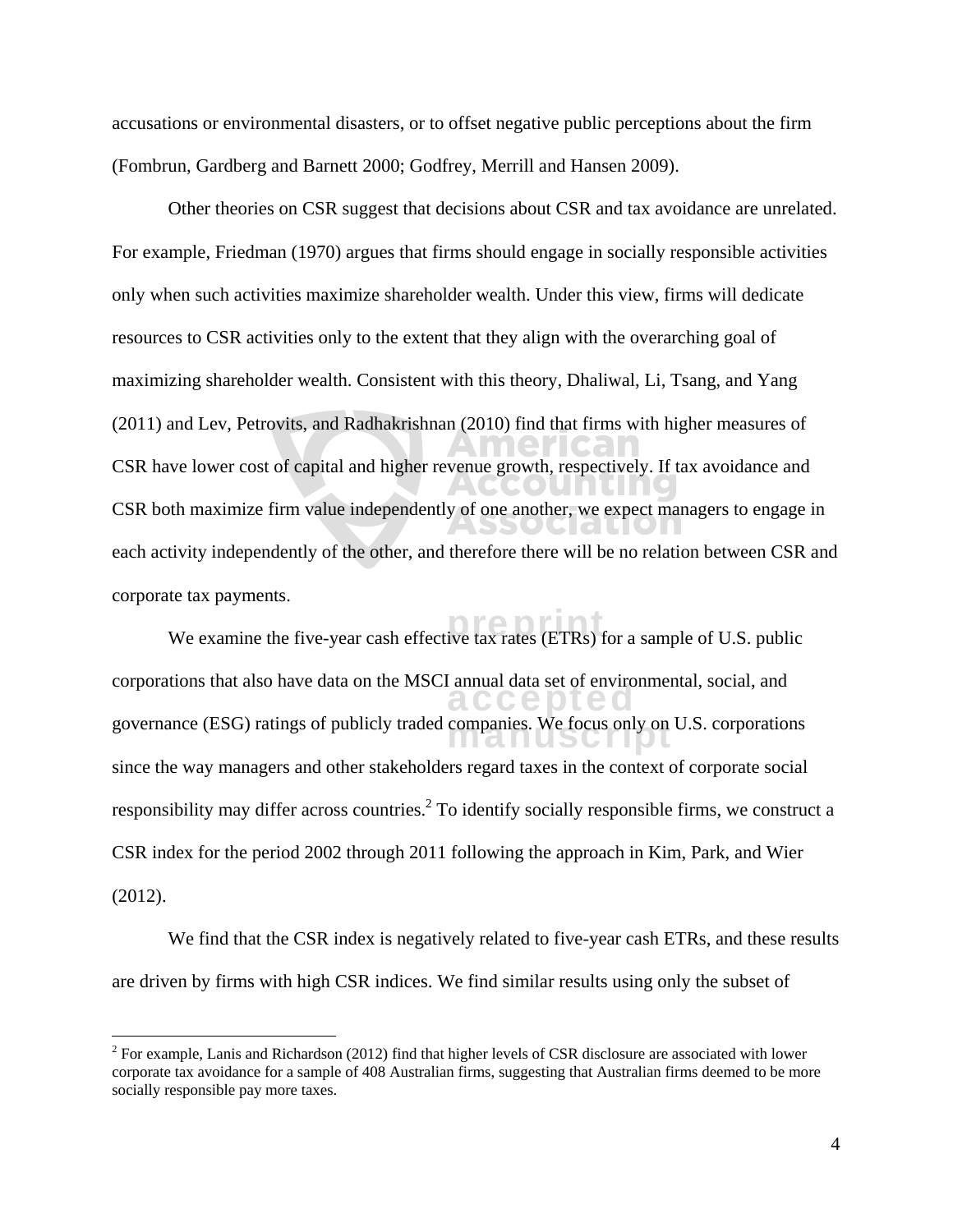categories in the CSR index that relate to "community," which includes such activities as charitable giving, innovative giving, community engagement, and community impact. This evidence is consistent with corporate tax payments and CSR acting as substitutes because firms view taxes as detracting from social welfare and/or because they engage in CSR, in part, to offset negative perceptions associated with low tax payments.

We also examine the relation between tax lobbying behavior and CSR and find that the CSR index is positively related to tax lobbying. This result is consistent with our finding of a negative relation between cash ETRs and CSR and corroborates our evidence that socially responsible firms do not necessarily regard the payment of corporate taxes as complementing CSR activities. Association

avoidance given that the costs and benefits of engaging in one activity potentially affect the costs and benefits of the other. This lack of a defined causal relationship and the possibility that investment in one activity influences the payoff from the other suggests that the extent of  $\overline{\phantom{a}}$ We do not attempt to establish causality in the relation between CSR and tax payments; our goal is to determine how firms choose the extent to which they jointly engage in CSR and tax engagement in each activity may be determined simultaneously. We therefore estimate CSR and tax avoidance using a system of simultaneous equations. Results using simultaneous equations are consistent with ordinary least squares.

We distinguish our research question and results from a recent study by Hoi et al. (2013), which also examines the relation between tax avoidance and CSR activities. Hoi et al. provide evidence that firms with "excessive irresponsible CSR activities" have a higher likelihood of engaging in "extremely aggressive tax avoidance policies." Our research question and setting differ from this study in two important ways. First, Hoi et al. focus on a subset of firms with poor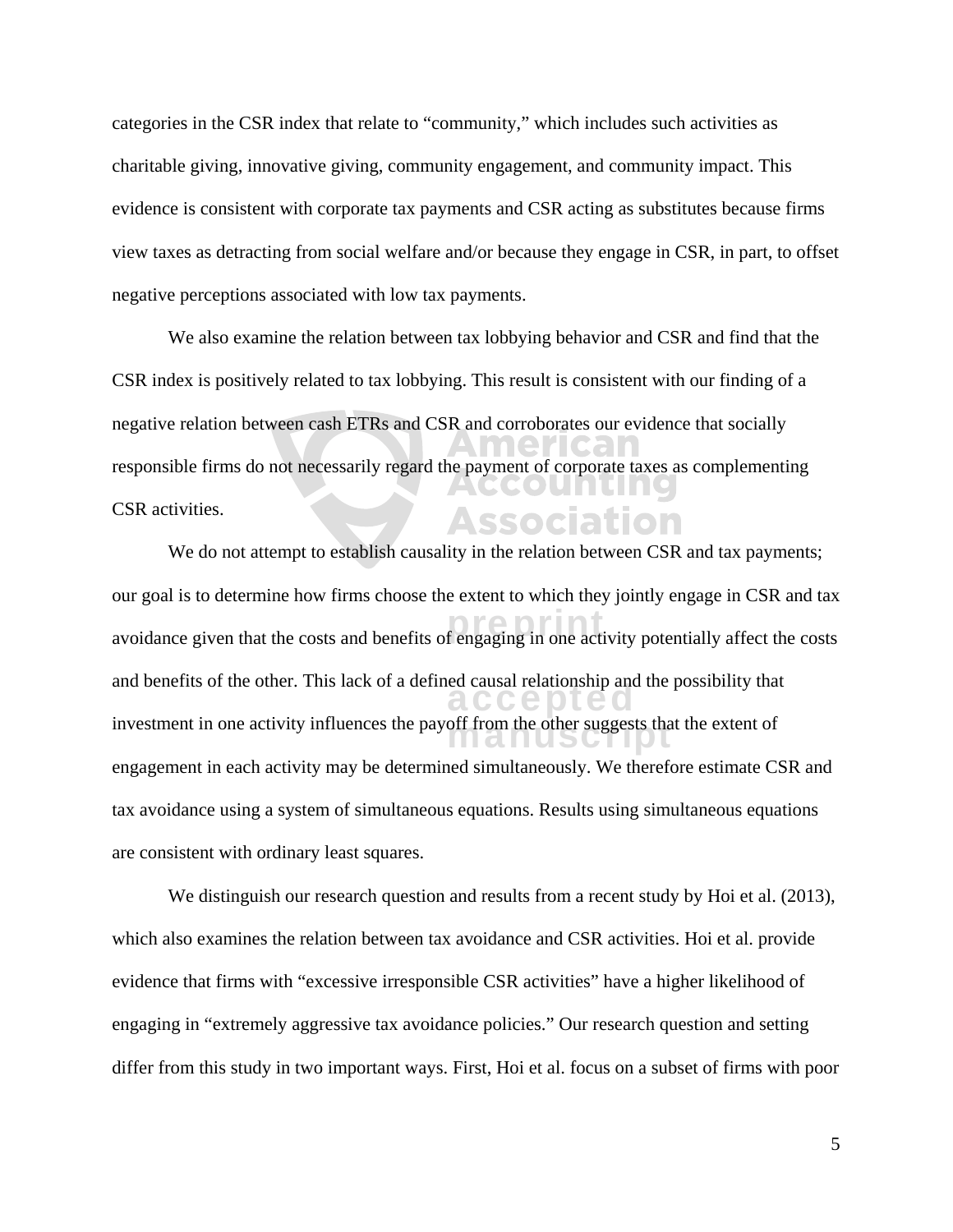CSR, so their CSR measures include only activities that negatively affect a firm's stakeholders. In contrast, we take a more comprehensive approach and study the full spectrum of CSR activity using an aggregate measure of CSR activity, as well as measures that capture firms in the high and low quintiles of CSR activity, and measures that capture CSR strengths and concerns separately. Second, Hoi et al. focus on "extremely aggressive tax avoidance policies" such as tax sheltering, which may constitute illegal tax fraud, and Fin 48 reserves, which represent tax savings on uncertain tax positions. We study a broader spectrum of legal tax avoidance by using cash ETRs.<sup>3</sup> Although Hoi et al. show that their results are robust to using cash ETRs, their results differ from ours and focus on socially irresponsible firms. In contrast to their result that low CSR firms avoid more taxes, we provide new evidence that high CSR firms avoid more taxes, which suggests that CSR and taxes act as substitutes rather than complements, or that CSR and taxes are substitutes for a different set of firms than Hoi et al. consider.

Our results make two important contributions to research on taxes and CSR. First, our results help in understanding the types of activities that managers or other influential  $\mathbb{C} \subset \mathbb{C} \subset \mathbb{C}$ stakeholders consider to be socially responsible. We find a negative relation between tax payments and two measures of CSR. Assuming that managers allocate resources to activities that they or other influential stakeholders consider important in a CSR context, this result suggests that influential stakeholders of socially responsible firms do not, on average, consider corporate tax payments to complement CSR activities. Our results suggest that tax payments and CSR act as substitutes, at least for some firms. This result also highlights the potential tradeoff between

 $3$  The importance of the idea that tax avoidance should be "legal" is evidenced by an example from General Electric's 2010 Citizenship Report, which states: "GE has taken criticism recently regarding its U.S. tax obligations. Like any business or individual, we do like to keep our tax rate low. But we fully comply with the law and there are no exceptions. GE acts with integrity in relation to our tax obligations wherever we operate. At the same time, we have a responsibility to our shareowners to reduce our tax costs as the law allows. Under any system, GE will comply and pay what we owe."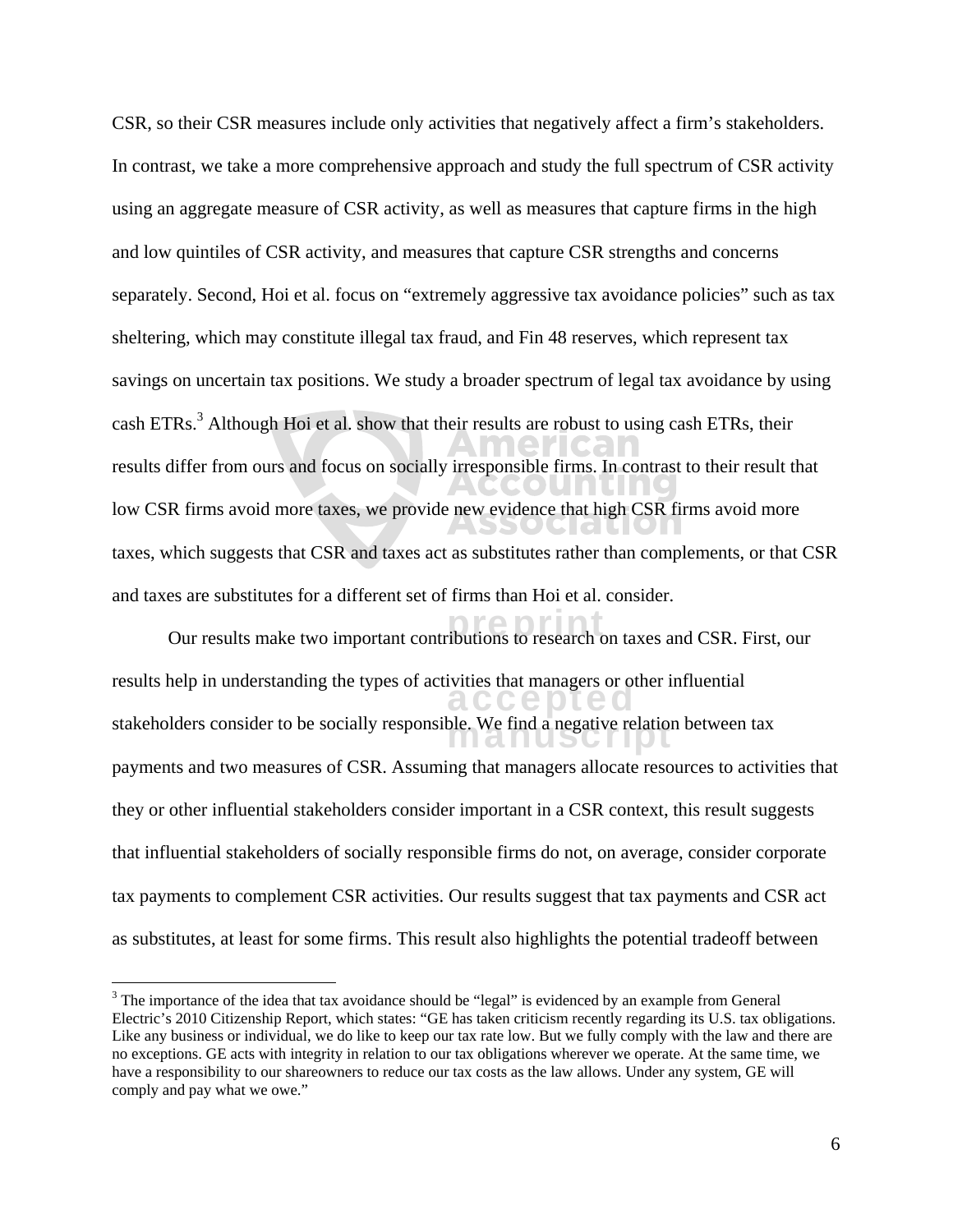corporate tax payments and other economic activities that promote social welfare. While higher corporate tax payments provide governments with more revenue to spend on social welfare, firms that focus on after-tax profitability may be able to increase social welfare in other ways, such as investment in infrastructure, R&D, and job creation. Although we do not specifically address the relation between corporate tax payments and social welfare, our results suggest that the relation is more complex than that reflected in some prior research.

standpoint. Our results suggest that in the U.S. the payment of more tax is not, on average, considered an important complement to CSR.<br> **accepted** Our results also provide evidence about the type of information that may be valued in sustainability reports, an important public policy question. This evidence should be useful to organizations such as the GRI and UN Global Compact that produce sustainability reporting guidelines, as well as to the corporations that produce CSR reports. Current guidelines appear to view corporate tax payments as contributing to the social welfare of the communities in which the corporation operates, suggesting that paying more taxes is better from a social welfare

# manuscript

#### **II. CORPORATE SOCIAL RESPONSIBILITY AND TAXES**

Corporate social responsibility can be broadly defined as voluntary firm actions designed to improve social or environmental conditions (Mackey et al. 2007). Our research question provides insight into whether managers or other influential stakeholders of socially responsible firms consider the payment of corporate taxes an important complement to CSR activities, suggesting they view CSR and taxes as complements, or whether stakeholders consider tax payments as detracting resources from CSR, suggesting they view CSR and taxes as substitutes. While corporate tax payments are not entirely voluntary, managers do make choices regarding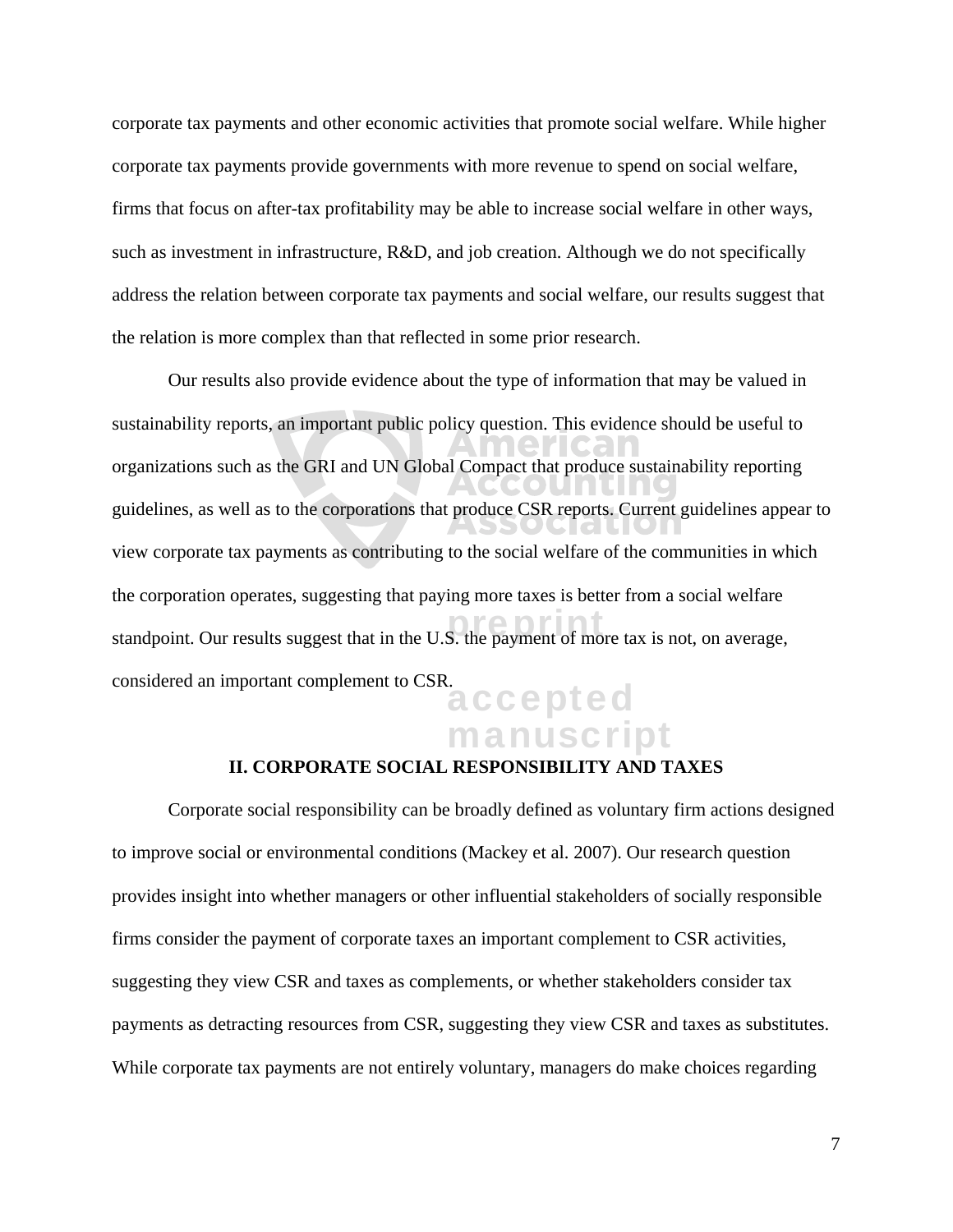the extent to which their firms engage in tax planning that reduces the amount of taxes paid. Managers also decide whether to engage in lobbying to lower corporate taxes. One potential way to understand the relation between CSR and taxes would be to examine how managers discuss taxes in the firm's sustainability report. As discussed in the next section, we examine a sample of sustainability reports and observe that the treatment of taxes is inconsistent across reports.

#### **Corporate Taxes and Sustainability Reporting**

preprint Two observations suggest inconsistencies in how corporate tax payments are treated in sustainability reports issued by corporations. First, there appears to be a lack of uniform treatment of tax information in sustainability reports, despite GRI reporting guidelines that clearly emphasize the importance of tax disclosures. Second, some firms for which CSR appears to be important report no tax information at all or report that they promote or lobby for legislation that lowers corporate taxes.

As currently written, the GRI guidelines for sustainability reporting suggest that more socially responsible firms will pay more taxes. For example, the first core economic indicator<br> suggested by GRI is "direct economic value generated and distributed, including [...] payments to capital providers and governments" (GRI 2011, 26). Similarly, the UN Global Compact (UN 2009, 40) encourages participants to engage in a "core business partnership" in which partners collaborate to, among other things, "generate tax revenues."

Despite this positive relation between corporate tax payments and public welfare suggested by sustainability reporting guidelines, differences exist in how firms view and report taxes in their sustainability reports. Some firms such as Analog Devices report taxes in a manner consistent with the current guidelines and state that they contribute to the community "through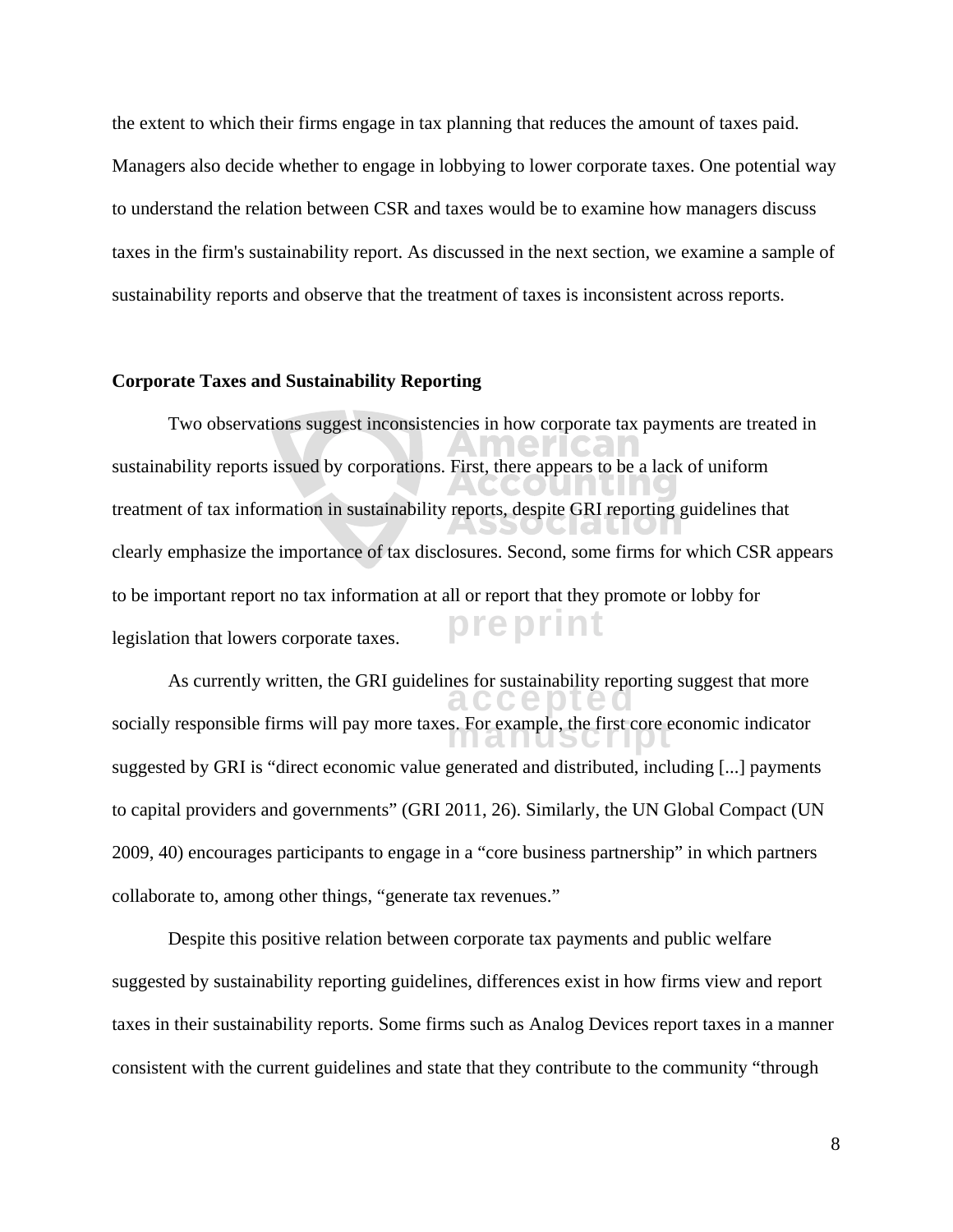the ongoing operation of our business and taxes." Other firms discuss taxes in their sustainability reports as being harmful to innovation and economic development. For example, Intel states in its 2011 Corporate Responsibility Report that it "believes in promoting tax policies that encourage innovation and competition around the world. [...] the location of our facilities can be substantially affected by the tax and economic development policies of potential host countries."

field." In their 2011 sustainability report 3M rates tax policy as more important than either health alceepile manuscript Some sustainability reports also discuss the fact that large public corporations affect tax policy through their lobbying activities, which, in turn, affect social welfare.<sup>4</sup> Many of these firms argue that they are engaging in good corporate citizenship by actively lobbying to lower the tax payments of businesses, a stance in direct contrast to how the issue of corporate tax payments is framed by the current GRI reporting guidelines. For example, in their 2011 sustainability report, 3M Corporation states that their top objective in terms of public policy issues is "to make the case for tax reform and lower corporate tax rates for a level global playing or environmental concerns, underscoring the importance they attribute to lowering corporate tax payments.

To understand how taxes and tax information are disclosed in sustainability reports, we examine forty sustainability reports selected randomly from sample firms in the MSCI ESG annual data set from 2009 to 2011 that have high quality sustainability reports.<sup>5</sup> We find that in nineteen (47.5 percent) of these reports the firm either does not make any tax disclosures at all, or refers the reader to the firm's Form 10-K for tax information. We also observe wide variation in the amount and quality of tax information that firms report, and find both positive and

<sup>&</sup>lt;sup>4</sup> GRI Sustainability Reporting Guidelines version 3.1 includes lobbying activities as a core society performance indicator.

<sup>&</sup>lt;sup>5</sup> We identify firms with high quality sustainability reports as those with Reporting Quality (CGOV\_str\_D) equal to one. We discuss these data in more detail in Section III.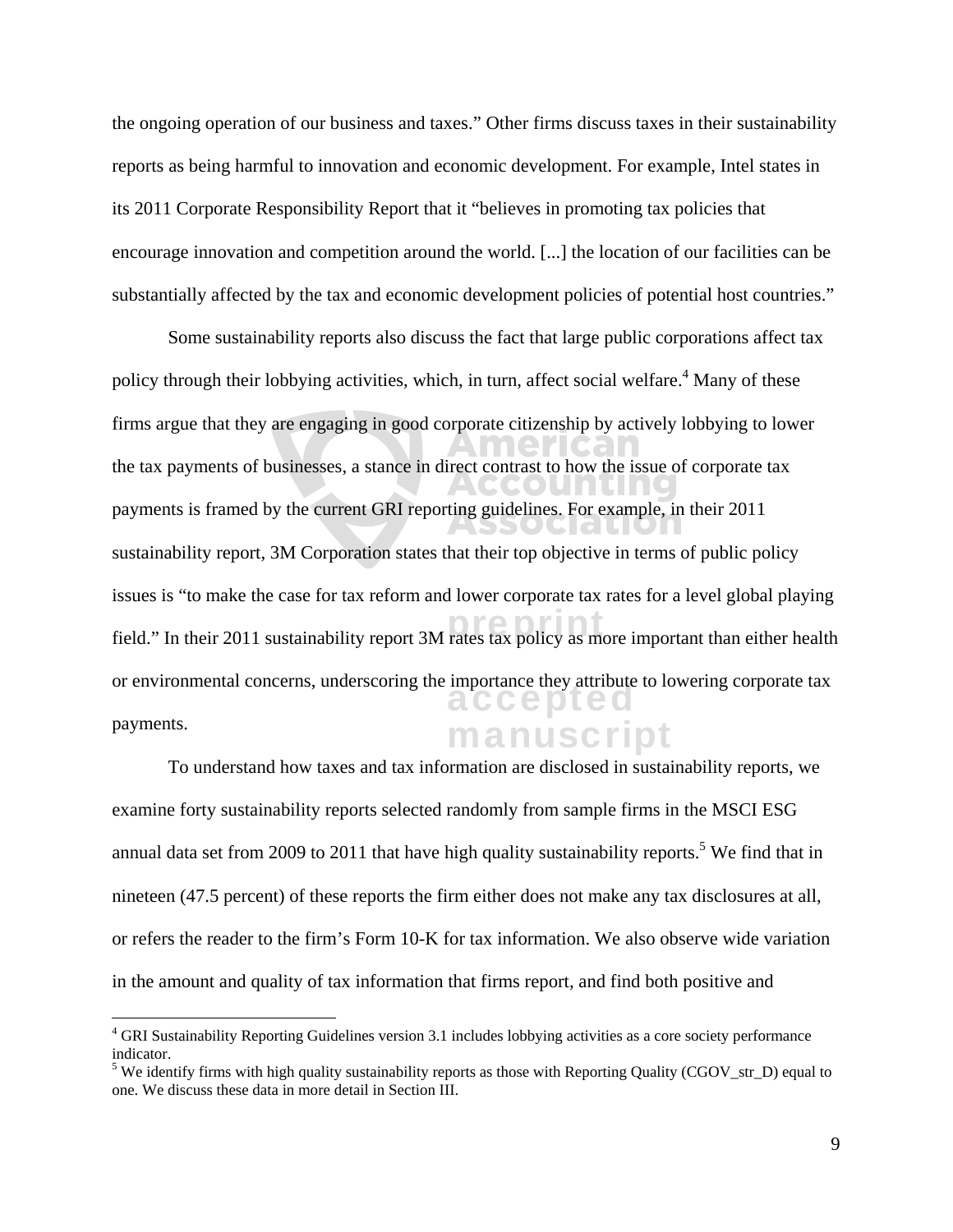negative statements about taxes in the forty reports that we examined. Positive statements about taxes focus on the importance of the firm's tax payments to the social welfare of the community. For example, ConocoPhillips states "Our global operations contribute substantially to social and economic development […] For example, our direct economic contributions during 2011 included: Taxes – Our operations generated \$14.9 billion in total tax revenue to governments." Negative statements about corporate taxes generally argue that high tax rates discourage innovation and investment and harm job creation, and therefore hurt the ability of the firm to contribute to social welfare. For example, 3M states "Tax reform is essential to ensuring the long-term competitiveness of American businesses and workers. 3M believes business tax reform should focus on a significant reduction of the corporate income tax rate."

guidelines. GRI, for example, only requires companies to report on items that are material. In discussing materiality in the context of sustainability reporting, GRI states (2011, 8): "Relevant topics and indicators are those that may reasonably be considered important for reflecting the topics and indicators are those that may reasonably be considered important for reflecting the The fact that many companies do not provide tax information in their sustainability reports does not necessarily mean the companies are not in compliance with CSR reporting organization's economic, environmental, and social impacts, or influencing the decisions of stakeholders, and, therefore, potentially merit inclusion in the report. Materiality is the threshold at which topics or indicators become sufficiently important that they should be reported." GRI gives an example of a two-dimensional matrix on which to assess materiality, with the vertical axis reflecting "Influence on Stakeholder Assessments and Decisions" and the horizontal axis reflecting "Significance of Economic, Environmental, and Social Impacts."

Firms vary widely in how they present taxes on the matrix. In Intel's matrix "Taxes" is the lowest rated item on the vertical axis labeled "Importance to Multiple Stakeholders" and is

10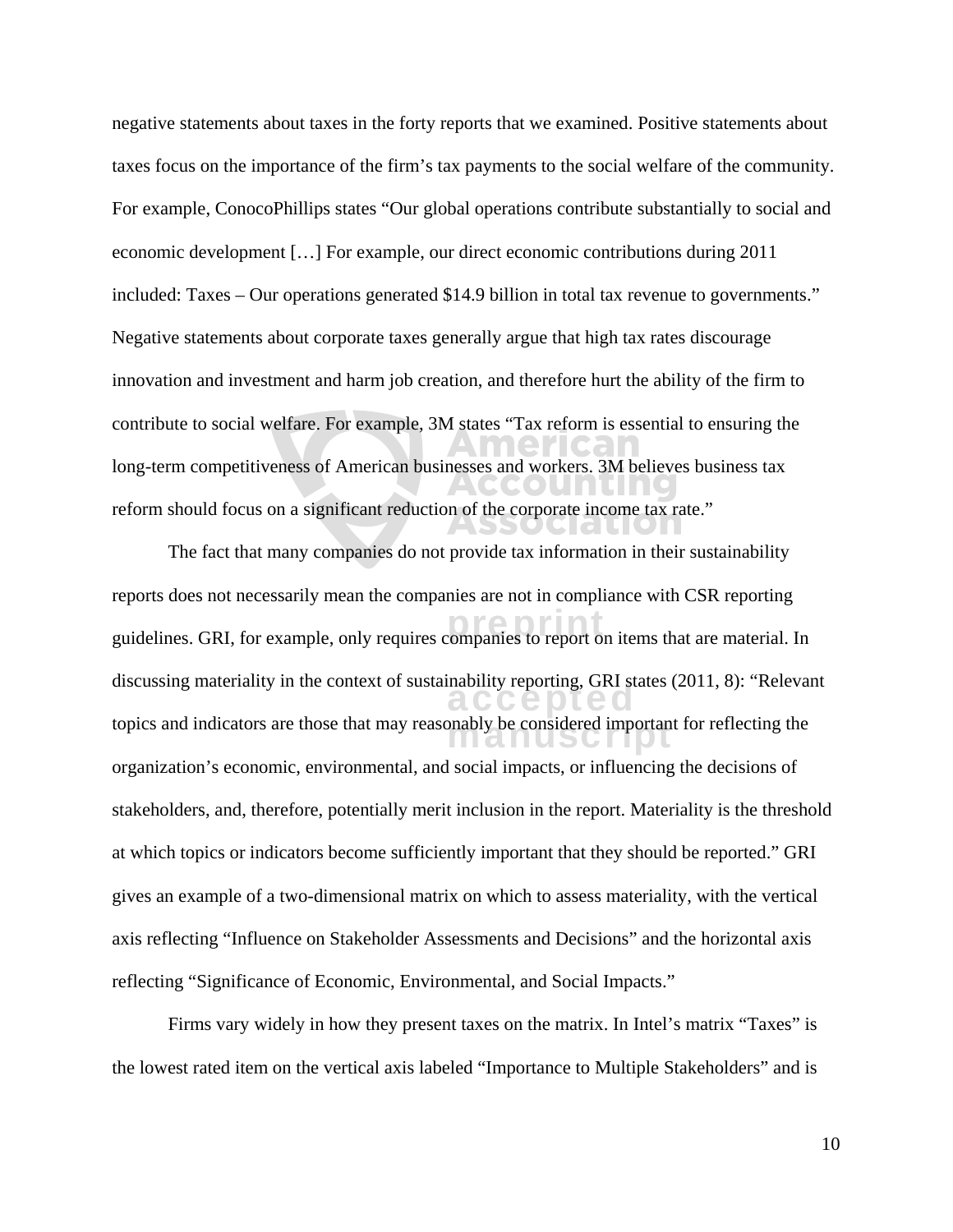also rated to the left of (i.e., below) the "medium" line on the horizontal axis labeled "Impact on Intel's Business." From this matrix one could conclude that corporate taxes are not very important to either Intel or its stakeholders. UPS rates "Taxes Paid" high on the vertical axis of its matrix, indicating relatively high importance to stakeholders, but to the far left (i.e., very low) on the horizontal axis, indicating low influence on UPS's business success. In contrast, Symantec does not show taxes on its materiality matrix. In spite of the differences in how taxes are portrayed in their CSR reports, all three of the aforementioned firms are in the top 10 percent of all firms in terms of CSR scores.

between tax receipts and the ability of governments to fund social services and the GRI guidelines stating that companies should disclose their tax payments. This lack of consistency suggests that the relation between firms' CSR activities and tax payments is an empirical subsets. The above discussion illustrates that for firms for which CSR is important, the firm may or may not treat corporate tax payments as an important (or material) item compared with other CSR items in their reports. This anecdotal evidence suggests that there is no clear relation between the importance of CSR to a firm and its corporate tax payments, despite the clear link question.

#### **The Relation between CSR and Tax Payments**

Existing theories and empirical evidence from the CSR literature also suggest that there are differing views about the relation between tax payments and a firm's other CSR activities. We discuss these different views below.

#### *Arguments Suggesting a Positive Relation between CSR and Tax Payments*

Theories developed in the business and society literature (Margolis and Walsh 2003) suggest that firms must consider the interests of all stakeholders, which can sometimes cause the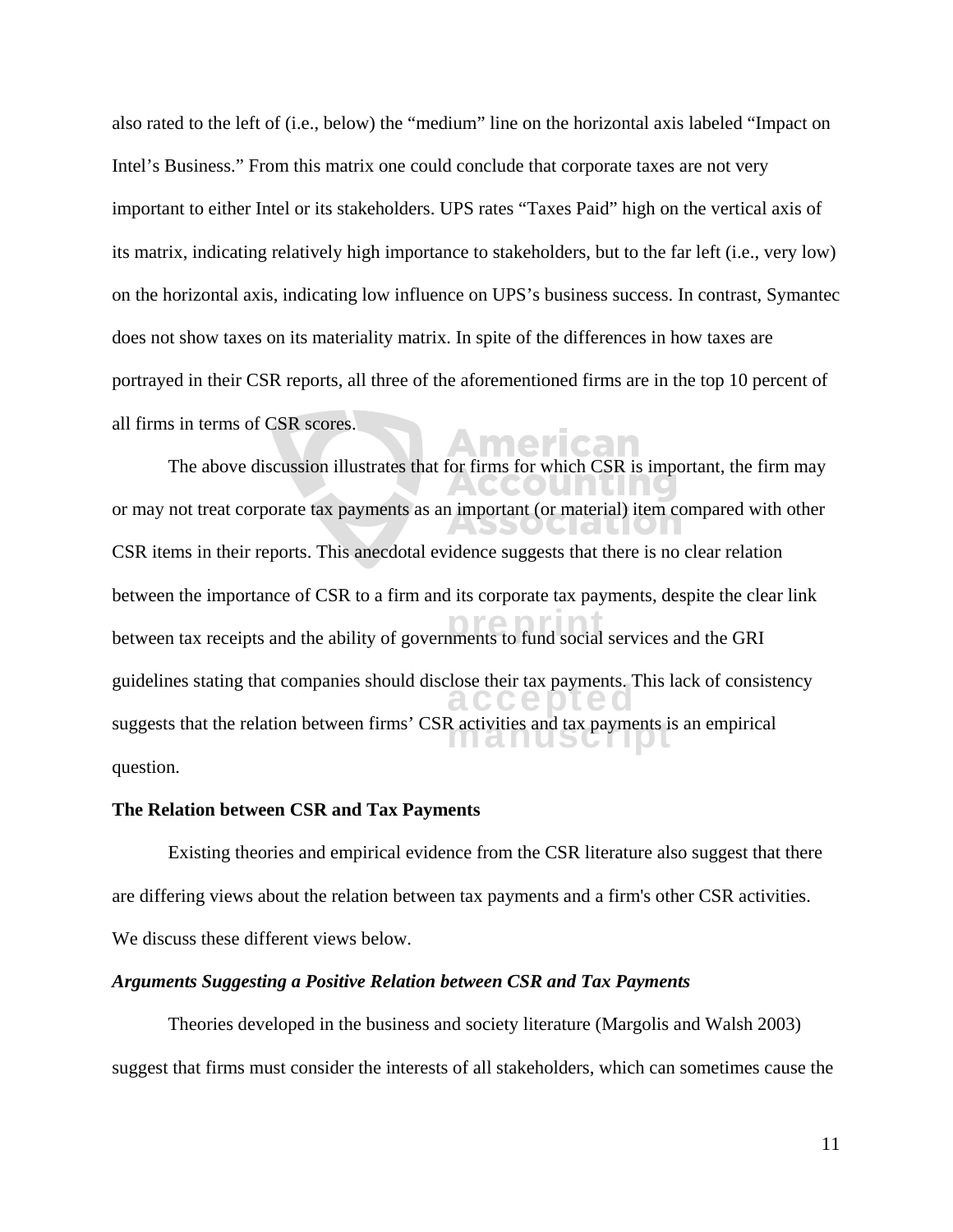firm to engage in socially responsible activities that are not profit-maximizing (Mackey et al. 2007). For example, in his model of corporate social performance, Carroll (1979) identifies economic, ethical, legal, and discretionary responsibilities as four basic expectations of CSR. Consistent with Carroll's model, Kim, Park, and Weir (2012) find evidence that managers engage in CSR activities to meet ethical expectations rather than in response to opportunistic incentives. Also consistent with this model, Avi-Yonah (2008) argues that from a CSR perspective, firms should not engage in tax avoidance by using transactions that lack a business purpose, even if the tax avoidance strategy is legal. Christensen and Murphy (2004, 37) state "paying taxes is perhaps the most fundamental way in which private and corporate citizens DU IT engage with broader society." Taken together, these theories suggest a positive relation between **РУЛЛЕНИ**С CSR and corporate tax payments.

payments are perceived by stakeholders. For example, public corporations sometimes take actions to make their tax payments appear larger than they really are. A July 23, 2012 *New York Times* article reports "Apple Inc., already the world's most valuable company, understates its Anecdotal evidence suggests that public corporations are sensitive to how their tax profits compared with other multinationals. It's building up an overlooked asset in the form of billions of dollars, tucked away for tax bills it may never pay."<sup>6</sup> Apple responded to criticism that it's taxes were too low by making the following statement in an April 28, 2012 article in the *New York Times*: "In the first half of fiscal year 2012 our U.S. operations have generated almost \$5 billion in federal and state income taxes, including income taxes withheld on employee stock gains, making us among the top payers of U.S. income tax." It is interesting to note that Apple

<sup>&</sup>lt;sup>6</sup> Many U.S. multinational corporations designate unremitted foreign earnings as permanently reinvested earnings, a designation that allows them to avoid recognizing the potential U.S. tax liability on these earnings. Apple, however, recognizes the potential U.S. tax expense in earnings, a practice that is considered conservative from an accounting perspective but may also make it appear that Apple pays more taxes than it does.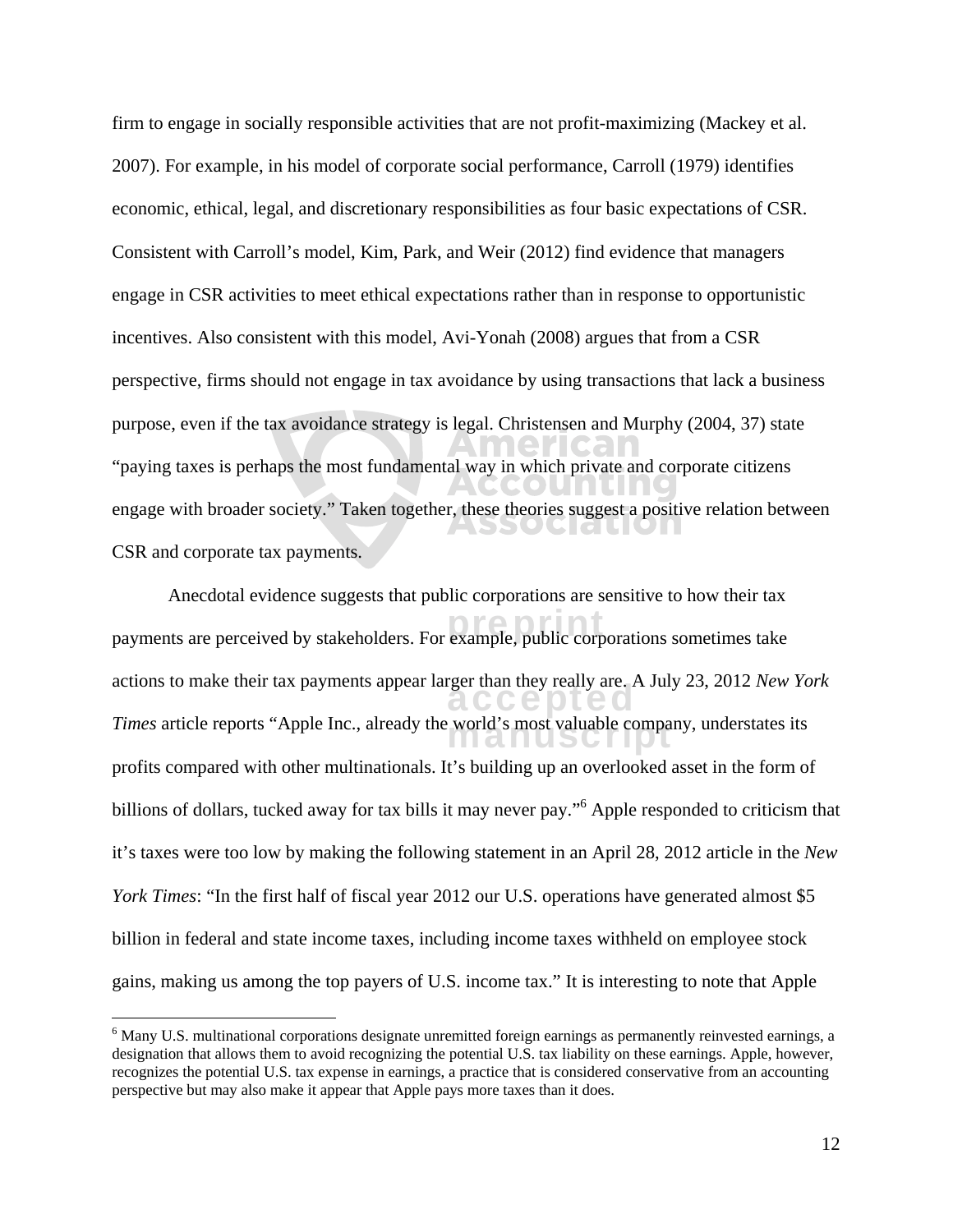includes the amount of taxes paid by its employees on stock option compensation income in the tax payments it discloses in its sustainability report.

#### *Arguments Suggesting No Relation or a Negative Relation between CSR and Tax Payments*

Traditional economic theories suggest that firms will dedicate resources to CSR activities only to the extent that they align with the overarching goal of maximizing shareholder wealth. Consistent with this theory, Dhaliwal et al. (2011) find a negative relation between CSR and cost of capital, and Lev et al. (2010) find evidence of a positive association between CSR activity and revenue growth. Thus, under traditional economic theory, we would expect managers to engage in tax avoidance to the extent it maximizes shareholder wealth. If both tax avoidance and CSR are mechanisms to maximize firm value, we expect no direct relation between CSR and corporate tax payments.

However, if firms view paying taxes as detracting from social welfare because tax payments reduce innovation, job growth, and economic development, then the two activities act as substitutes. In this case we expect a negative relation between corporate tax payments and  $\overline{\phantom{a}}$ measures of CSR. Theoretical and empirical studies in economics have demonstrated that corporate taxes tend to decrease investment. For example, Hines (2006, 2) states that "a large body of evidence suggests [...] that international investment, and international tax avoidance, are strongly influenced by tax policies," and "there is every reason to expect countries to benefit from tax reductions as capital becomes more internationally mobile." Djankov et al. (2008, 4) find "a consistent and large adverse effect of corporate taxes on both investment and entrepreneurship."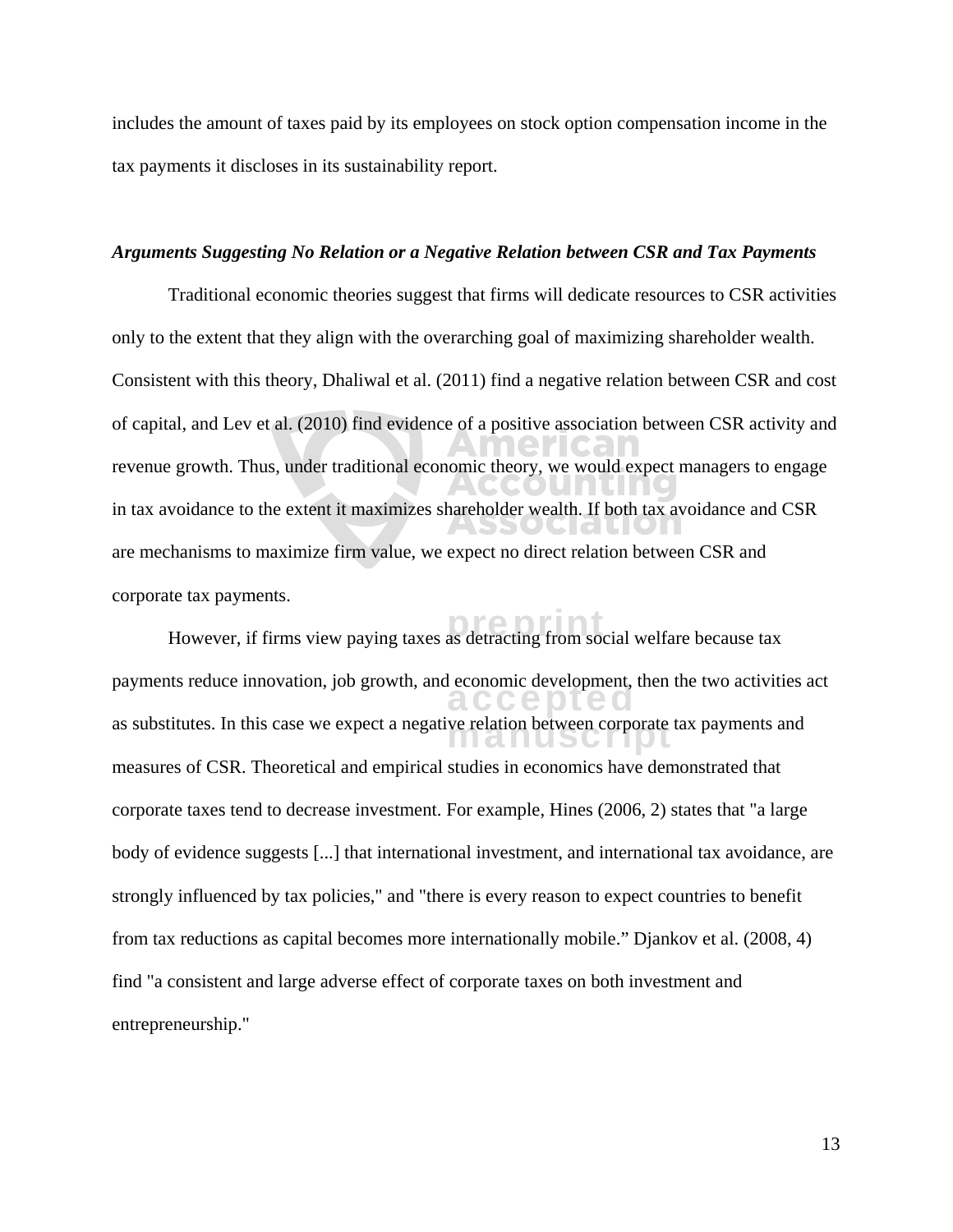that it will operate the world's first (to our knowledge) 'for-profit charity.' Google's plan appears to be to finance a for-profit business that will, among other things, develop new technology to improve water supplies in Kenya." This perspective suggests that managers and stakeholders of Some researchers also argue that for-profit corporations are more efficient than governments in allocating resources. For example, McGee (2010) states that "keeping resources in the private sector results in benefits to society because the private sector utilizes resources more efficiently than the public sector." Lantos (2001) argues that "humanitarian CSR is favored over government welfare in that the aid is voluntarily, more personally, and perhaps more efficiently bestowed, whereas state contributions come via the inefficiency and plodding pace of government bureaucracy and legislators through faceless bureaucrats." Porter and Kramer (2006, 92) argue that "when a well-run business applies its vast resources, expertise, and management talent to problems that it understands and in which it has a stake, it can have a greater impact on social good than any other institution or philanthropic organization." Hines, Horwitz, and Nichols (2010) and Henderson and Malani (2009) make similar arguments. Malani and Posner (2007, p 2019) give the following example: "Google has recently announced, with great fanfare, socially responsible firms may not consider the payment of corporate taxes to be the best means by which to accomplish their social responsibility goals. In fact, this argument suggests that paying taxes detracts from social welfare.

Consistent with this argument, we find that negative statements about corporate taxes in firms' sustainability reports generally argue that high tax rates discourage innovation and investment and harm job creation, which limit firms' ability to contribute to social welfare. Qualitative evidence presented in Preuss (2010) and Sikka (2010) is also consistent with this argument. Preuss finds that firms based in tax havens claim to engage in socially responsible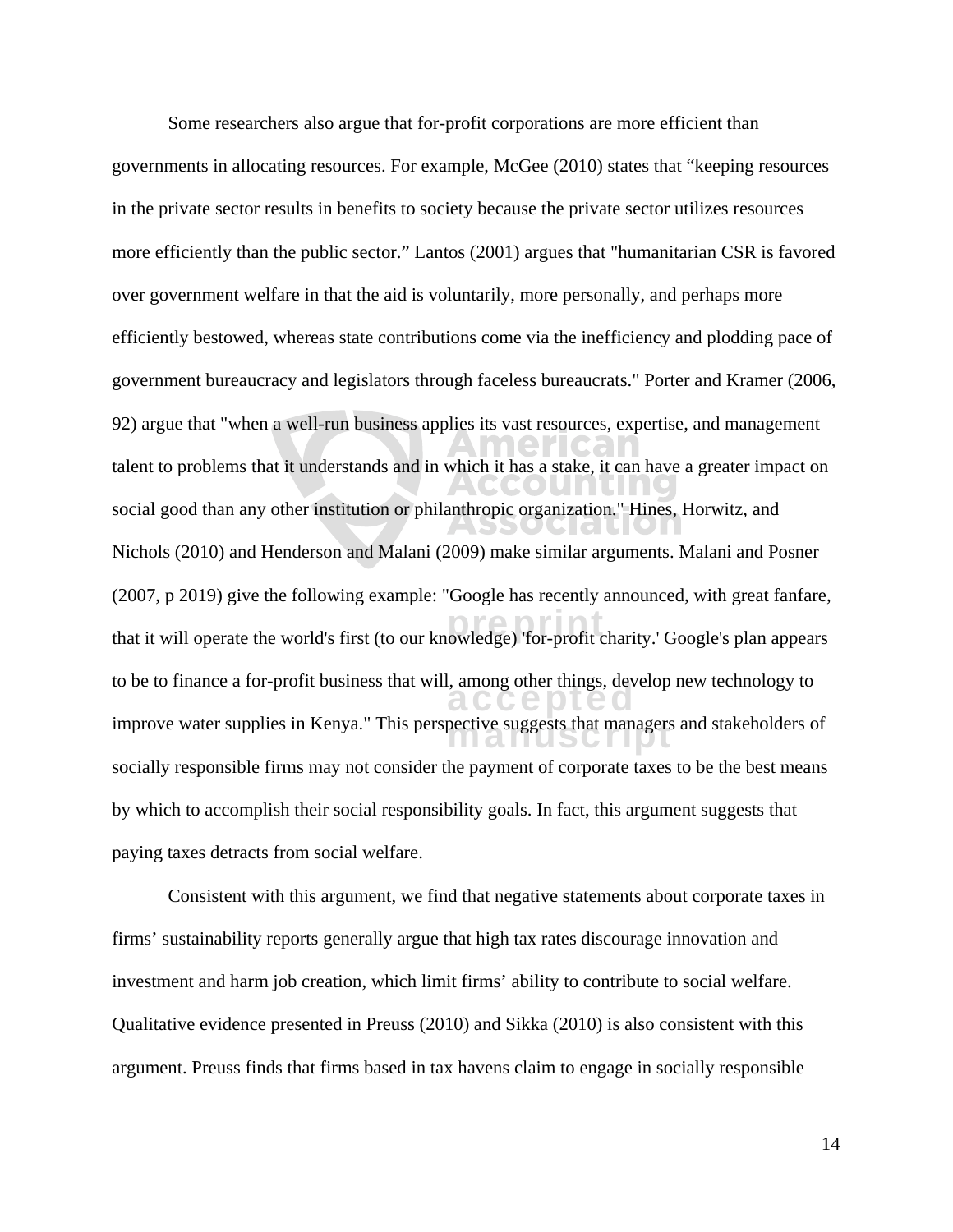business practices and Sikka finds that firms identifying themselves as socially responsible engage in tax avoidance. More generally, as a firm's after-tax profits increase, its impact on social welfare through infrastructure investment and job creation may increase, which both improves the income level of the community (through employee salaries and payments to suppliers and contractors) and increases other sources of tax revenue, including payroll taxes and employee taxes on salaries. Similarly, firms that avoid taxes have a greater capacity to invest in socially responsible activities. These arguments suggest a negative relation between CSR and corporate tax payments.

nerican

Other existing research argues that an additional basis for finding a negative relation between CSR and taxes arises when firms engage in CSR to create "moral capital" to reduce the AIGHUN consequences of their involvement in negative events or publicity (Fombrun et al. 2000; Godfrey et al. 2009). Fombrun et al. (2000, 93) suggest that since regulators are members of the community and legislators are elected by members of the community, they "are more likely to grant the benefit of the doubt to strong corporate citizens." Consistent with a tempering effect of CSR, Godfrey et al. (2009) find that the decline in shareholder value after a negative event is smaller for firms that engage in CSR than for firms that do not. This research suggests that some firms strategically engage in CSR to create a more favorable reputation among various stakeholders and reduce the possibility of negative attention or regulatory action directed at aggressive tax practices and the consequences of such attention or action.<sup>7</sup>

 $<sup>7</sup>$  Some activities that improve social welfare also decrease tax payments through tax credits. For example,</sup> expenditures on energy saving technology improve the environment while at the same time generating tax credits. As an example, a May 6, 2013 press release by General Electric states "Today GE's renewable energy business announced 1 gigawatt of new U.S. wind turbine orders following the ruling of the production tax credit on January 1, 2013."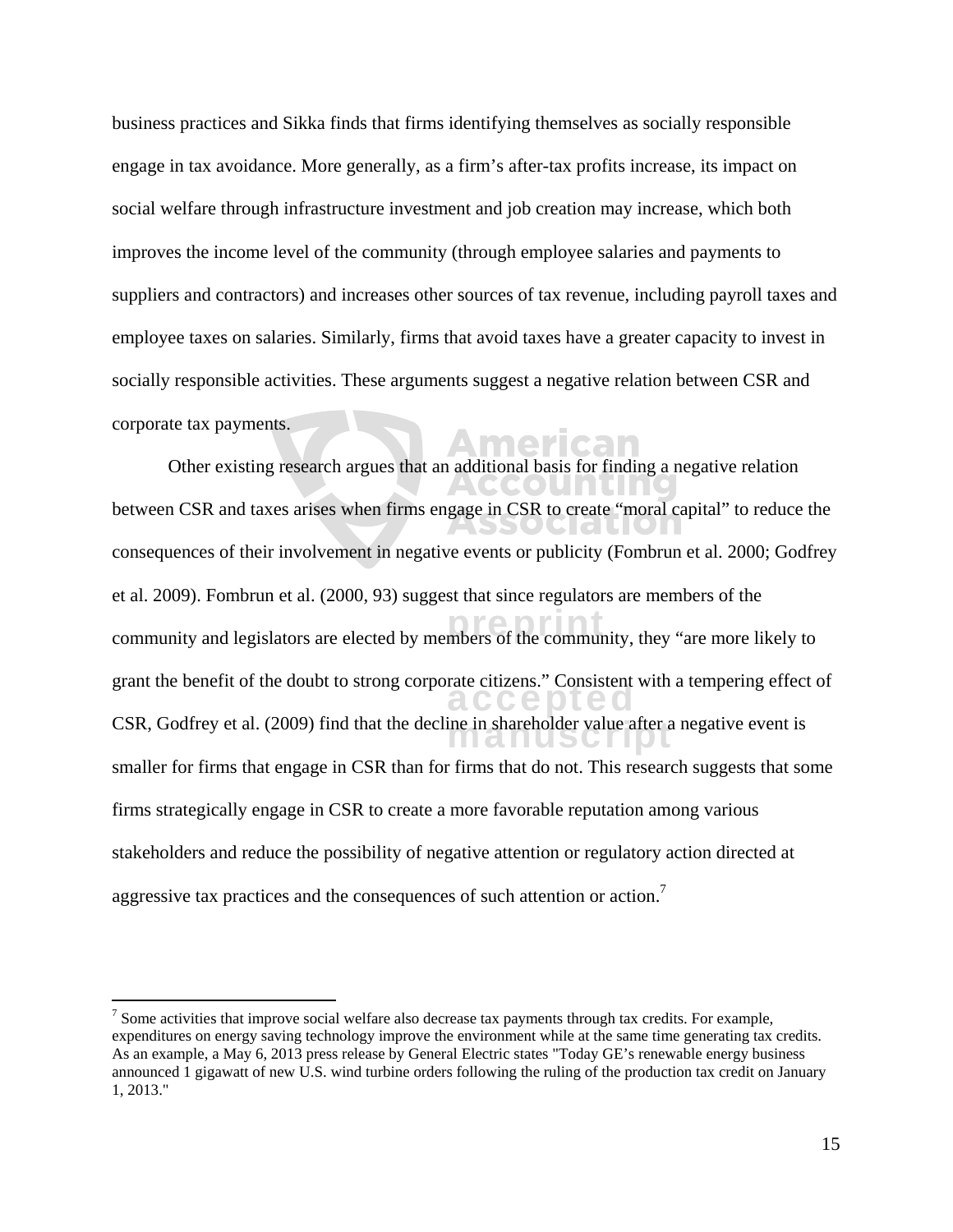#### *Empirical Evidence on the Relation between CSR and Tax Payments*

Based on the above discussion, the payment of corporate taxes may be viewed differently from other expenses that a firm incurs to promote social welfare, suggesting that the link between a firm's CSR activities and the amount of corporate taxes paid is an empirical question. Existing studies that investigate the relation between CSR and tax payments find mixed results.

that U.S. firms exhibit no relation between CSR strengths and tax rates (Hoi et al. 2013; Huseynov and Klamm 2012), Canadian firms in the highest CSR rating terciles are more tax aggressive than firms in the middle tercile (Landrey et al. 2013), and the relation between CSR<br> The results of several studies suggest either a positive or negative relation between CSR and tax payments, although these studies differ from ours in either the sample firms or the measures used. Studies suggesting a positive relation find that firms with low CSR ratings (or high measures of CSR "concerns") have lower ETRs (Garcia 2014; Hoi et al. 2013; Huseynov and Klamm 2012), Australian firms with high levels of CSR disclosure have higher ETRs (Lanis and Richardson 2012), and self-reported "tax disputes" with the taxing authorities are higher for firms with low CSR ratings (Lanis and Richardson 2015). On the other hand, studies have found and taxes for U.S. firms is mixed and depends on firm profitability (Watson 2015) or lobbying activities (Garcia 2014).

We provide additional empirical evidence on the relation between CSR and tax payments using a large sample of U.S. firms. We consider firms' strengths and concerns together because this measure provides an assessment of the overall extent to which a firm values CSR. For example, consider two firms, where Firm A has four concerns and no strengths, and Firm B has four concerns and nine strengths. Considering both strengths and concerns, it appears that Firm A does not value CSR (strengths minus concerns equals negative four), whereas Firm B does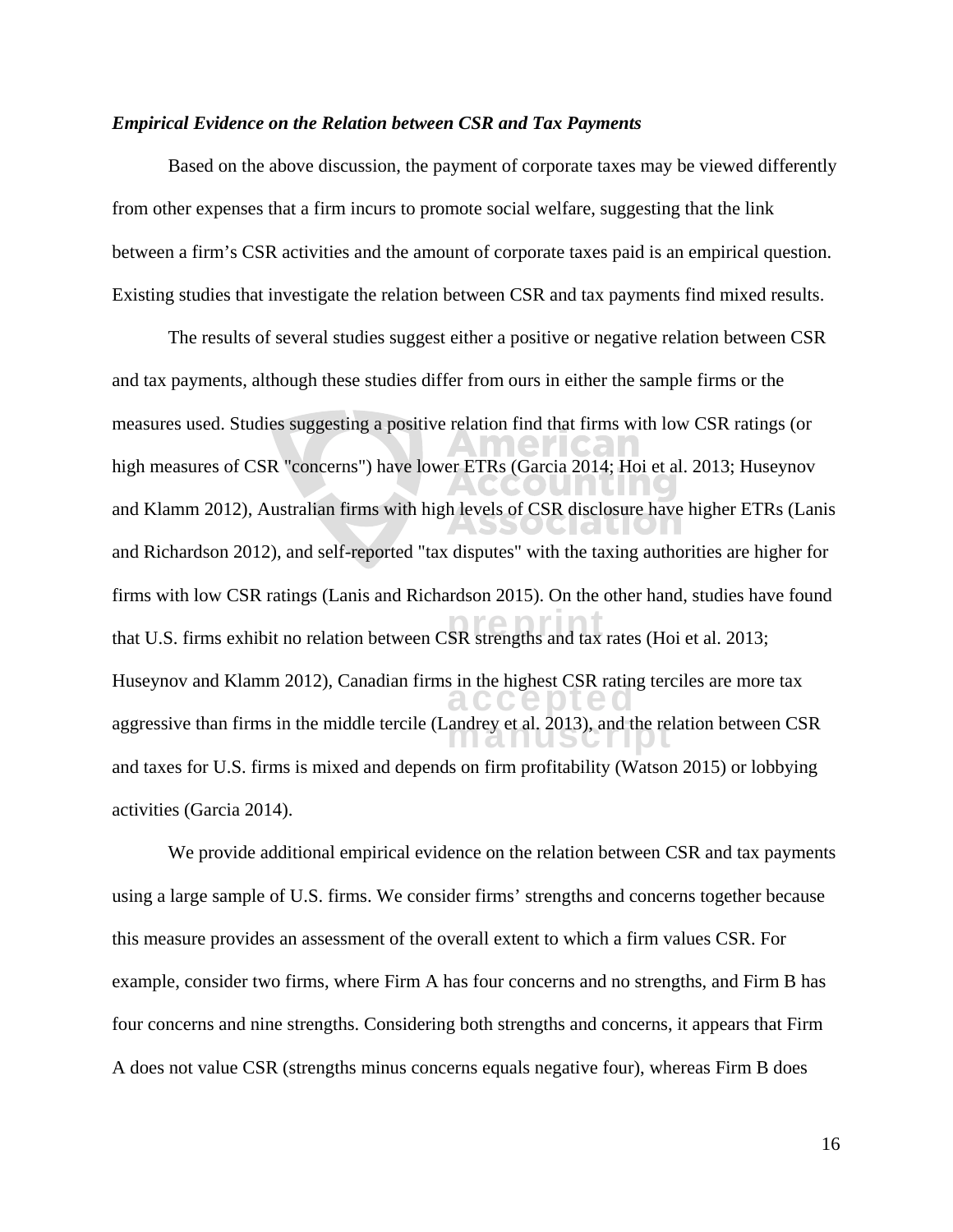value CSR (strengths minus concerns equals positive five). Looking at strengths and concerns separately, both firms appear to place the same value on CSR (total concerns of four). Thus, netting strengths and concerns captures a broader picture of the importance a firm places on CSR than focusing on strengths and weaknesses separately.<sup>8</sup> We also focus on cash ETRs because these measures capture a broader range of tax avoidance activities than measures intended to capture aggressive tax reporting behavior.

evidence on the relation between CSR and tax payments. We supplement our tests of the relation between CSR and taxes by studying the relation between CSR and tax lobbying expenditures. Existing research finds that firms that spend more on tax lobbying have lower effective tax rates (Brown, Drake, and Wellman 2014; Hill et al. 2012). Because tax lobbying is a means to reduce tax payments, the relation between CSR and tax lobbying provides evidence about whether socially responsible firms view tax payments as contributing to or detracting from social welfare. Therefore, these tests help corroborate our

### accepted **III. EMPIRICAL TESTS CHIPT**

#### **Sample**

 $\overline{a}$ 

Our sample initially consists of all firms for which data are available on Compustat for the years 2002 through 2011. Our initial sample begins in 2002 because coverage in the CSR database was greatly expanded for 2002 and later years. Because our empirical tests require five years of data to calculate both cash ETR and the CSR Index, our final sample includes the years 2006 through 2011. Data on the CSR index and sustainability reporting, which we use to construct our CSR measures, come from the MSCI annual data set of environmental, social, and

 $8$  For comparison purposes, we also report results that examine strengths and concerns separately to be consistent with Hoi et al. (2013).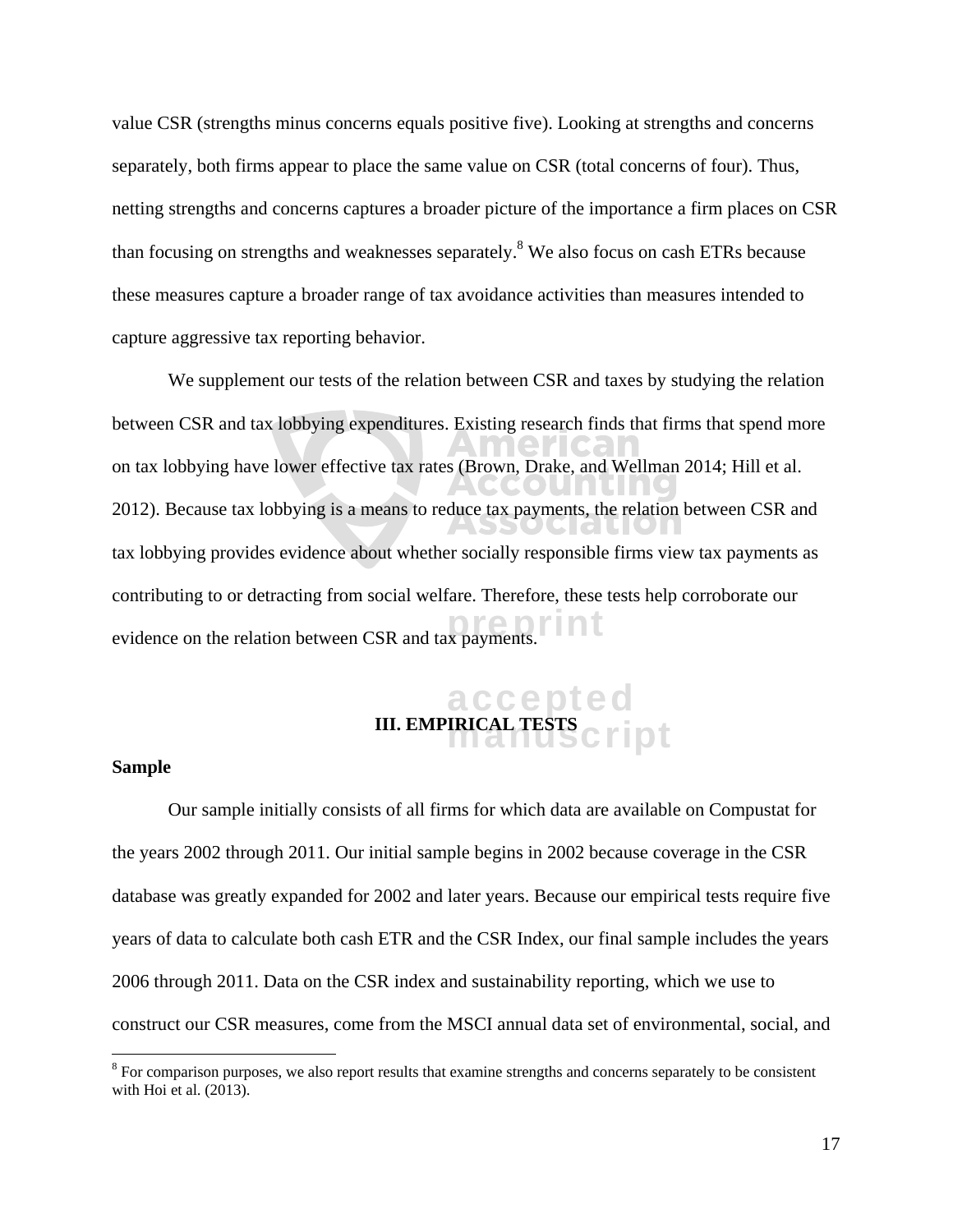governance ratings of publicly traded companies. This database was previously referred to as the KLD database.

preprint According to Kim et al. (2012), "KLD uses a combination of surveys, financial statements, and articles in the popular press and academic journals, as well as government reports, to assess social performance along dimensions such as corporate governance, community, diversity, employee relations, environment, product, and exclusionary screen categories including alcohol, gambling, military contracting, nuclear power, and tobacco." To assess a company's level of social responsibility, KLD examines both positive indicators (strengths) and negative indicators (concerns). Numerous scholarly studies use the KLD data to operationalize the CSR construct (e.g., Turban and Greening 1997; Waddock and Graves 1997; Szwajkowski and Figlewicz 1999) and note that the KLD data are a widely used, influential, and highly regarded measure of CSR (Waddock 2003; Chatterji, Levine and Toffel 2009; Mattingly and Berman 2006).

accepted Following Kim et al. (2012) we construct CSR index scores based on the following five KLD categories: community, diversity, employee relations, environment, and product. We also<br> follow Kim et al. (2012) in that we exclude the category for corporate governance, since the link between corporate governance and corporate tax avoidance has been studied previously (Desai and Dharmapala 2006; Armstrong, Blouin, Jagolinzer, and Larker 2014; Lisowsky, Robinson, and Schmidt 2012), and is different from the link between CSR and taxes that is the focus of our study.<sup>9</sup> We construct a CSR index score by adding one for each identified strength, subtracting

 $9$  The KLD data include seven total categories: community, diversity, employee relations, environment, product, governance, and human rights. We follow Kim et al. (2012) and exclude human rights as well as governance. Results are not sensitive to including human rights and governance in the CSR index. We discuss these tests in more detail in the Sensitivity Tests section.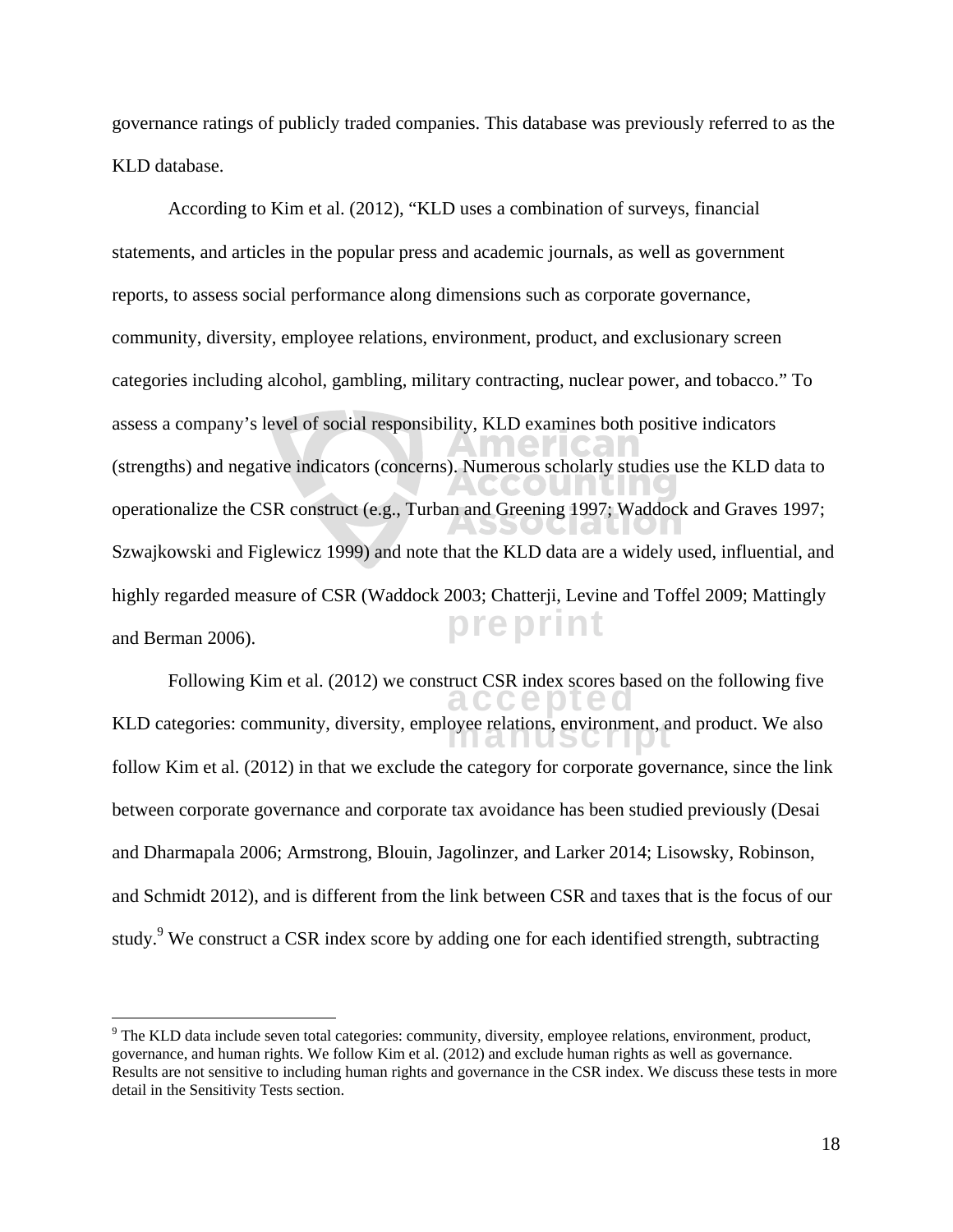one for each identified concern, and summing across all strengths and concerns for each firm $year<sup>10</sup>$ 

To obtain a measure of a firm's tax payments, we use the five-year cash ETR proposed by Dyreng, Hanlon, and Maydew (2008), equal to the sum of taxes paid for a five year period divided by the sum of the pretax income less the sum of special items for the same five year period. We obtain firms' tax lobbying expenditures from the publicly available database maintained by the Center for Responsive Politics, which provides data on firm lobbying expenditures related to thirty issues, and we only use data on a firm's tax lobbying.<sup>11</sup> Our use of this lobbying data is consistent with prior research (e.g., Hill, Kubick, Lockhart, and Wan 2012).

Our final sample combines observations with data on both the Compustat and MSCI ESG CIALIC databases for a given year. We assume that lobbying activity is zero for firms without data on the lobbying database. We eliminate observations for firms incorporated outside of the U.S., observations with five-year cash ETRs greater than 1 or less than 0, and observations with missing data for any of our regression variables.<sup>12</sup> This process results in a final sample of  $5,588$ accepted observations. manuscript

#### **Research Design**

 $\overline{a}$ 

We test the relation between CSR and taxes using the following regression model:

$$
DEPVAR_{i,t} = \beta_0 + \beta_1CSR_{i,t} + \Sigma\beta_kCONTROLS_k + \varepsilon_N. \tag{1}
$$

 $10$  The KLD dataset is updated each year and exhibits some variation across time. For example, the mean within firm standard deviation of the CSR index score is 1.01.

<sup>&</sup>lt;sup>11</sup> The Center for Responsive Politics website ( $\frac{https://www.opensecrets.org/lobby/}{https://www.opensecrets.org/lobby/}{provides data that classifiers}$ lobbying expenditures by firm into several different categories. We find data for 407 of the 5,588 firm years in our final sample. We merge this data with our sample based on firm name.

 $12$  To evaluate the effect of eliminating firm-years with cash ETRs less than zero and greater than one, we reestimate all equations by including these observations and winsorizing all ETRs at zero and one. Inferences are unchanged.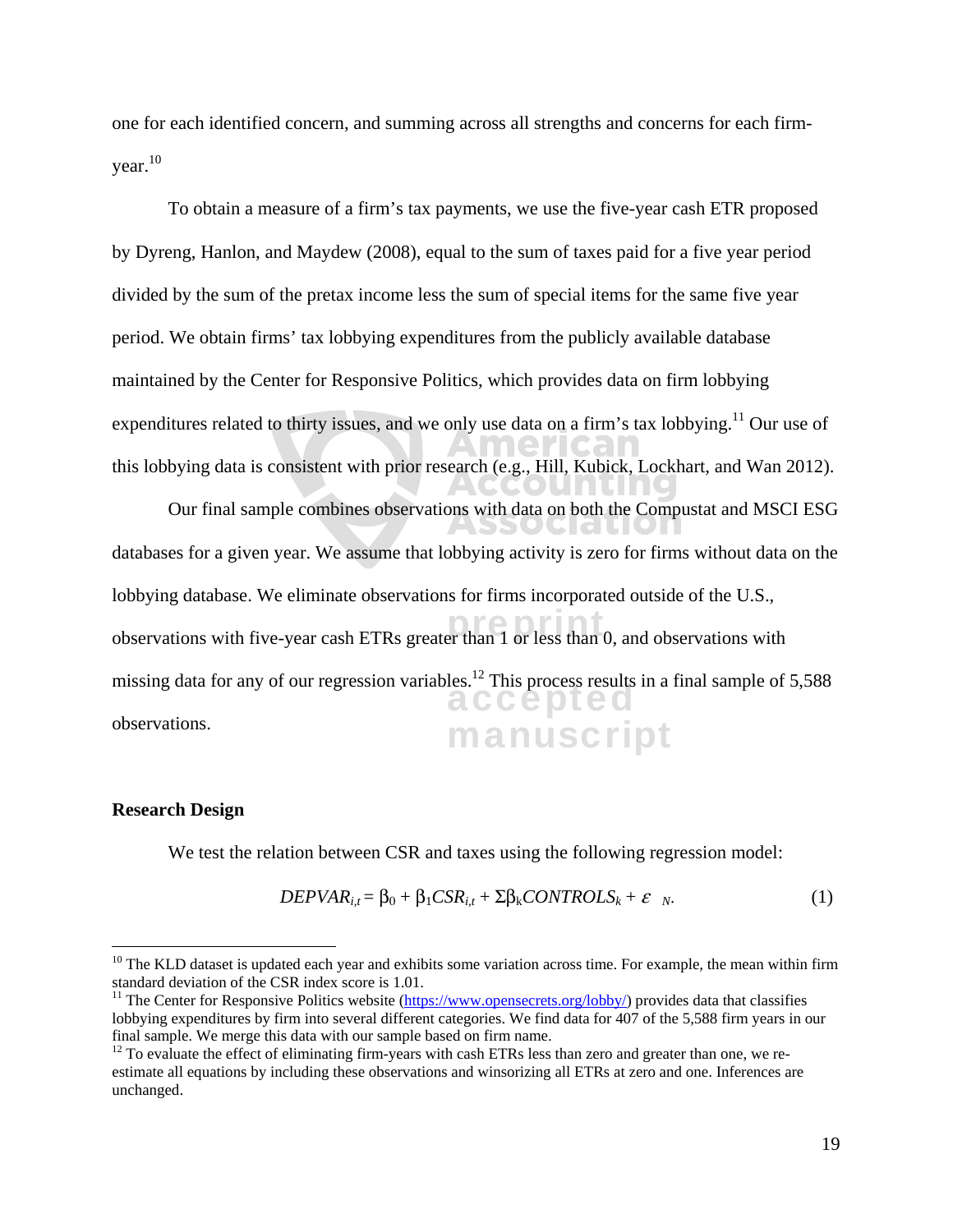*DEPVAR* is one of three different variables:

| $Cash\_ETR =$ five-year sum from year t-4 to year t of cash taxes paid (Compustat data<br>item TXPD) divided by the five-year sum of pre-tax income (PI) less<br>special items (SPI). To allow for meaningful interpretation, firms are<br>required to have a Cash ETR between 0 and 1. |
|-----------------------------------------------------------------------------------------------------------------------------------------------------------------------------------------------------------------------------------------------------------------------------------------|
| $Lobby(0/1) =$ an indicator variable equal to 1 if the firm reported lobbying expenditures<br>for tax purposes in the current year and 0 otherwise.                                                                                                                                     |
| $Lobby\_Exp =$ the firm's total reported lobbying expenditures for tax purposes divided by<br>lagged total assets (AT).                                                                                                                                                                 |
| We employ two measures of CSR:                                                                                                                                                                                                                                                          |
| $CSR\_Index =$ total strengths minus total concerns in the MSCI ESG five social rating<br>categories: community, diversity, employee relations, environment, and<br>product.                                                                                                            |
| <i>Community</i> = total strengths minus total concerns in the MSCI ESG "Community"<br>category.                                                                                                                                                                                        |
| The coefficient on CSR captures the relation between CSR and tax payments. A positive                                                                                                                                                                                                   |
| coefficient would suggest that CSR and taxes are complements, whereas a negative coefficient                                                                                                                                                                                            |
| would suggest that they are substitutes. CONTROLS consist of two sets of control variables that                                                                                                                                                                                         |
| differ depending on whether the dependent variable is the Cash ETR or one of the lobbying                                                                                                                                                                                               |
| measures. We define these measures in the Appendix.                                                                                                                                                                                                                                     |

When *Cash\_ETR* is the dependent variable, we include control variables that existing literature finds to be important determinants of tax avoidance including *Size*, *Leverage*, intangible assets (*Intang*), tax benefit of stock options (*Tax\_Bnft\_Opt*), pre-tax profitability (*PTROA*), growth (*MTB*), foreign income (*For\_Inc*), selling, general, and administrative expense (*SG&A*), research and development (*R&D*), net operating loss carryforward (*NOLCF Amount*, *NOLCF Indicator*), property, plant and equipment (*PP&E*), corporate governance (*Governance*), *Cash*, *Excess Cash*, and *Financial Constraints*. In tests of the relation between corporate social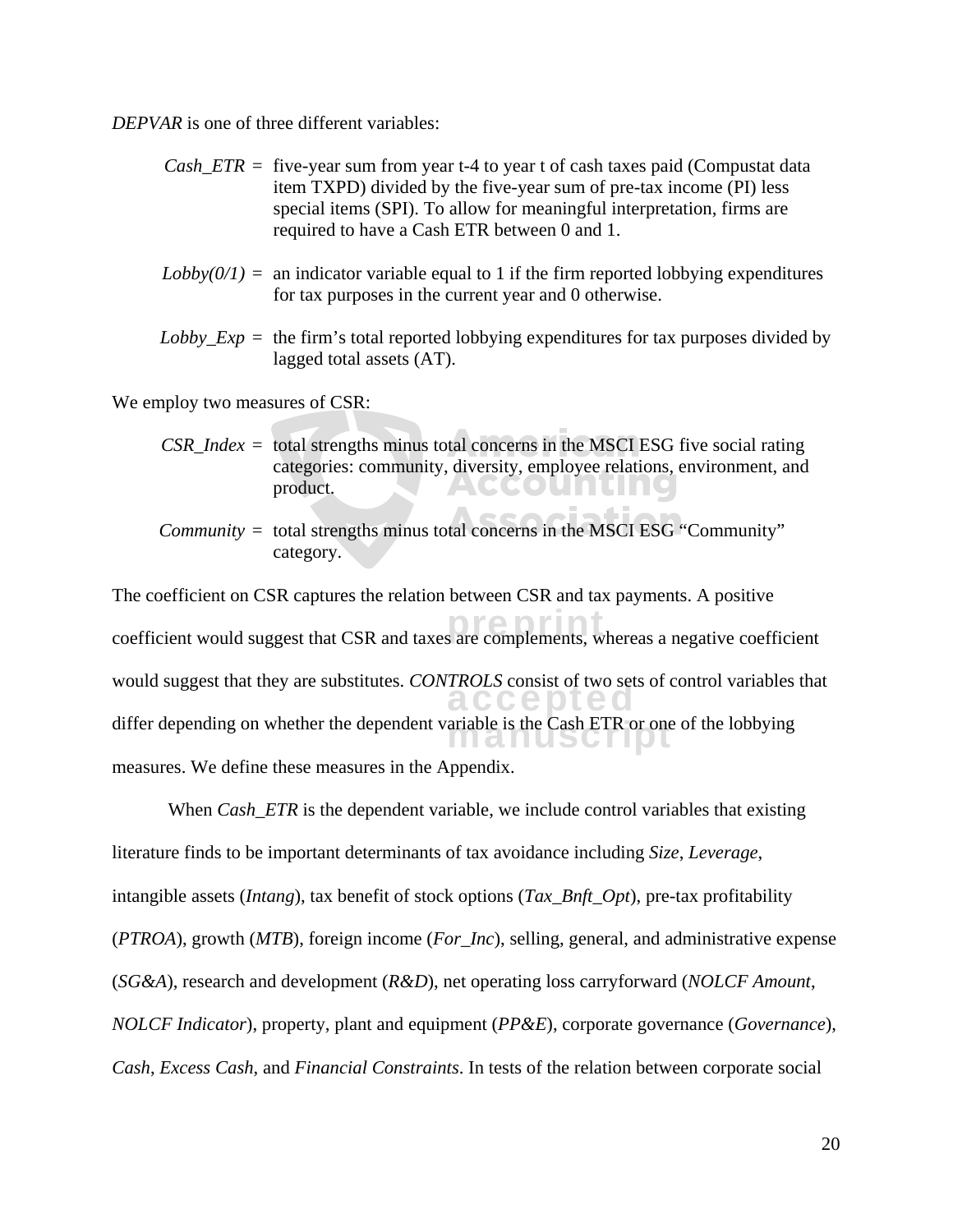responsibility measures and lobbying activities we include control variables from Hill, Kelly, Lockhart, and Van Ness (2013) including *Size*, pre-tax profitability (*PTROA*), growth (*MTB*), access to lawmakers (*Capital*), and number of lawmakers (*Electoral College*). In addition, all regressions have year and industry fixed effects, where industry is based on the SIC two digit industry classifications. All t-statistics are calculated using standard errors clustered by firm and year. Regressions using the five-year Cash ETR as the dependent variable use mean values of all regression variables measured over the same five-year period as the ETR. Regressions using lobbying as the dependent variable use annual values for all variables. All continuous independent variables are winsorized at the first and ninety-ninth percentiles. ACCOUN

**Association** 

#### **Results**

*CSR\_Index* is negative, indicating that the average firm has more "concerns" than "strengths" using the KLD ratings. Mean and median *Cash\_ETR* is approximately 26 percent, which is lower than the 35 percent statutory U.S. corporate income tax rate but similar to prior research. The Table 1 presents descriptive statistics for the variables used in our tests. The mean of mean ratio of foreign income to total income (*For\_Inc*) is 41 percent, while the median is 16 percent, suggesting that most firms have a relatively small amount of foreign income. The Pearson correlation between *Cash\_ETR* and *CSR\_Index* is -0.046, consistent with CSR activities and tax payments being substitutes rather than complements. We next present multivariate regression tests that include variables to control for other factors that affect Cash ETRs.

#### *Cash\_ETR Results*

Table 2 presents results of estimating Equation (1) when the dependent variable is the five-year Cash ETR. Since *Cash\_ETR* is measured over five years, all other regression variables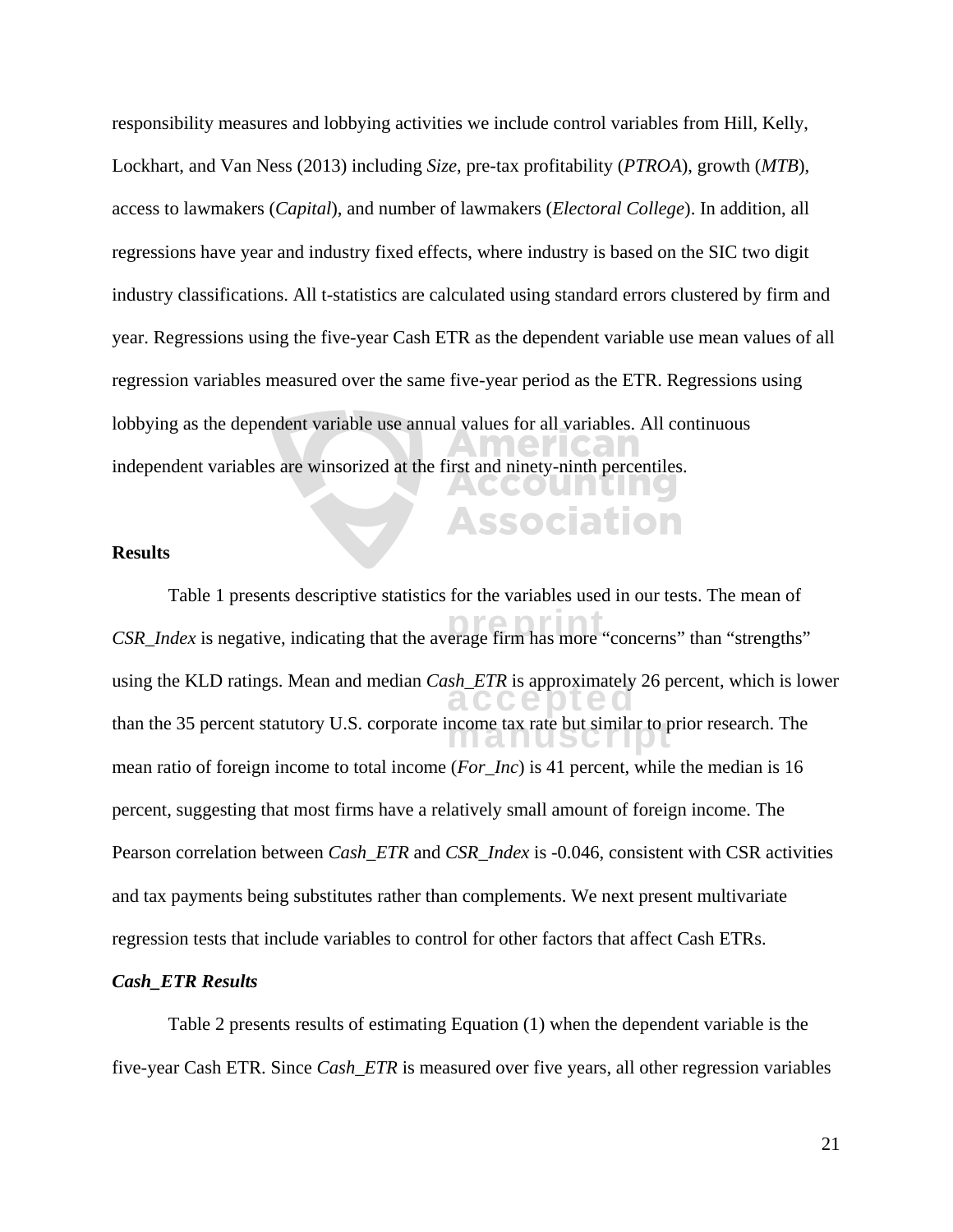are the mean values over the same five-year period. Column (1) presents results with only industry and year fixed effects, while Column (2) contains all of the control variables. The coefficient on *CSR\_Index* is significantly negative in both columns indicating that firms with higher CSR indices pay lower taxes than other firms.<sup>13</sup> In Column  $(2)$  the coefficient on *CSR\_Index* is -0.003. This result suggests that a one unit increase in *CSR\_Index* is associated with a 0.3 percentage point decrease in  $Cash\_ETR$  or alternatively that moving from the  $25<sup>th</sup>$ percentile to the 75<sup>th</sup> percentile of *CSR\_Index* results in a 0.66 percentage point decrease in *Cash\_ETR*. 14 While this result is economically modest, it does suggest that cash taxes paid by the firm is *decreasing* in the corporate social responsibility score, consistent with CSR and tax payments acting as substitutes rather than complements.

or lowest quintiles of *CSR\_Index* and include these as independent variables in Equation (1) (replacing *CSR\_Index*). Results of estimating this regression are presented in Table 3. The results in Columns (1) and (2) suggest that those observations in the highest quintile of *CSR\_Index* have the highest quintile of *CSR\_Index* have To more directly address our research question, we conduct separate analyses for firms with high and low CSR indices. We create dummy variables to indicate those firms in the highest significantly lower values of *Cash\_ETR* than other firms, but firms in the lowest quintile of *CSR\_Index* do not have significantly different values of *Cash\_ETR* than other firms. This result suggests that the firms that are rated highly for social responsibility drive the negative relation between taxes and CSR indices reported in Table 2. In Column (2), the coefficient on *CSR Highest Quintile* is -0.017. This result suggests that after controlling for various other

<sup>&</sup>lt;sup>13</sup> We also estimate Equation (1) separately by year and find the coefficients on *CSR Index* are negative for each year in the sample period and are statistically significant in 2007 and 2011. The coefficient on *CSR Highest Quintile* (Table 4) is also negative in every year and significant in three of the six years. These results are consistent with our expectations given the loss of statistical power with smaller sample sizes.

<sup>&</sup>lt;sup>14</sup> The 25<sup>th</sup> to 75<sup>th</sup> percentile of CSR Index ranges from -1.4 to 0.8 [(0.8 - -1.4) x 0.003 = 0.0066].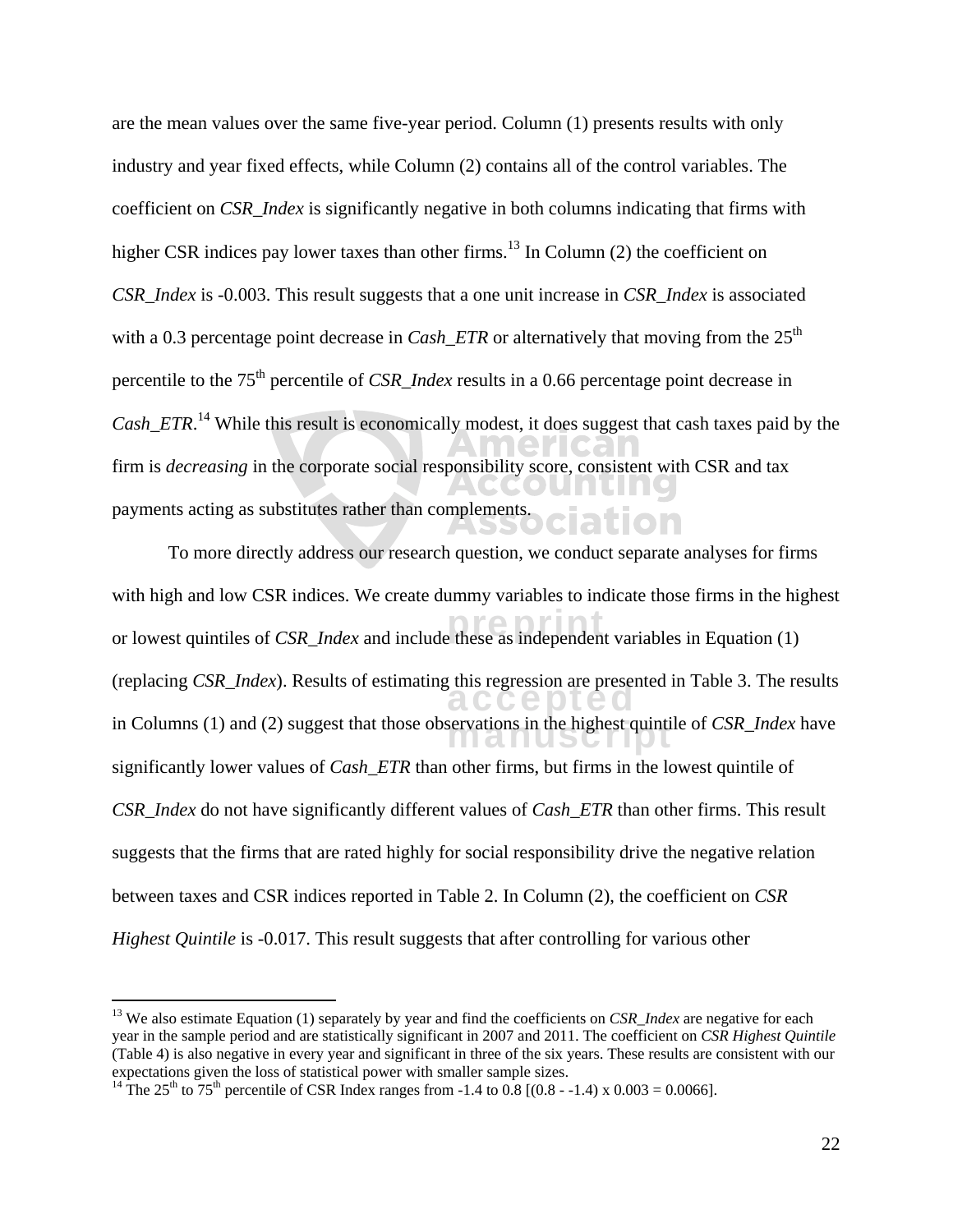determinants of tax avoidance, firms in the highest quintile of CSR scores pay 1.7 percent less (as a percentage of pretax income) in taxes than other firms.15

#### *Simultaneous Equations Estimation*

 $\overline{a}$ 

Although we seek only to provide evidence on association, not causation, we recognize that it is possible that CSR activities and corporate tax avoidance are endogenous. For example, one argument is that firms might engage in CSR to offset the negative perceptions of tax avoidance. In this case the benefits of CSR depend in part on the level of tax avoidance and the costs of tax avoidance depend on the level of CSR. We attempt to control for some of this endogeneity by estimating a three-stage least squares model.<sup>16</sup> Specifically, we estimate the AGGOUNNING following system of equations: **Association** 

+ β<sub>6</sub>*PTROA<sub>i,t</sub>* + β<sub>7</sub>*MTB*<sub>i,t</sub> + β<sub>8</sub>*For\_Inc*<sub>i,t</sub> + β<sub>9</sub>*SG&A<sub>i,t</sub> + β<sub>10</sub>R&D<sub>i,t</sub> + β<sub>11</sub>NOLCF\_Amount<sub>i,t</sub>* + β<sub>12</sub>*NOLCF\_Indicator*<sub>*i,t*</sub> + β<sub>13</sub>*PP&E<sub>i,t</sub>* + β<sub>14</sub>*Governance<sub>i,t</sub>* + β<sub>15</sub>*Cash<sub>i,t</sub>* + β<sub>16</sub>*Excess\_Cash<sub>i,t</sub></sub>*  $+ \beta_{17} Financial Constraints_{i,t} + \Sigma \beta_j Industry_j + \Sigma \beta_t Year_t + \varepsilon_{i,t} SCFT$  $Cash\_ETR_{i,t} = \beta_0 + \beta_1CSR\_Index_{i,t} + \beta_2Size_{i,t} + \beta_3Leverage_{i,t} + \beta_4Intang_{i,t} + \beta_5 Tax\_Bnft\_Opt_{i,t}$ 

<sup>&</sup>lt;sup>15</sup> The economic significance of this effect seems reasonable and in line with existing studies related to cash effective tax rates. For example, Hoi et al. (2013) find that firms with high negative CSR pay 3.4 percent less in taxes (as a percent of taxable income) than other firms and Chen et al. (2010) find that family firms pay 1.2 percent less in taxes (as a percent of taxable income) than non-family firms.

<sup>&</sup>lt;sup>16</sup> We use three-stage least squares because its use of covariances allows for a more efficient and precise estimate of the coefficients than a two-stage least squares model (Kennedy 1996, 161). Our results are nearly identical using two-stage least squares.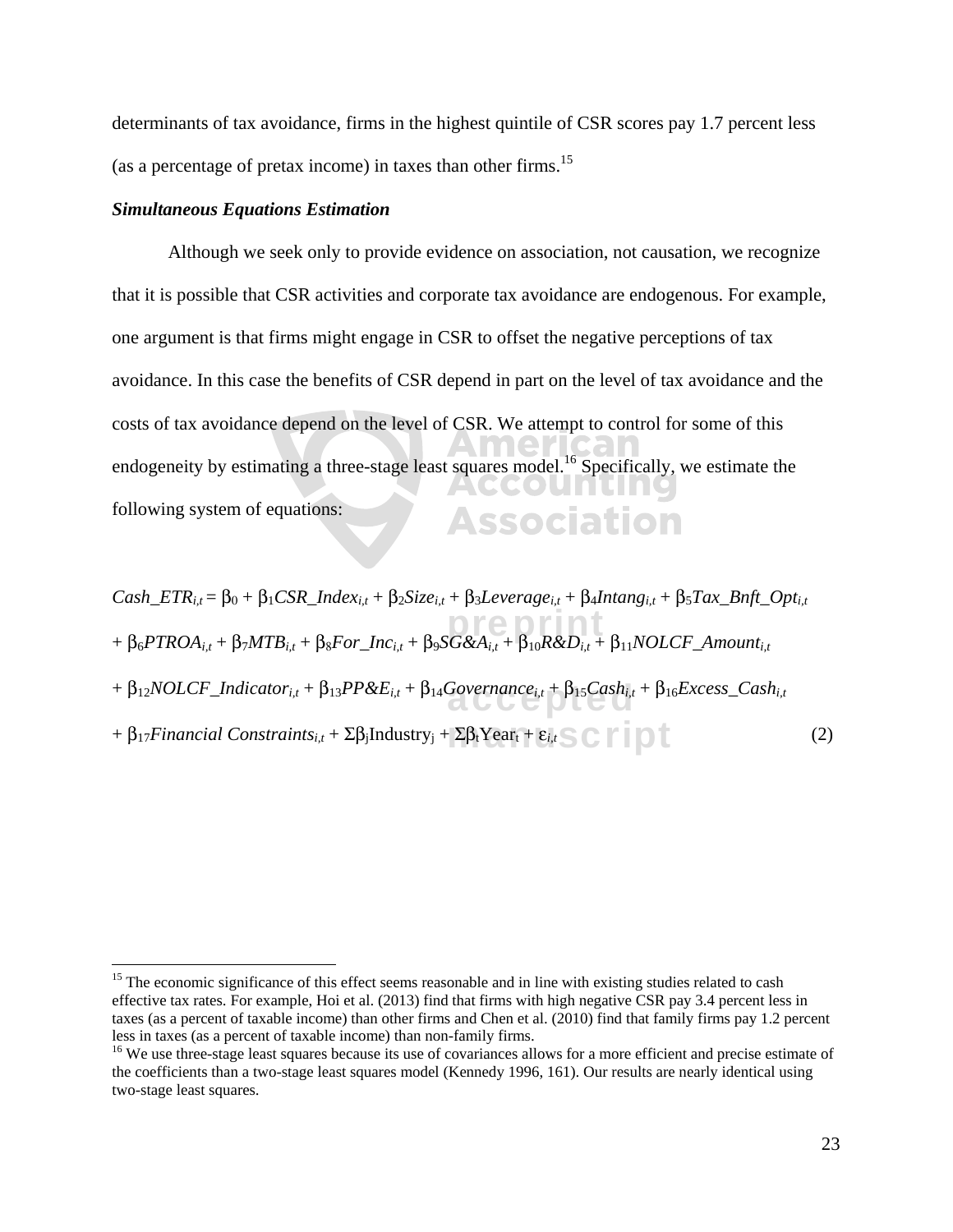$CSR\_Index_{i,t} = \alpha_0 + \alpha_1 Cash\_ETR_{i,t} + \alpha_2 Size_{i,t} + \alpha_3 Leverage_{i,t} + \alpha_4 Intang_{i,t} + \alpha_5 PTROA_{i,t}$  $+\alpha_6 M T B_{i,t} + \alpha_7 SG \& A_{i,t} + \alpha_8 R \& D_{i,t} + \alpha_9 N O L C F\_Amount_{i,t} + \alpha_{10} N O L C F\_Indication_{i,t}$  $+ \alpha_{11}PP\&E_{i,t} + \alpha_{12}Goveran{ce_{i,t}} + \alpha_{13}Cash_{i,t} + \alpha_{14}Excess\_Cash_{i,t} + \alpha_{15}Financial\ Constraints_{i,t}$  $+ \alpha_{16}CSR\_Transparency_{i,t} + \Sigma\alpha_iIndustry_i + \Sigma\alpha_tYear_t + \varepsilon_{i,t}$  (3)

 $\overline{p}$  as defined as in Equ to be a determinant of the cash taxes paid by a firm, and we exclude *Tax\_Bnft\_Opt* and *For\_Inc* from Equation (3) as we do not expect that the tax benefit from stock options or the percent of where *CSR\_Transparency* equals the five-year average of an indicator variable equal to one if a firm is defined as having a strength in the governance category "Reporting Quality CGOV\_str\_D" from MSCI ESG database. This variable provides a measure of the quality of a firm's social responsibility reporting, specifically whether the firm is particularly effective in reporting on a wide range of social and environmental performance measures, or is exceptional in reporting one particular measure. We expect that *CSR\_Index* will be positively associated with CSR reporting quality. All other variables are as defined as in Equation  $(1)$ .<sup>17</sup> We exclude *CSR\_Transparency* from Equation (2) as we do not expect the quality of a firm's CSR reporting foreign income to be determinants of corporate social responsibility scores. Table 4 presents the results of this estimation. In Column (1), similar to our previous results we find a negative and significant coefficient on *CSR\_Index*. Furthermore, the magnitude of the coefficient is about twice as large in this specification relative to the OLS regression presented in Table 2 Column (2). Taken together, we view this as evidence that firms that engage in greater amounts of socially responsible activities also avoid more taxes.

 $17$  To develop the empirical equation for CSR, we attempt to be conservative by including many of the variables in the Cash ETR model that are potentially related to the CSR Index. This conservative approach ensures that we control for the extent to which these variables determine both CSR and Cash ETR and results in an equation similar to Jo and Na (2012) and Callan and Thomas (2011).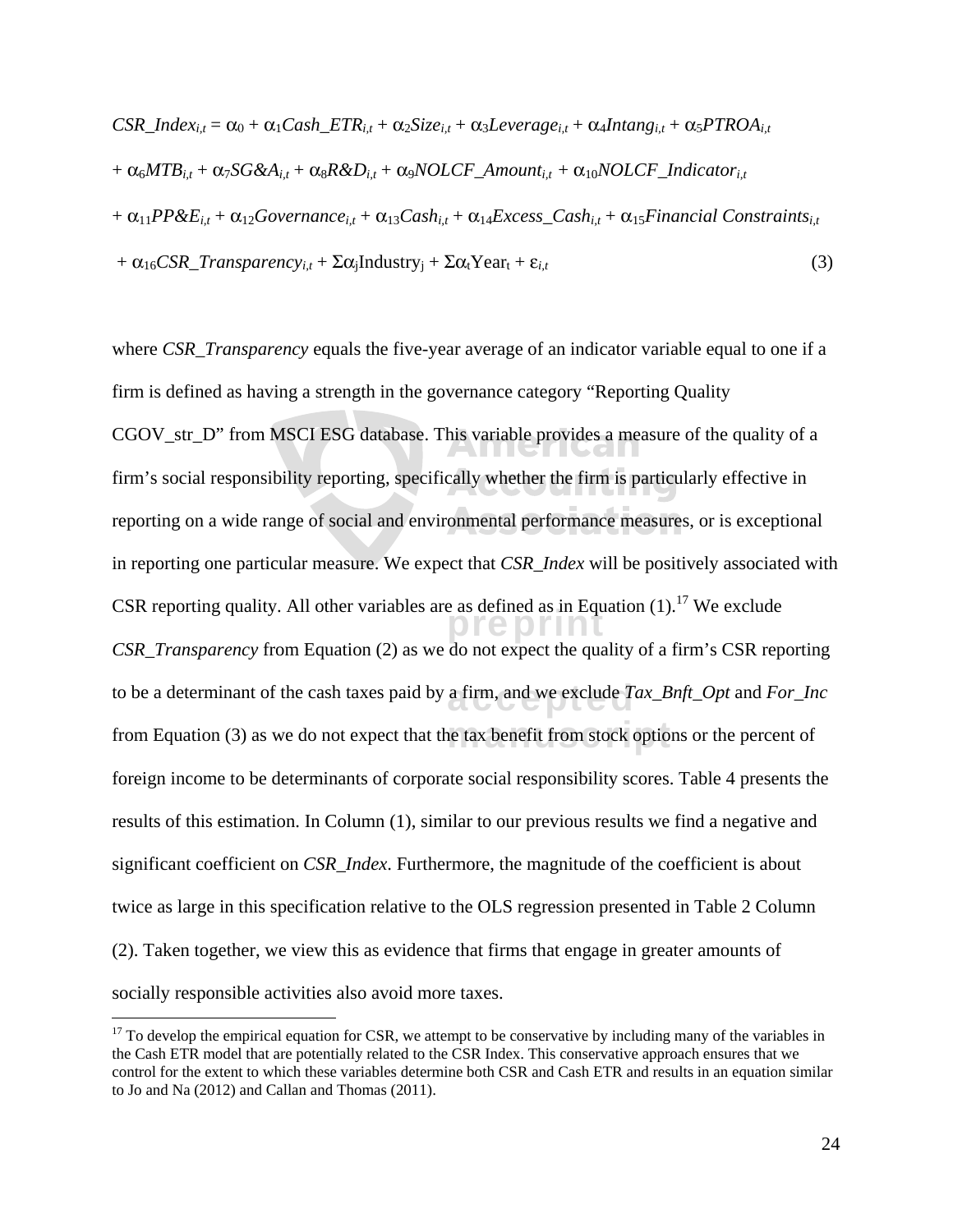#### *Tax Lobbying Results*

CSR. This result suggests that those firms that are more socially responsible are also more likely  $\epsilon$  CCC  $\geq$  0 Leo the 25<sup>th</sup> to 75<sup>th</sup> percentile of the *CSR\_Index* is associated with a 16.5 percent increase in the the 16.5 percent increase in the A detailed examination of sustainability reports indicates that some firms argue that they are engaging in good corporate citizenship by lobbying for reduced business taxes. To provide empirical evidence on this question, we test whether firms that are more socially responsible engage in more tax lobbying activities. Table 5 reports results of estimating Equation (1) when the dependent variable is  $Lobby(0/1)$ , an indicator variable equal to one in the year a firm incurs expenditures on tax lobbying and zero otherwise. We estimate Equation (1) using a logistic regression model. Columns (1) and (2) contain only year and industry fixed effects, and Columns (3) and (4) report results with all control variables included. Columns (1) and (3) use *CSR\_Index*  as an independent variable, and Columns (2) and (4) use indicator variables equal to one if the firm is in the highest or lowest quintile of *CSR\_Index*. Results are similar in all of the regression specifications. We find a significant positive relation between tax lobbying and both measures of to engage in tax lobbying. These results are economically significant, because an increase from probability of tax lobbying, and firms in the highest quintile of *CSR\_Index* have approximately a 158 percent higher probability of lobbying for taxes than other firms.<sup>18</sup>

Table 6 reports results of estimating Equation (1) when the dependent variable is *Lobby\_Exp*, the amount spent by the firm on tax lobbying activities scaled by lagged assets during the year. Columns (1) and (2) contain only year and industry fixed effects, and Columns (3) and (4) report results with all control variables included. Columns (1) and (3) use *CSR\_Index*  as an independent variable, and Columns (2) and (4) use indicator variables equal to one if the

<sup>&</sup>lt;sup>18</sup> CSR Index odds are calculated as ( $e^{\wedge}$  0.073) per a one unit increase.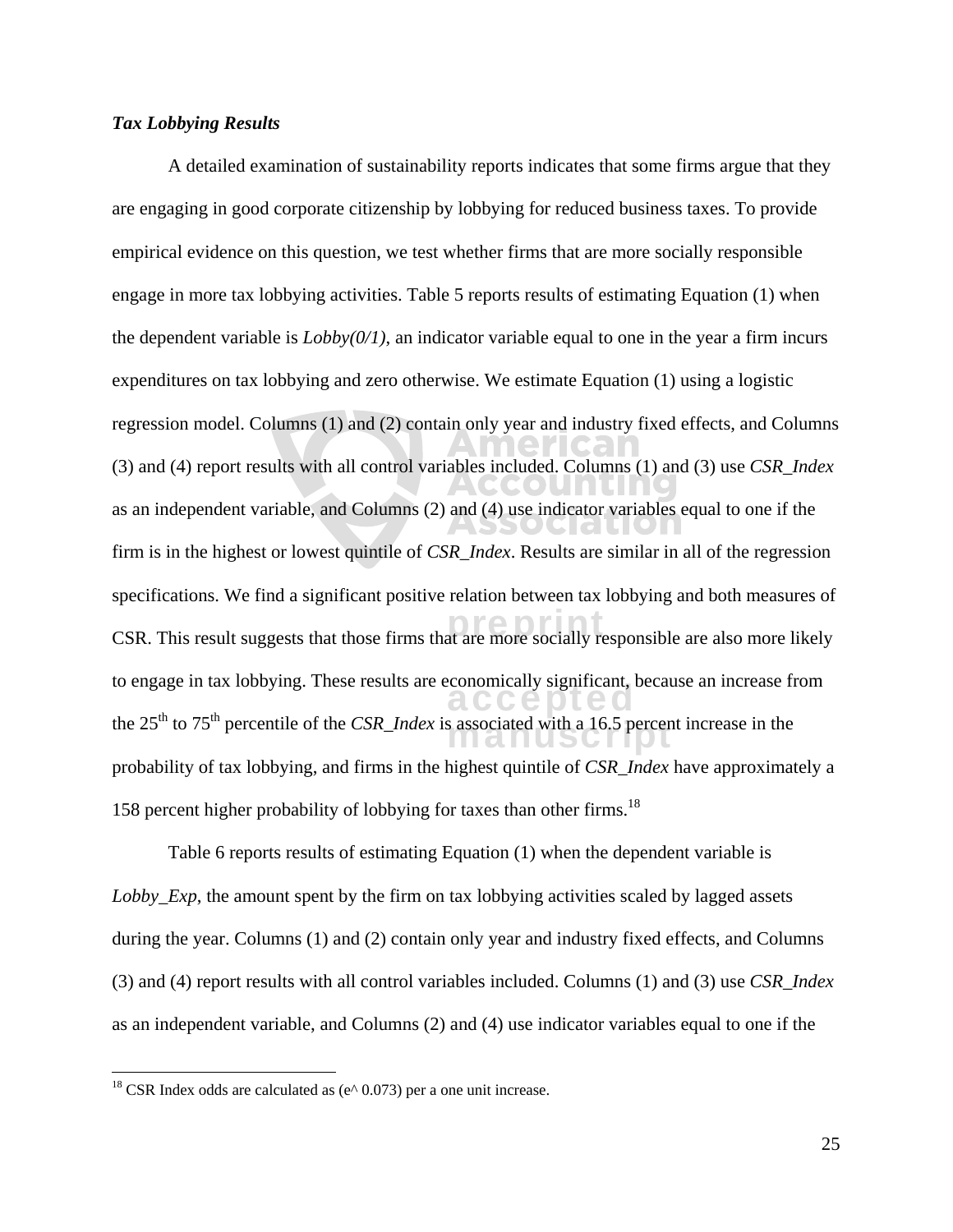firm is in the highest or lowest quintile of *CSR\_Index*. Results are similar in all of the regression specifications, and are similar to those of Table 5. We find a significant positive relation between the amount spent on tax lobbying and both measures of CSR. This result suggests that those firms that are more socially responsible also spend more on tax lobbying. These results are economically modest, as an increase from the  $25<sup>th</sup>$  to  $75<sup>th</sup>$  percentile of the *CSR* Index is associated with a 0.44 percent increase in the amount spent on tax lobbying, and firms in the highest quintile of *CSR\_Index* spend approximately 1.3 percent more (as a percent of lagged assets) on lobbying for taxes than other firms. Overall, the results in Tables 2 through 6 suggest that firms that are more socially responsible pay less in corporate taxes and engage in more tax lobbying activities, consistent with CSR and taxes acting as substitutes rather than complements.

#### **Sensitivity Tests**

#### *Alternative CSR Measures*

In calculating our main measure of corporate social responsibility, we follow Kim et al. (2012) and sum the strengths and weaknesses in five of the seven CSR categories to create an  $\frac{1}{2}$ average CSR score, which we term *CSR\_Index.* As an alternative measure, we include all seven KLD categories in the *CSR\_Index* and find consistent results.

preprint

In addition, it is possible that weaknesses and strengths are not equivalent, or that the association between positive CSR activities and taxes is different than the association between negative CSR activities and taxes. To test this possibility, we follow Hoi et al. (2013) and construct three measures of CSR activity. The first, *Sum of Negative CSR*, is the sum of CSR concerns from MSCGI ESG's five social rating categories: community, diversity, employee relations, environment, and product. The second, *High Negative CSR*, is an indicator variable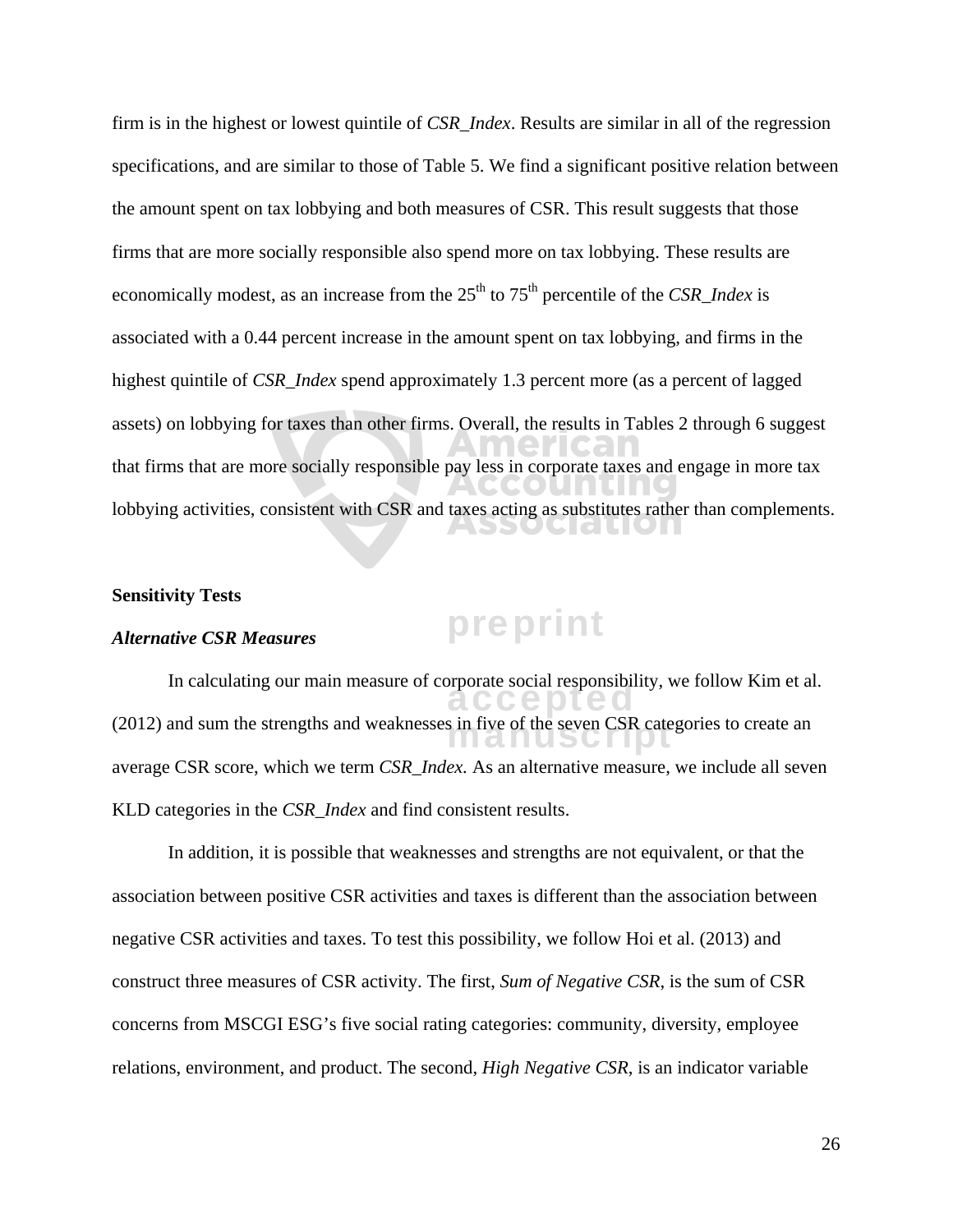equal to one if a firm has more than three CSR concerns. Finally, we also construct the variable *Sum of Positive CSR,* which is the sum of CSR strengths from MSCGI ESG's five social rating categories: community, diversity, employee relations, environment, and product.

Notably, these results are contrary to the results in Hoi et al. (2013) who find that firms with high  $\epsilon$  CCC DUEC ETRs. Thus, the results of our study provide new evidence that CSR and taxes act as substitutes Table 7 presents the results of re-estimating Equation (1) with these alternative measures of CSR. In Columns (1) and (2) we use the variable definitions above. In Columns (3) and (4) we add MSCGI ESG's governance strengths to the *Sum of Positive CSR* and governance concerns to the *Sum of Negative CSR* because Hoi et al. (2013) include governance in their measures*.* In line with this addition of governance, we code *High Negative CSR* equal to one if a firm has more than *four* CSR concerns and zero otherwise.<sup>19</sup> In each estimation, we find a negative and significant coefficient on *Sum of Positive CSR* and insignificant coefficients on *Sum of Negative CSR* and *High Negative CSR*. Taken together, these results are consistent with our main results and suggest that firms that engage in more socially responsible activities avoid more taxes.<sup>20</sup> negative CSR have lower cash ETRs and find no association between CSR strengths and Cash rather than complements.

To further investigate whether our results are sensitive to how we construct our CSR index we conduct an additional test using an alternative CSR index measure. Because the effects of tax payments on the social welfare of a corporation's community are most similar to the MSCI ESG category of "Community," we construct an alternative index using just the ratings from the

<u>.</u>

<sup>&</sup>lt;sup>19</sup> Results are similar if we continue to code *High Negative CSR* equal to one if a firm has more than 3 CSR concerns.

 $20$  All results are similar when we also include human rights in the construction of these three variables.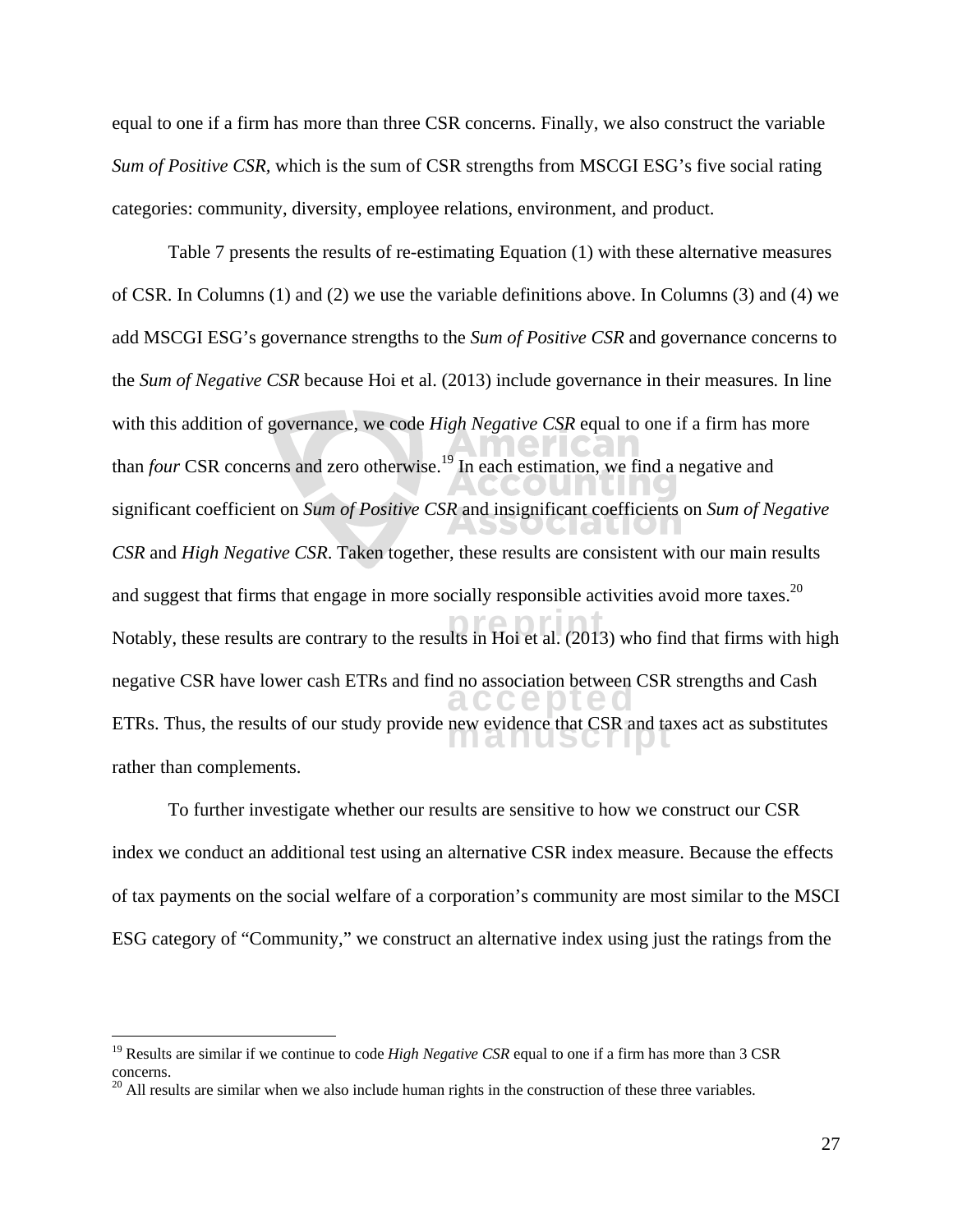community category.21 We re-estimate Tables 2-6 substituting *Community* for *CSR\_Index*. With one exception, in each specification we find similar results using this alternate measure. The exception is in Table 5 Column 3. In the original specification *CSR\_Index* is positive and significant indicating that firms with higher social responsibility indices have a higher likelihood of lobbying for taxes. In our alternative specification when we substitute *Community* for *CSR\_Index* we find a positive but insignificant coefficient on *Community* (t statistic = 1.28).

#### *Executive Characteristics*

 $\overline{a}$ 

Prior research such as Dyreng, Hanlon and Maydew (2010) finds that executives play an important role in corporate tax avoidance. In untabulated sensitivity tests, we control for managerial characteristics by including controls for the age and gender of the CEO in our main regressions. We find similar results after including these variables as controls.<sup>22</sup>

# **IV. CONCLUSION**

We investigate the relation between the CSR ratings of U.S. public corporations and both  $\bigcirc$ the amount of taxes paid by the firm and the amount of tax lobbying in which the firm engages. We find that a CSR index is negatively related to five-year cash ETRs, and positively related to tax lobbying activities. Our results are robust to a simultaneous equations model, and we also find similar results using alternative measures of CSR. Overall we find that, on average, socially responsible firms do not pay more corporate taxes than other firms. This evidence suggests that

 $21$  The community category consists of four strengths and one concern. Strengths are as follows: (1) Charitable Giving, (2) Innovative Giving, (3) Community Engagement, and (4) Other Strengths. The one concern included in the community category is Community Impact, which measures the severity of controversies related to a firm's interactions with communities in which it does business.

 $22$  Information on age and gender is unavailable for some firms in our sample. Therefore, this robustness test is estimated using a smaller sample of observations that have non-missing information in EXECUCOMP for CEO age and gender.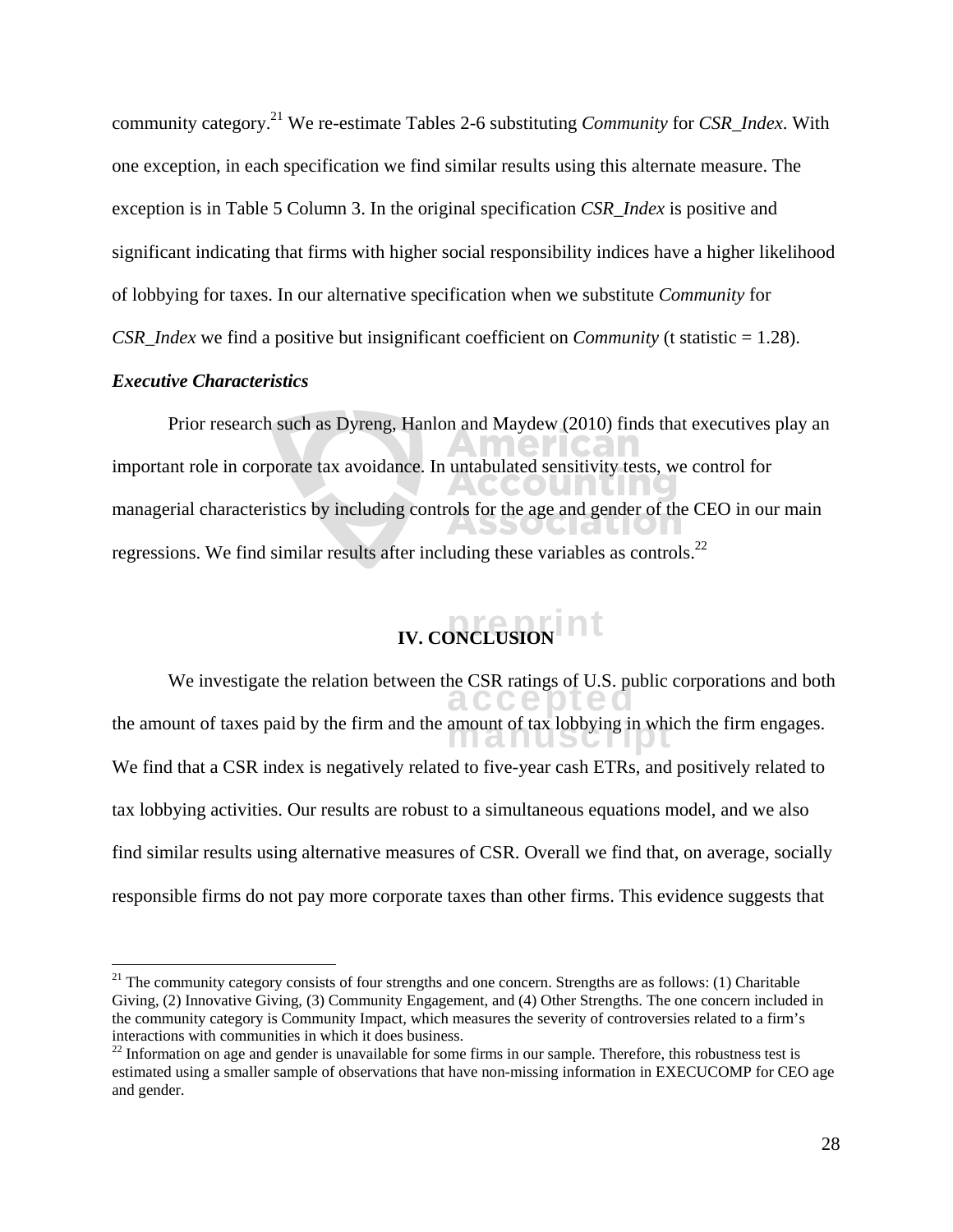managers or other influential stakeholders of socially responsible firms do not view the payment of corporate taxes as complementing CSR activities.

While the results of this study are consistent with anecdotal evidence that suggests that using legal means to reduce taxes is not considered to be a socially undesirable activity, they are inconsistent with existing research that finds that low CSR firms avoid more taxes. In contrast to these studies, we provide new evidence that high CSR firms avoid more taxes, which suggests that CSR and taxes act as substitutes rather than complements. In comparing other studies to ours, important differences in both our sample composition and the measurement of our variables contribute to differences in results. First, our measure of CSR excludes the corporate governance category. The link between corporate governance and tax avoidance has been studied previously <u>ula</u> and is different than the link between CSR and taxes, which is the focus of our study. Second, existing studies eliminate observations with negative pre-tax income. Since we use a five-year cash effective tax rate, we only eliminate observations with average negative earnings over five years. Thus, our results are less likely to suffer from the bias documented in Henry and Sansing<br>  $\alpha$ (2014). Moreover, Watson (2015) finds that firms with low profitability have a different relation between positive CSR activities and tax avoidance than high profitability firms, which provides an example of how sample composition can contribute to differences in results. We also use a long run measure of tax avoidance that averages out variation in effective tax rates due to profitability, accounting differences, and one-time events.

Thus, our results provide evidence that the relation between corporate tax payments and social welfare is perhaps more complex than is currently understood and reflected in the current sustainability reporting guidelines. As such, our results provide important evidence that increases our understanding of the relation between corporate tax avoidance and social responsibility.

29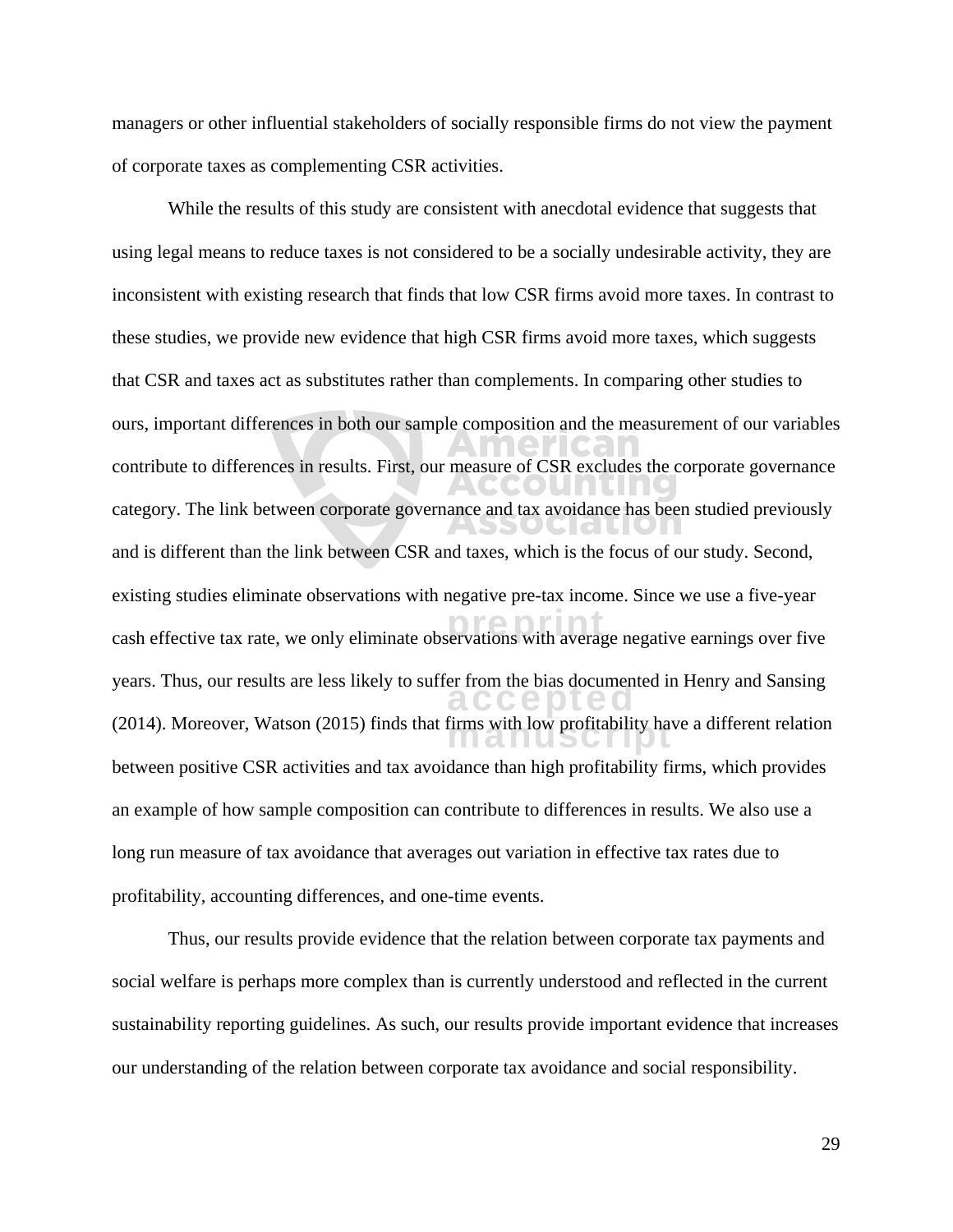Our results also have implications for corporate stakeholders who view CSR as an important part of a public company's activities and tax policy makers considering tax reform legislation. Although Brooks, Hillenbrand and Money (2015, 78) argue that "firms must acknowledge the plurality of their stakeholders and may need to reconcile the potentially mixed signals arising from the various groups," the results of our study suggest that, at least for U.S. public corporations, the payment of taxes is not viewed as an important socially responsible activity by an influential subset of firms' stakeholders. As pointed out by Brooks et al. (2015, 2), "governments themselves are involved in a game where they trade off corporation tax revenue in anticipation of higher employment and other taxes from additional economic activity if foreign direct investment is encouraged by a favourable regime." If policy makers are trying to improve **1. 1. 1. 1. 1. 1.** social welfare, understanding this trade-off is important in the design of tax laws. Finally, our results present evidence for only one short period of time, and it may be the case that stakeholders' views on corporate taxes as a socially responsible activity will change or are changing. For example, recent evidence from the U.K. suggests that public pressure may have forced some firms to disclose tax shelter activities (Dyreng, Hoopes and Wilde 2014). If this force represents a growing trend, then public pressure may mitigate the impact of tax rules on corporate investment decisions, at least for a subset of firms.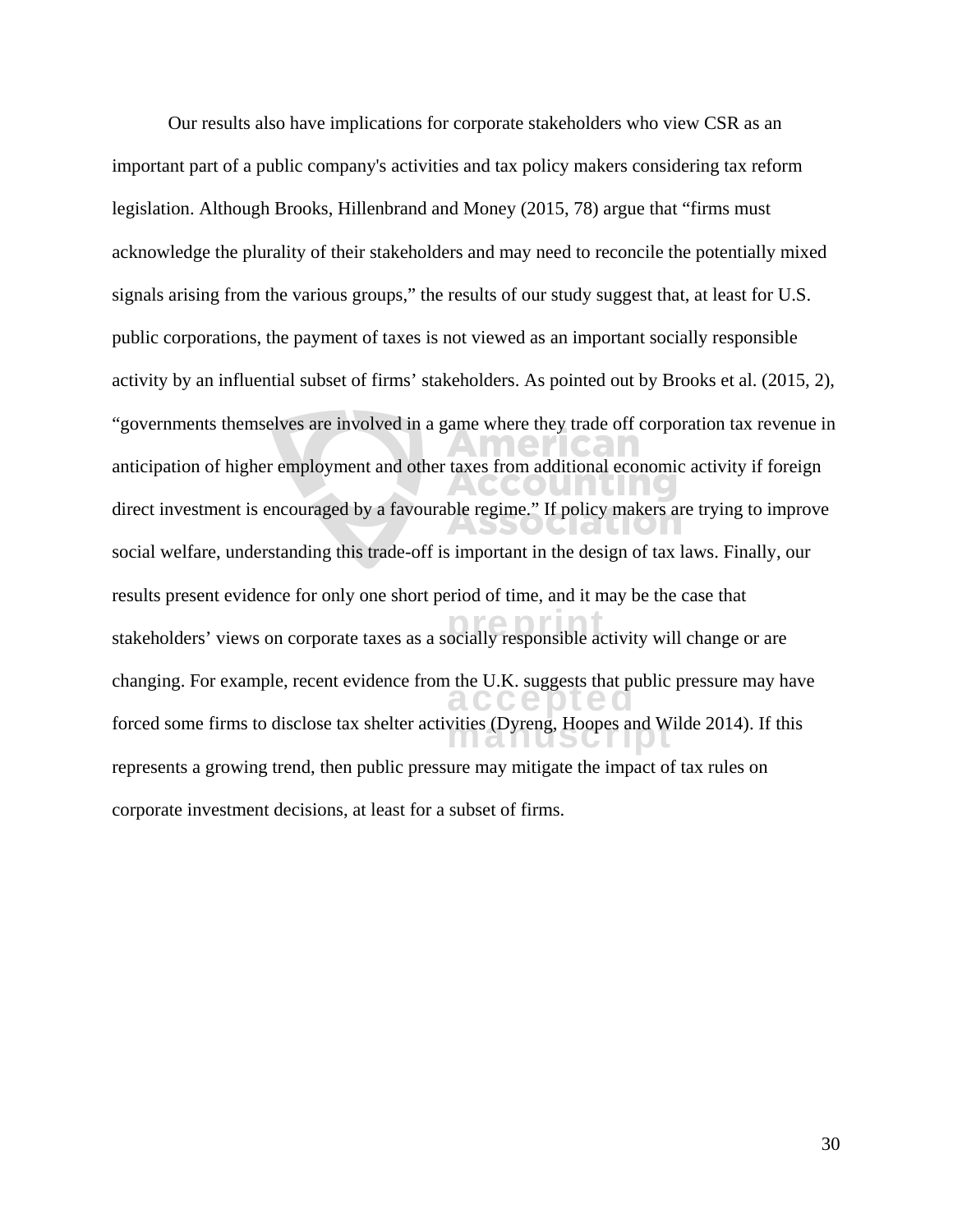#### **Appendix**

#### Variable Definitions

| Cash_ETR               | $=$ the 5 year sum (from year t-4 to year t) of cash taxes paid (TXPD)<br>divided by the 5-year sum of pre-tax income (PI) less special items (SPI).<br>In order to allow for meaningful interpretation firms are required to have<br>a Cash ETR between 0 and 1. |
|------------------------|-------------------------------------------------------------------------------------------------------------------------------------------------------------------------------------------------------------------------------------------------------------------|
| Size                   | $=$ log of total assets (AT)                                                                                                                                                                                                                                      |
| <b>MTB</b>             | $=$ price per share (PRCC_F) times total common shares outstanding<br>(CSHO) over book value of equity (CEQ)                                                                                                                                                      |
| Leverage               | $=$ long-term debt (DLTT) plus short-term debt (DLC) scaled by lagged<br>total assets (AT)                                                                                                                                                                        |
| <i>Intang</i>          | = intangible assets (INTAN) divided by lagged total assets (AT)                                                                                                                                                                                                   |
| Tax_Bnft_Opt           | = tax benefit of stock options (TXBCOF) divided by lagged total assets<br>(AT)<br>Association                                                                                                                                                                     |
| <b>PTROA</b>           | $=$ pretax income (PI) divided by lagged total assets (AT)                                                                                                                                                                                                        |
| For_Inc                | $=$ absolute value of pretax foreign income (PIFO) divided by the absolute<br>value of total pretax income (PI)                                                                                                                                                   |
| SG&A                   | $= S G \& A$ equals selling, general and administrative expense (XSGA)<br>divided by lagged total assets (AT).                                                                                                                                                    |
| R&D                    | = Research and development expenditures (XRD) divided by lagged total<br>assets (AT). If XRD is missing we set R&D equal to zero.                                                                                                                                 |
| <b>PPE</b>             | $=$ property, plant and equipment (PPENT) divided by lagged total assets<br>(AT)                                                                                                                                                                                  |
| <b>NOLCF</b> Amount    | = net operating loss carry forward (TLCF) divided by lagged total assets<br>(AT).                                                                                                                                                                                 |
| <b>NOLCF</b> Indicator | $= 1$ if a firm has a net operating loss carryforward (TLCF) and zero<br>otherwise.                                                                                                                                                                               |
| Cash                   | $=$ cash holdings (CHE) divided by lagged total assets (AT).                                                                                                                                                                                                      |
| Governance             | $=$ the number of corporate governance strengths (CGOV_STR_NUM)<br>less the number of corporate governance concerns (CGOV_CON_NUM)<br>in MSCI ESG database.                                                                                                       |
| Excess Cash            | $=$ is measured following Fresard and Salva (2010) and is the error term<br>from the regression of:                                                                                                                                                               |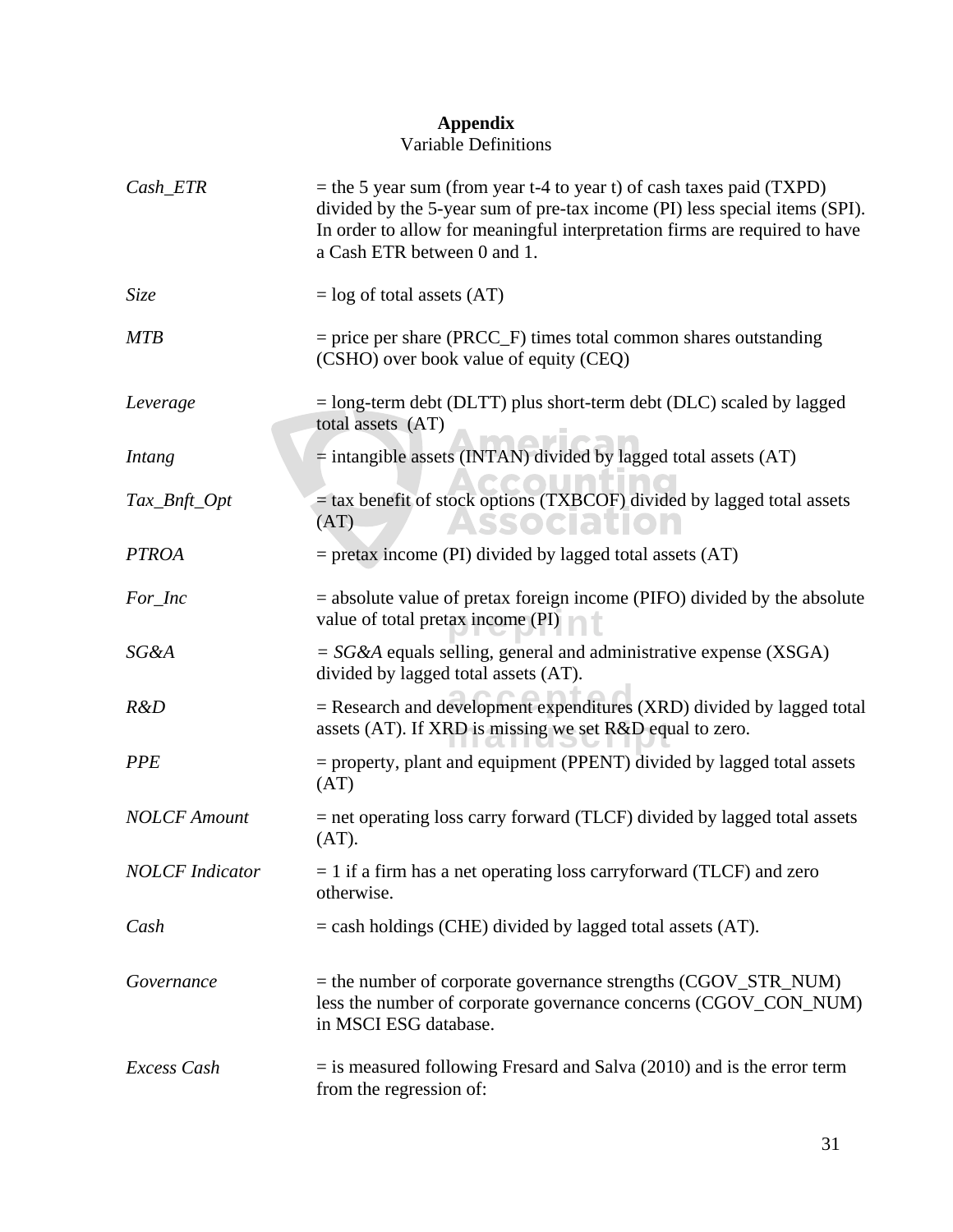|                              | Ln $(Cash / Total Assets) = B0 + B1Ln (Total Assets) + B2(Net Working)$<br>Capital / Total Assets) + $B3(R&D / Total Assets) + B4(Marker Value /$<br>Total Assets) + $B5(Capital\ Expenditures / Total\ Assets) + B5(Total$<br>Dividends Paid / Total Assets) + B6(Total Debt / Total Assets) + Industry<br>$Effects + Year Effects + e$ |
|------------------------------|------------------------------------------------------------------------------------------------------------------------------------------------------------------------------------------------------------------------------------------------------------------------------------------------------------------------------------------|
| <b>Financial Constraints</b> | $=$ the size-age index developed by Hadlock and Pierce (2010).                                                                                                                                                                                                                                                                           |
| CSR_Index                    | $=$ total strengths minus total concerns in MSCI ESG five social rating<br>categories: community, diversity, employee relations, environment, and<br>product.                                                                                                                                                                            |
| Community                    | = total strengths minus total concerns in MSCI ESG "community"<br>category                                                                                                                                                                                                                                                               |
| Lobby(0/1)                   | $=$ an indicator variable equal to one if the firm reported lobbying<br>expenditures for tax purposes in the current year and zero else.                                                                                                                                                                                                 |
| $Lobby$ $Exp$                | $=$ The firm's total reported lobbying expenditures for tax purposes scaled<br>by lagged total assets.                                                                                                                                                                                                                                   |
| Capital                      | $=$ an indicator variable equal to one if a firm is headquartered in the<br>capital city of its state of incorporation, and zero else.                                                                                                                                                                                                   |
| Electoral College            | $=$ the number of electoral votes in the state in which the firm is located.                                                                                                                                                                                                                                                             |
|                              | accepted<br>manuscript                                                                                                                                                                                                                                                                                                                   |
|                              |                                                                                                                                                                                                                                                                                                                                          |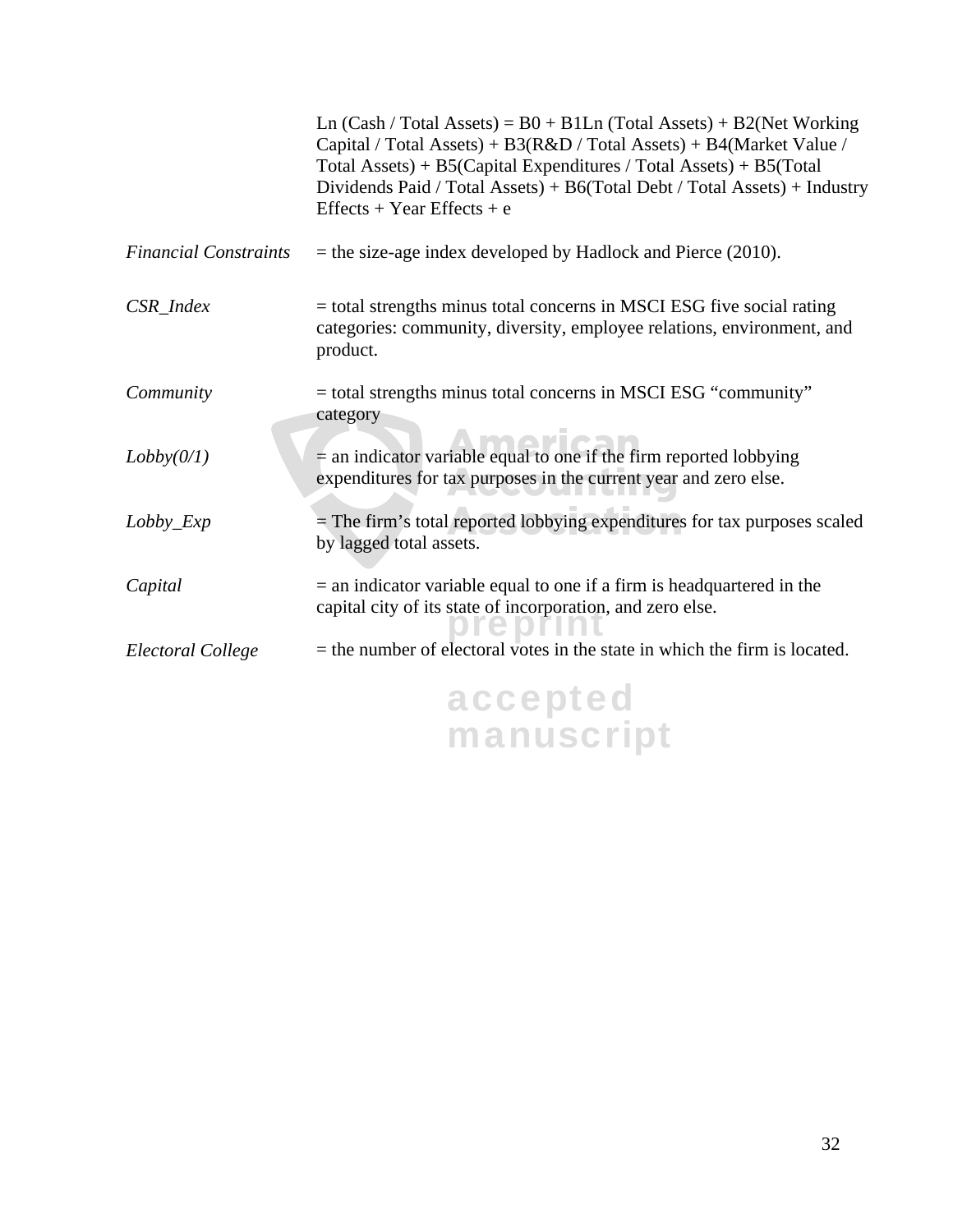#### **REFERENCES**

- Armstrong, C., J. Blouin, A. Jagolinzer, and D. Larker. 2014. Corporate Governance, Incentives, and Tax Avoidance. Working paper, University of Pennsylvania.
- Associated Press. "Starbucks Promises to Pay More UK Tax". Yahoo news. December 6, 2012. http://news.yahoo.com/starbucks-promises-pay-more-uk-tax-134801286--finance.html.
- Avi-Yonah, R. 2008. Aggressive tax behaviour and corporate social responsibility in Beyond Boundaries: Developing Approaches to Tax Avoidance and Tax Risk Management. Oxford University Centre for Business Taxation. 137-138.
- Brooks, C., C. Hillenbrand and K. Money. 2015. What Stakeholders Expect from Corporations When It Comes to Paying Tax: Corporate Reputation and Optimal Tax Planning. Working paper, University of Reading.
- Brown, J., K. Drake, and L. Wellman. 2014. The Benefits of a Relational Approach to Corporate Political Activity: Evidence from Political Contributions to Tax Policymakers. Working paper, Arizona State University. **Association**
- Carroll, A. 1979. A three-dimensional conceptual model of corporate performance. *Academy of Management* 4 (4): 497-505.
- Chatterji, A., D. Levine, and M. Toffel. 2009. How well do social ratings actually measure<br>corporate social responsibility? *Journal of Economics and Management Strategy* 18 corporate social responsibility? *Journal of Economics and Management Strategy* 18 (1): 125–169.
- Chen, S., X. Chen, Q. Chneg, and T. Shevlin. 2010. Are family firms more tax aggressive than non-family firms? *Journal of Financial Economics* 95 (1): 41-61.
- Christensen, J. and R. Murphy. 2004. The social irresponsibility of corporate tax avoidance: taking CSR to the bottom line. *Development* 47: 37-44.
- Desai, M. A. and D. Dharmapala. 2006. Corporate tax avoidance and high-powered incentives. *Journal of Financial Economics* 79: 145-179.
- Dhaliwal, D., O. Li, A. Tsang, and G. Y. Yang. 2011. Voluntary nonfinancial disclosure and the cost of equity capital: The initiation of corporate social responsibility reporting. *The Accounting Review* 86 (1): 59–100.
- Djankov, S., T. Ganser, C. McLiesh, R. Ramalho and A. Shleifer. 2008. The effect of corporate taxes on investment and entrepreneurship. Working paper, National Bureau of Economic Reserarch.
- Dyreng, S., M. Hanlon, and E. Maydew. 2008. Long-run corporate tax avoidance. *The Accounting Review* 83 (1): 61-82.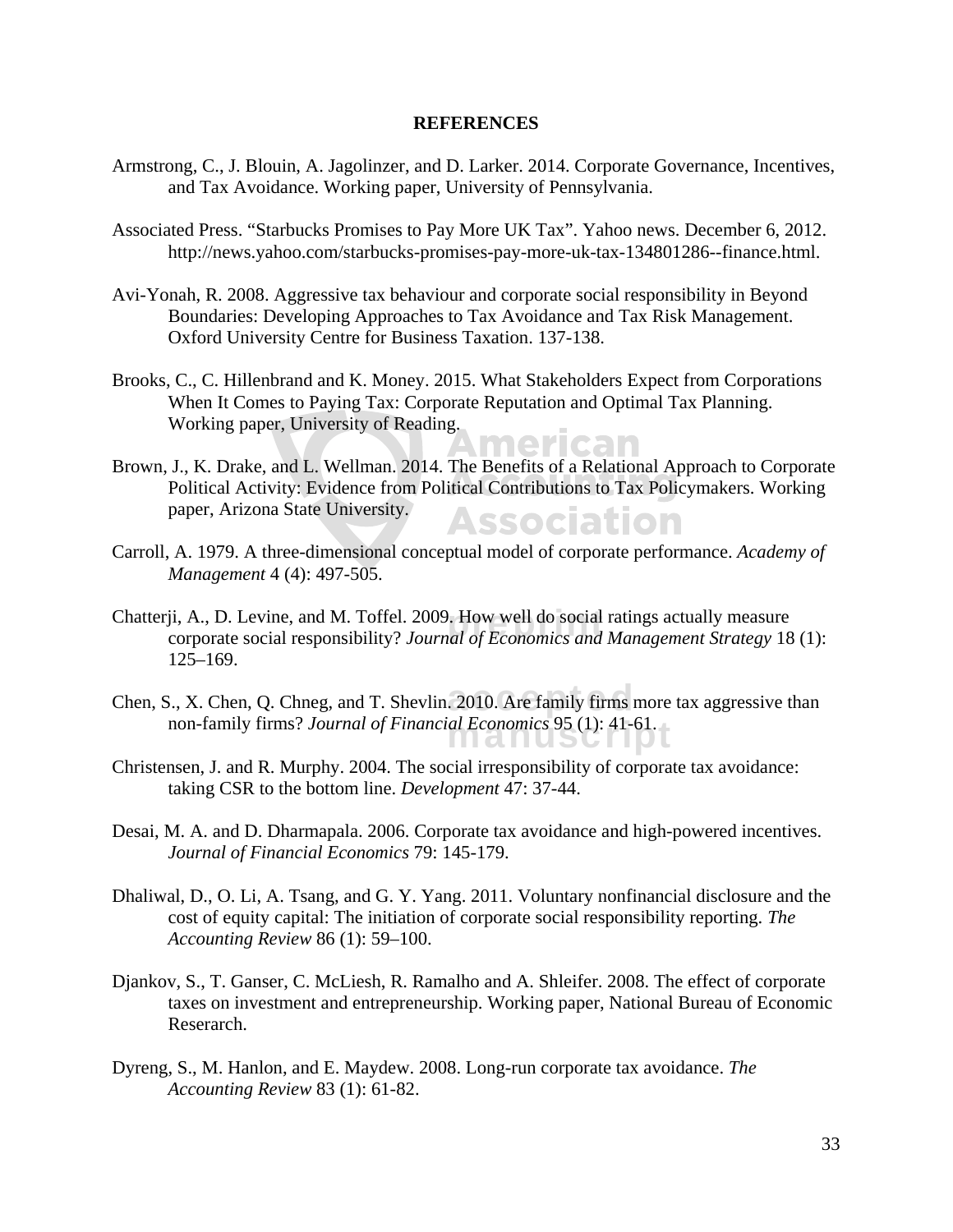- Dyreng, S., M. Hanlon and E. Maydew. 2010. The effects of executives on corporate tax avoidance. *The Accounting Review* 85 (4): 1163-1189.
- Dyreng, S., J. Hoopes and J. Wilde. 2014. Public Pressure and Corporate Tax Behavior. Working paper, Duke University, Ohio State University and University of Iowa.
- Fombrun, C., N. Gardberg, and M. Barnett, 2000. Opportunity platforms and safety nets: Corporate citizenship and reputational risk. *Business and Society Review* 105, 85-106.
- Friedman, M. 1970. The social responsibility of business is to increase its profits. *New York Times* (September 13): 122-126.
- Fresard, L. and C. Salva. 2010. The value of excess cash and corporate governance: Evidence from U.S. cross-listings. *Journal of Financial Economics* 98, 359-384.
- Garcia, J. 2014. The Influence of Corporate Social Responsibility on Lobbying Effectiveness: Evidence from Effective Tax Rates. Working paper, University of Waterloo.
- Garriga, E. and D. Mele. 2004. Corporate social responsibility theories: Mapping the territory. *Journal of Business Ethics* 53 (1/2): 51-71.
- https://www.globalreporting.org/resourcelibrary/G3.1-Sustainability-Reporting-<br>Guidelines.pdf. Global Reporting Initiative. 2011. Sustainability Reporting Guidelines version 3.1. Guidelines.pdf.
- extending the responsibility and shareholder value: An empirical test of the risk management manusci Godfrey, P., C. Merrill, and J. Hansen, 2009. The relationship between corporate social hypothesis. *Strategic Management Journal* 30, 425-445.
- Hadlock, C.J., and J. Pierce. 2010. New evidence on measuring financial constraints: Moving beyond the KZ Index. 2010. *Review of Financial Studies* 23 (5) 1909-1940.
- Henderson, T. and A. Malani. 2009. Corporate philanthropy and the market for altruism. *Columbia Law Review* 109; 571.
- Henry, E. and R. Sansing. 2014. Data Truncation Bias and the Mismeasurement of Corporate Tax Avoidance**.** Working paper, University of Tennessee, Knoxville and Dartmouth College.
- Hill, M., T. Kubick, B. Lockhart, and H. Wan. 2012. The Effectiveness of Political Tax Minimization. Working paper, University of Nebraska.
- Hill, M., G. Kelly, B. Lockhart, and R. Van Ness. 2013. Determinants and effects of corporate lobbying. *Financial Management* 42 (4): 931-957.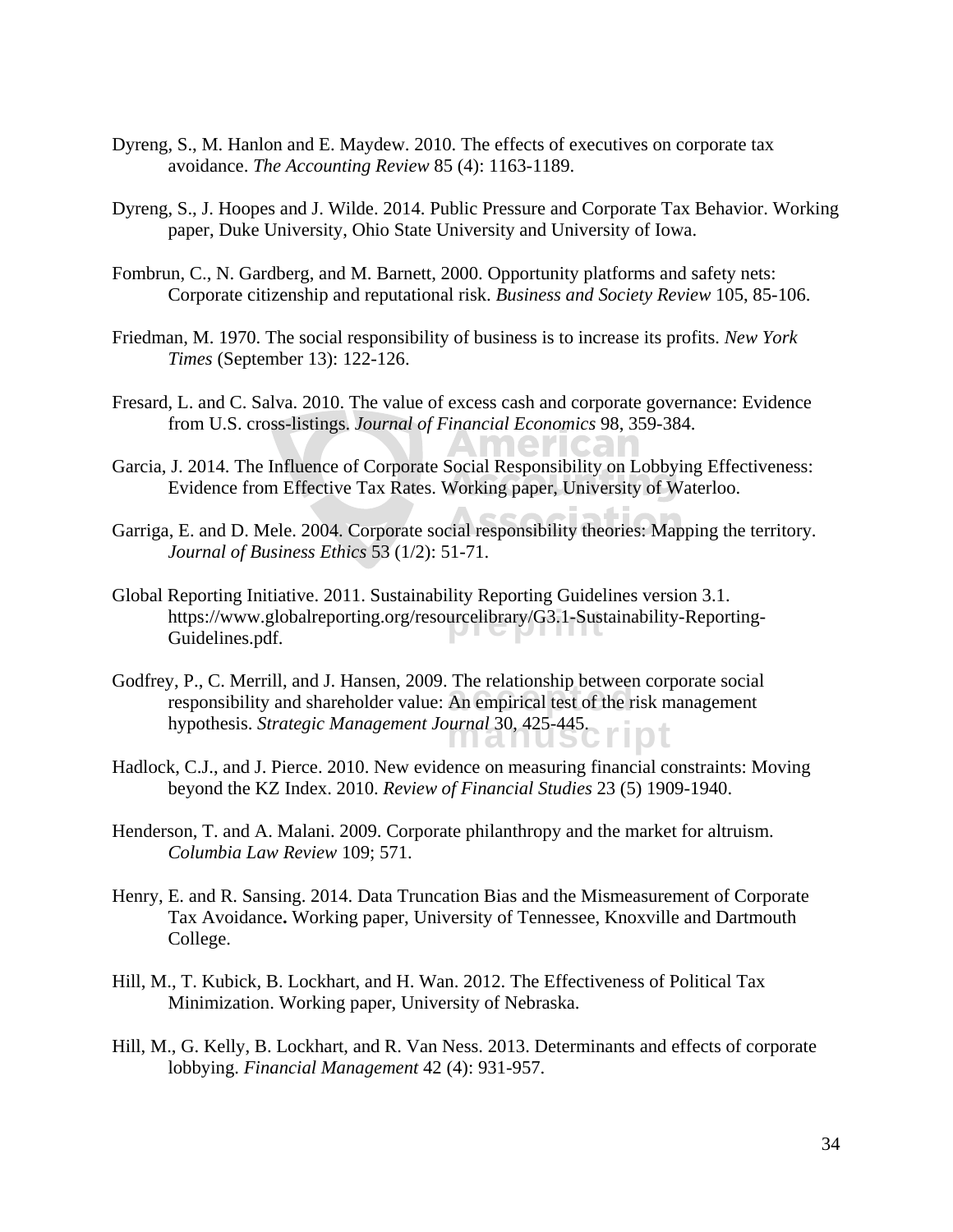- Hines, J. 2006. Corporate taxation and international competition. Working paper, University of Michigan and National Bureau of Economic Research.
- Hines, J., J. Horwitz and A. Nichols. 2010. The attack on nonprofit status: a charitable assessment. *Michigan Law Review* 108; 1179-1220.
- Hoi, C.K., Wu, Q., Zhang, H. 2013. Is corporate social responsibility (CSR) associated with tax avoidance? Evidence from irresponsible CSR activities. *The Accounting Review* 88 (6): 2025-2059.
- Huseynov, F. and B. Klamm. 2012. Tax avoidance, tax management, and corporate social responsibility. *Journal of Corporate Finance* 18: 804-827.
- Jo, H. H. Na. 2012) Does CSR reduce firm risk? Evidence from controversial industry sectors. *Journal of Business Ethics* 110: 441-456.

American

**TACOLITIE** 

- Kennedy, P. 1996. A Guide to Econometrics, 3rd edition. MIT Press.
- Kim, Y., M. Park, and B. Wier. 2012. Is earnings quality associated with corporate social responsibility? *The Accounting Review* 87 (3): 761–796
- Lawless, J. 2012. UK lawmakers seek end to corporate tax avoidance. Associated Press.
- Landry, S., M. Deslandes and A. Fortin. 2013. Tax aggressiveness, corporate social responsibility, and ownership structure. *Journal of Accounting. Ethics and P* responsibility, and ownership structure. *Journal of Accounting, Ethics and Public Policy*. 14 (3): 611-645
- Lanis, R. and G. Richardson. 2012. Corporate social responsibility and tax aggressiveness: An empirical analysis. *Journal of Accounting and Public Policy* 31: 86-108.
- Lanis, R. and G. Richardson. 2015. Is corporate social responsibility performance associated with tax avoidance? *Journal of Business Ethics* 127: 439-457.
- Lantos, G. 2001. The boundaries of strategic corporate social responsibility. *Journal of Consumer Marketing* 18; 595 – 632.
- Lev, B., C. Petrovits, and S. Radhakrishnan. 2010. Is doing good good for you? How corporate charitable contributions enhance revenue growth. *Strategic Management Journal* (31): 182-200.
- Lisowsky, P., L. Robinson, and A. Schmidt. 2012. Do Publicly Disclosed Tax Reserves Tell Us About Privately Disclosed Tax Shelter Activity? Working paper, University of Illinois.
- Mackey, A., T. Mackey, and J. Barney. 2007. Corporate social responsibility and firm performance: Investor preferences and corporate strategies. *The Academy of Management Review* 32 (3): 817-835.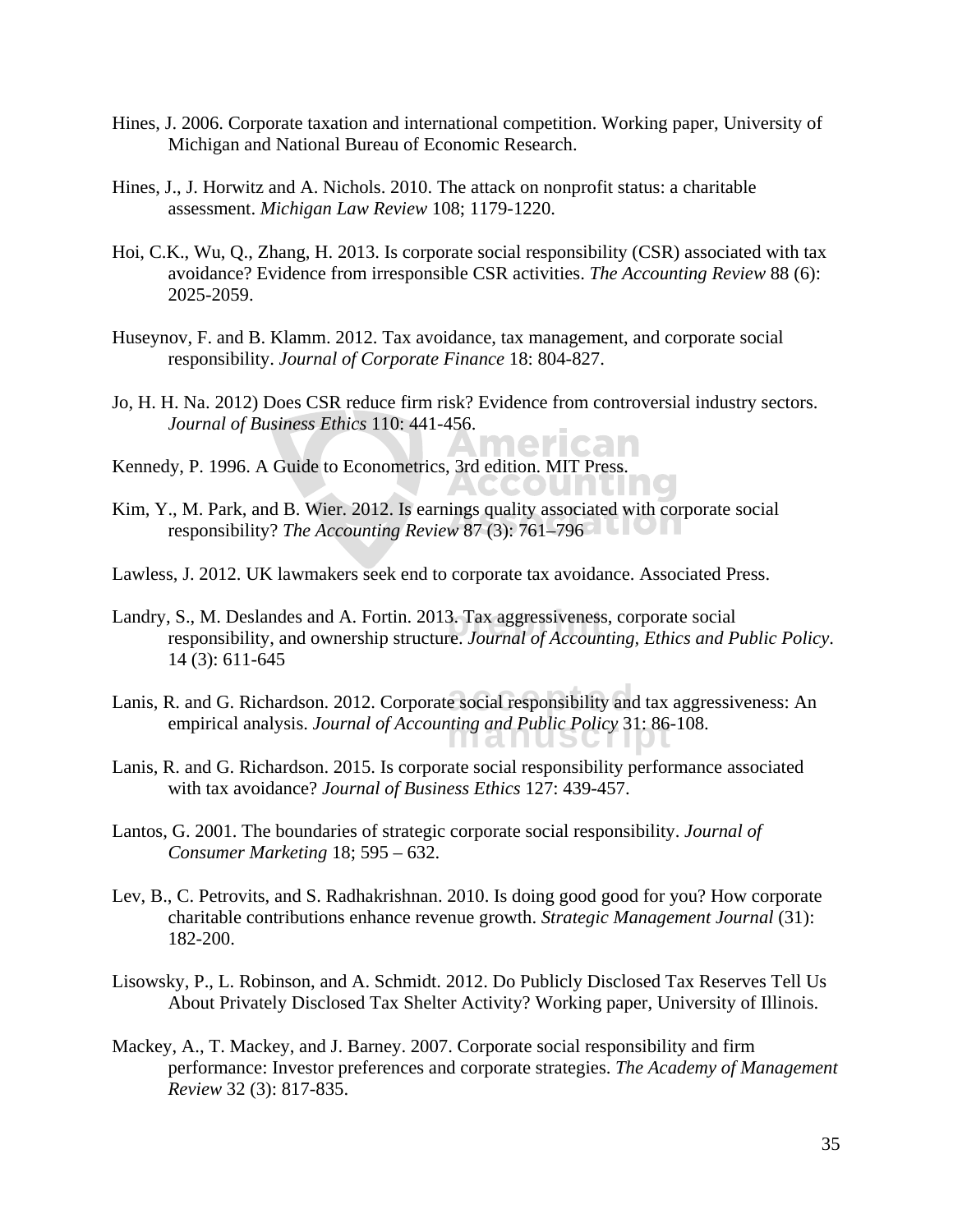Malani, A. and E.Posner. 2007. The case for for-profit charities." *Virginia Law Review* 93; 2017.

- Margolis, J. and J. Walsh. 2003. Misery loves companies: rethinking social initiatives by business. *Administrative Science Quarterly* 48: 268-305.
- Mattingly, J. E., and S. Berman. 2006. Measurement of corporate social action: Discovering taxonomy in the Kinder Lydenburg Domini ratings data. *Business and Society* 45 (1): 1– 27.
- McGee, R. W. 2010. Ethical Issues in Transfer Pricing. *Manchester Journal of International Economic Law*. 7 (2) 24-41.
- Porter, M. and M. Kramer. 2006. The link between competitive advantage and corporate social responsibility. *Harvard Business Review* 78; 92.

American

- Preuss, L. 2010. Tax avoidance and corporate social responsibility: you can't do both, or can you? *Corporate Governance* 10 (4): 365-374.
- Sikka, P. 2010. Smoke and mirrors: Corporate social responsibility and tax avoidance. *Accounting Forum* 34: 153-168.
- the Fortune reputation survey and the Socrates social ranking database. *Journal of Managerial Issues* 11 (2): 137–154. Szwajkowski, E., and R. Figlewicz. 1999. Evaluating corporate performance: A comparison of *Managerial Issues* 11 (2): 137–154.
- b. B., and D. W. Oreening. 1997. Corporate social performance and organizational<br>attractiveness to prospective employees. *Academy of Management Journal* 40 (3): 658– manuscript Turban, D. B., and D. W. Greening. 1997. Corporate social performance and organizational 672.
- United Nations. 2009. *The Practical Guide to the United Nations Global Compact. United Nations Global Compact Office*. http://www.unglobalcompact.org/docs/ communication\_on\_progress/Tools\_and\_Publications/Practical\_Guide\_2008.pdf.
- Waddock, S. A. 2003. Stakeholder performance implications of corporate responsibility. Internal *Journal of Business Performance Management* 5 (2/3): 113–124.
- Waddock, S., and S. Graves. 1997. The corporate social performance—Financial performance link. *Strategic Management Journal* 18 (4): 303–319.
- Watson, L. 2015. Corporate social responsibility, tax avoidance, and earnings performance. *Journal of the American Taxation Association* (forthcoming)..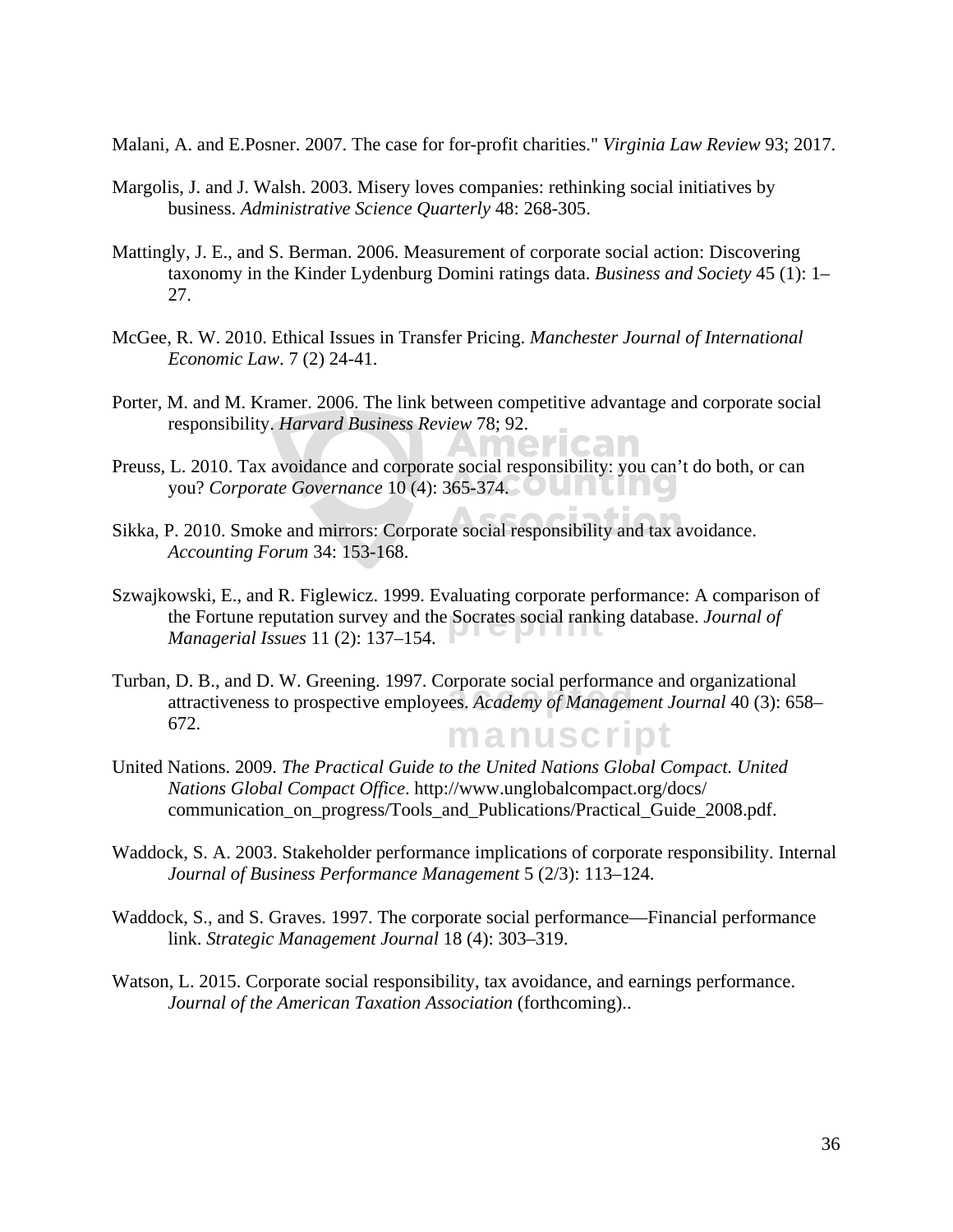| <b>Descriptive Statistics</b> |             |             |                |           |           |           |  |
|-------------------------------|-------------|-------------|----------------|-----------|-----------|-----------|--|
| Variable <sup>a</sup>         | $\mathbf N$ | <b>Mean</b> | <b>Std Dev</b> | 25th Pctl | 50th Pctl | 75th Pctl |  |
| Cash ETR                      | 5,588       | 0.260       | 0.131          | 0.179     | 0.259     | 0.331     |  |
| $CSR\_Index$                  | 5,588       | $-0.106$    | 2.077          | $-1.400$  | $-0.400$  | 0.800     |  |
| Size                          | 5,588       | 7.461       | 1.449          | 6.433     | 7.300     | 8.347     |  |
| Leverage                      | 5,588       | 0.220       | 0.180          | 0.066     | 0.200     | 0.324     |  |
| <b>Intang</b>                 | 5,588       | 0.248       | 0.224          | 0.063     | 0.190     | 0.377     |  |
| $\textit{Tax\_Bnft\_Opt}$     | 5,588       | 0.001       | 0.003          | 0.000     | 0.000     | 0.001     |  |
| <b>PTROA</b>                  | 5,588       | 0.107       | 0.087          | 0.051     | 0.095     | 0.152     |  |
| MTB                           | 5,588       | 3.427       | 2.622          | 1.748     | 2.506     | 3.721     |  |
| For_Inc                       | 5,588       | 0.413       | 0.714          | 0.000     | 0.158     | 0.558     |  |
| SG&A                          | 5,588       | 0.256       | 0.195          | 0.112     | 0.221     | 0.349     |  |
| R&D                           | 5,588       | 0.031       | 0.051          | 0.000     | 0.002     | 0.042     |  |
| <b>NOLCF</b> Amount           | 5,588       | 0.054       | 0.118          | 0.000     | 0.005     | 0.051     |  |
| <b>NOLCF</b> Indicator        | 5,588       | 0.468       | 0.448          | 0.000     | 0.400     | 1.000     |  |
| <b>PPE</b>                    | 5,588       | 0.281       | 0.240          | 0.104     | 0.204     | 0.375     |  |
| Governance                    | 5,588       | $-0.396$    | 0.614          | $-0.800$  | $-0.400$  | 0.000     |  |
| Cash                          | 5,588       | 0.184       | 0.182          | 0.050     | 0.114     | 0.267     |  |
| Excess Cash                   | 5,588       | 0.014       | 0.977          | $-0.548$  | 0.163     | 0.737     |  |
| <b>Financial Constraints</b>  | 5,588       | $-3.903$    | 0.525          | $-4.477$  | $-3.795$  | $-3.476$  |  |
| Lobby 0/1                     | 5,588       | 0.071       | 0.256          | 0.000     | 0.000     | 0.000     |  |
| Lobby_Exp                     | 5,588       | 0.009       | 0.044          | 0.000     | 0.000     | 0.000     |  |
| Capital                       | 5,588       | 0.003       | 0.175          | 0.000     | 0.000     | 0.000     |  |
| Electoral College             | 5,588       | 8.295       | 10.234         | 3.000     | 3.000     | 10.000    |  |

**Table 1** 

<sup>a</sup>Cash\_ETR is defined as the 5 year sum (from year t-4 to year t) of cash taxes paid (TXPD) divided by the 5-year sum of pre-tax income less special items (SPI). In order to allow for meaningful interpretation firms are required to have a Cash ETR between 0 and 1. *CSR\_Index* is defined as total strengths minus total concerns in MSCI ESG five social rating categories: community, diversity, employee relations, environment, and product. *Size* is defined as the log of total assets (AT). *Leverage* is defined as long term debt (DLTT) plus short term debt (DLC) scaled by lagged total assets (AT). *Intang* is defined as intangible assets (INTAN) divided by lagged total assets (AT). *Tax\_Bnft\_Opt* is defined as the tax benefit of stock options (TXBCOF) divided by lagged total assets (AT). *PTROA* is defined as pretax income (PI) divided by lagged total assets (AT). *MTB* is defined as price per share (PRCC\_F) times total common shares outstanding (CSHO) over book value of equity (CEQ). *For\_Inc* is defined as the absolute value of pretax foreign income (PIFO) divided by the absolute value of pretax total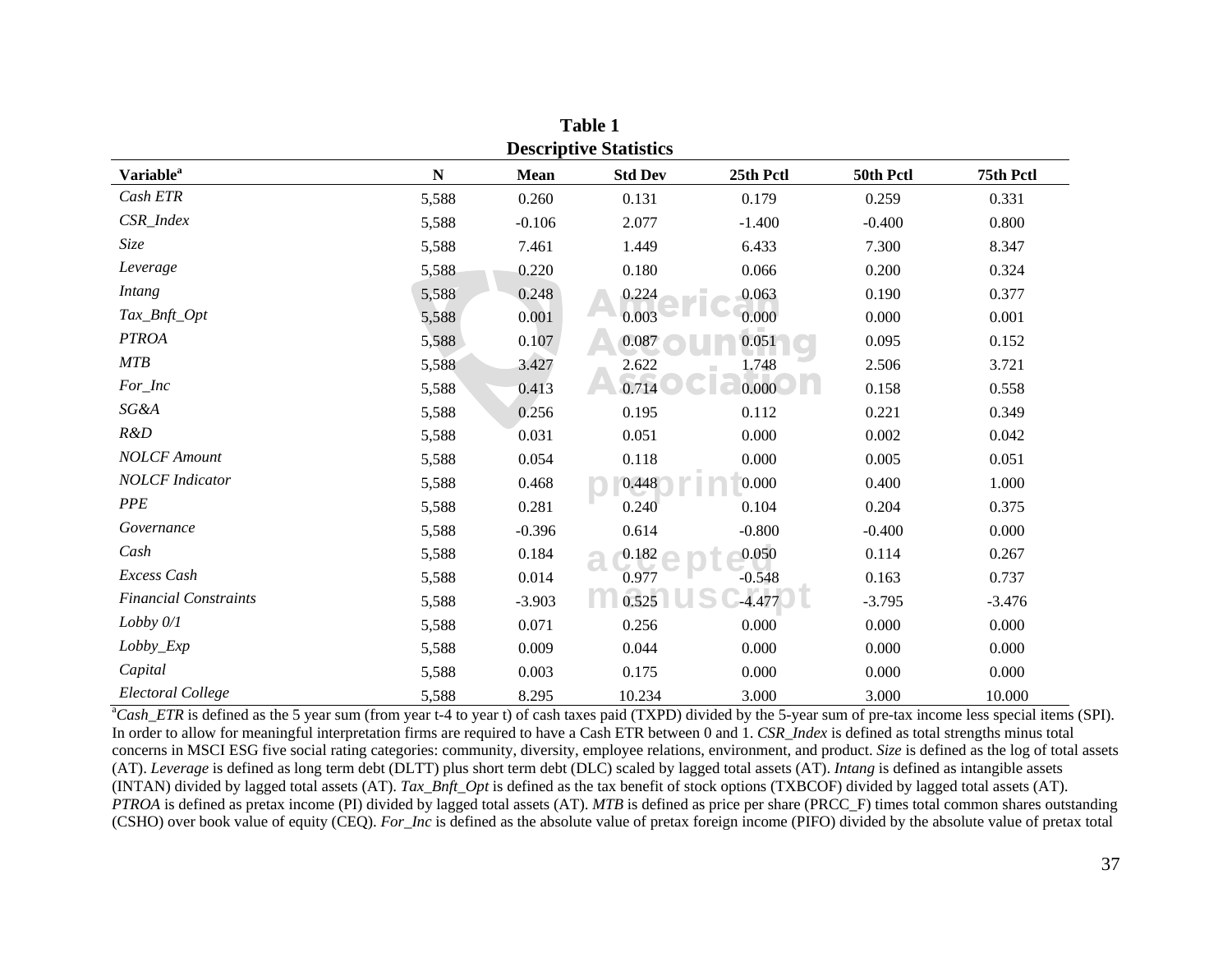income (PI). *SG&A* is defined as selling, general and administrative expense (XSGA) divided by lagged total assets (AT). *R&D* is defined as research and development expense (XRD) divided by lagged total assets (AT). *NOLCF Amount* is defined as the amount of tax loss carryforward (TLCF) divided by lagged total assets (AT). *NOLCF Indicator* is an indicator variable equal to one if a firm has a non-zero tax loss carryforward (TLCF) and zero else. *PPE* is net property, plant and equipment (PPENT) divided by lagged total assets (AT). *Governance* is defined as the number of corporate governance strengths (CGOV\_STR\_NUM) less the number of corporate governance concerns (CGOV\_CON\_NUM) in MSCI ESG database. *Cash* is defined as cash and cash equivalents (CHE) divided by lagged total assets (AT). *Excess Cash* is measured following Fresard and Salva (2010). *Financial Constraints* is measured using the index developed by Hadlock and Pierce (2010). *Lobby(0/1)* is an indicator variable equal to one if the firm reported lobbying expenditures for tax purposes in the current year and zero else. *Lobby\_Exp* is defined as the firm's total reported lobbying expenditures for tax purposes scaled by lagged total assets. *Capital* is an indicator variable equal to one if a firm is headquartered in the capital city of its state of incorporation and zero else. *Electoral College* is equal to the number of electoral college votes in the state in which the firm is located. All continuous independent variables are winsorized at the  $1<sup>st</sup>$  and  $99<sup>th</sup>$  percentiles.



preprint

accepted manuscript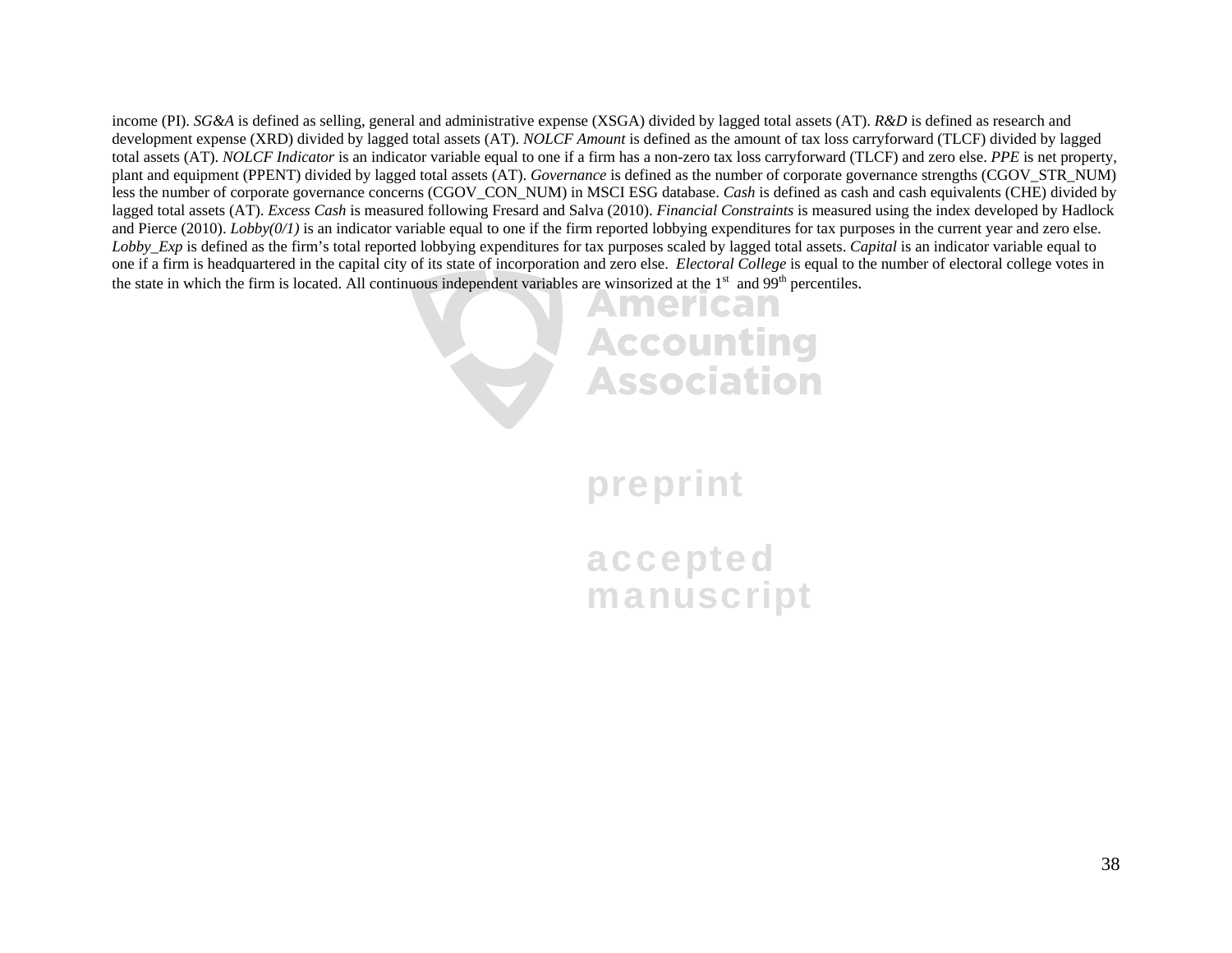| <b>VARIABLE<sup>a</sup></b>  | Predicted Sign               | (1)                | (2)                |
|------------------------------|------------------------------|--------------------|--------------------|
| CSR_Index                    | $\overline{\mathcal{L}}$     | $-0.004***$        | $-0.003**$         |
|                              |                              | $(-2.71)$          | $(-2.00)$          |
| Size                         |                              |                    | $-0.012***$        |
|                              |                              |                    | $(-4.76)$          |
| Leverage                     |                              |                    | $-0.055***$        |
|                              |                              |                    | $(-2.90)$          |
| <b>Intang</b>                |                              |                    | $-0.015$           |
|                              |                              |                    | $(-0.73)$          |
| Tax_Bnft_Opt                 |                              |                    | $-1.168**$         |
| <b>PTROA</b>                 |                              |                    | $(-1.99)$<br>0.027 |
|                              | <b>American</b>              |                    | (0.65)             |
| <b>MTB</b>                   |                              |                    | $-0.003$           |
|                              |                              | <b>Accounting</b>  | $(-0.25)$          |
| For_Inc                      |                              |                    | $0.020***$         |
|                              |                              | <b>Association</b> | (4.02)             |
| <b>SG&amp;A</b>              |                              |                    | $0.038**$          |
|                              |                              |                    | (2.13)             |
| R&D                          |                              |                    | $-0.174**$         |
|                              |                              |                    | $(-2.20)$          |
| <b>NOLCF</b> Amount          | preprint                     |                    | $-0.234***$        |
|                              |                              |                    | $(-8.36)$          |
| <b>NOLCF</b> Indicator       |                              |                    | 0.003              |
|                              | accepted                     |                    | (0.47)             |
| PP&E                         |                              |                    | $-0.035$           |
| Governance                   |                              | manuscript         | $(-1.61)$<br>0.001 |
|                              |                              |                    | (0.18)             |
| Cash                         | $\boldsymbol{?}$             |                    | $-0.137***$        |
|                              |                              |                    | $(-5.13)$          |
| Excess Cash                  | $\overline{\mathcal{L}}$     |                    | $0.016***$         |
|                              |                              |                    | (3.69)             |
| <b>Financial Constraints</b> | $\qquad \qquad \blacksquare$ |                    | $-0.017**$         |
|                              |                              |                    | $(-2.56)$          |
| Constant                     | $\boldsymbol{?}$             | $0.312***$         | $0.415***$         |
|                              |                              | (4.24)             | (6.05)             |
| Year Effects                 |                              | Yes                | Yes                |
| <b>Industry Effects</b>      |                              | Yes                | Yes                |
| Observations                 |                              | 5,588              | 5,588              |
| R-squared                    |                              | 0.109              | 0.197              |

**Table 2**  Relation between Taxes and CSR

\*,\*\*, and \*\*\* indicate statistical significance at the 0.10, 0.05 and 0.01 levels, respectively (two-tailed tests). t-Statistics are in parentheses and are calculated based on heteroskedasticity-robust standard errors clustered by firm and year.

<sup>a</sup>The dependent variable is *Cash\_ETR*, defined as the 5 year sum (from year t-4 to year t) of cash taxes paid (TXPD) divided by the 5-year sum of pre-tax income less special items (SPI). In order to allow for meaningful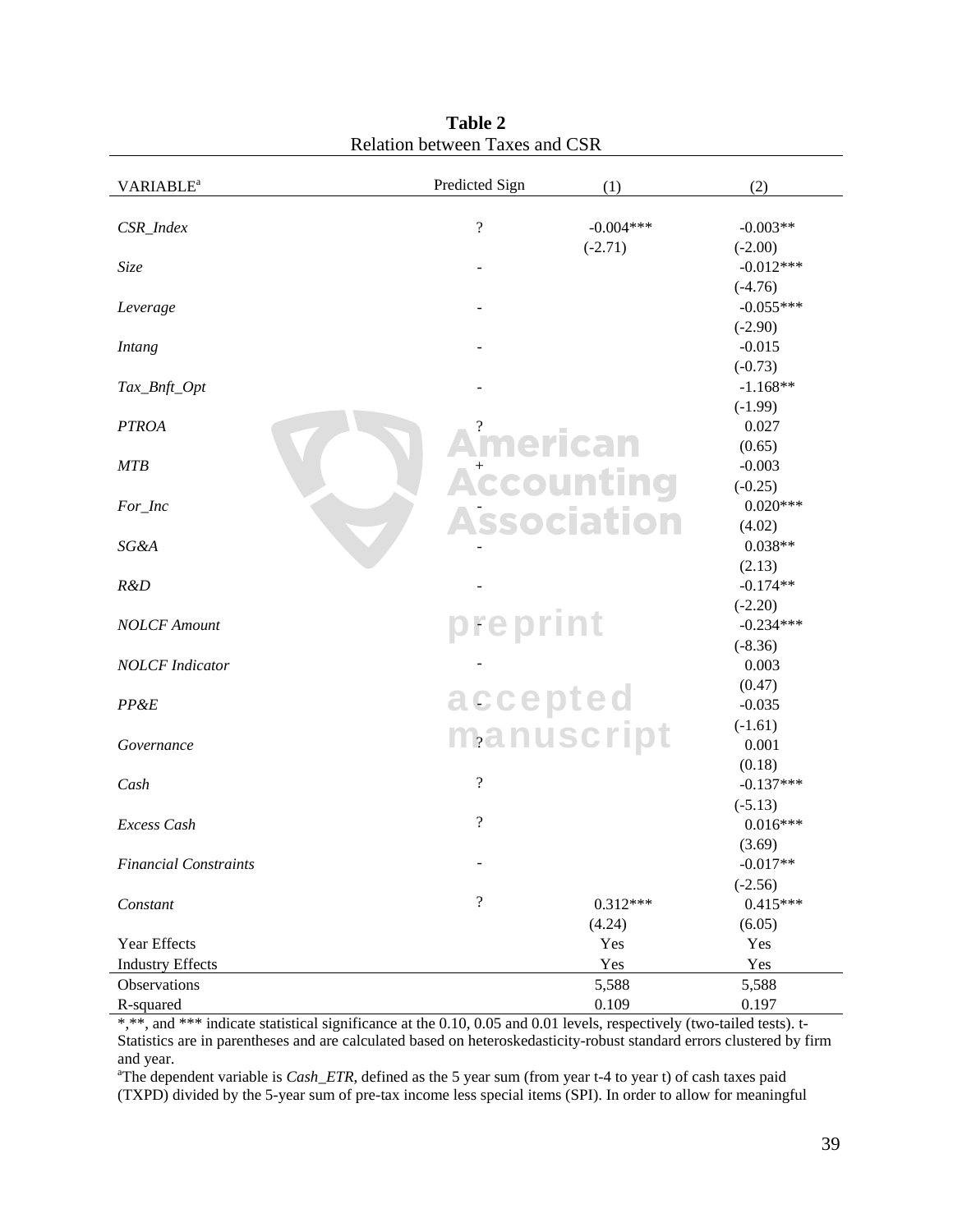interpretation firms are required to have a Cash ETR between 0 and 1. *CSR\_Index* is defined as total strengths minus total concerns in MSCI ESG five social rating categories: community, diversity, employee relations, environment, and product. *Size* is defined as the log of total assets (AT). *Leverage* is defined as long term debt (DLTT) plus short term debt (DLC) scaled by lagged total assets (AT). *Intang* is defined as intangible assets (INTAN) divided by lagged total assets (AT). *Tax\_Bnft\_Opt* is defined as the tax benefit of stock options (TXBCOF) divided by lagged total assets (AT). *PTROA* is defined as pretax income (PI) divided by lagged total assets (AT). *MTB* is defined as price per share (PRCC\_F) times total common shares outstanding (CSHO) over book value of equity (CEQ). *For\_Inc* is defined as the absolute value of pretax foreign income (PIFO) divided by the absolute value of pretax total income (PI). *SG&A* is defined as selling, general and administrative expense (XSGA) divided by lagged total assets (AT). *R&D* is defined as research and development expense (XRD) divided by lagged total assets (AT). *NOLCF Amount* is defined as the amount of tax loss carryforward (TLCF) divided by lagged total assets (AT). *NOLCF Indicator* is an indicator variable equal to one if a firm has a non-zero tax loss carryforward (TLCF) and zero else. *PPE* is net property, plant and equipment (PPENT) divided by lagged total assets (AT). *Governance* is defined as the number of corporate governance strengths (CGOV\_STR\_NUM) less the number of corporate governance concerns (CGOV\_CON\_NUM) in MSCI ESG database. *Cash* is defined as cash and cash equivalents (CHE) divided by lagged total assets (AT). *Excess Cash* is measured following Fresard and Salva (2010). *Financial Constraints* is measured using the index developed by Hadlock and Pierce (2010).

# **American Accounting Association**

# preprint

accepted manuscript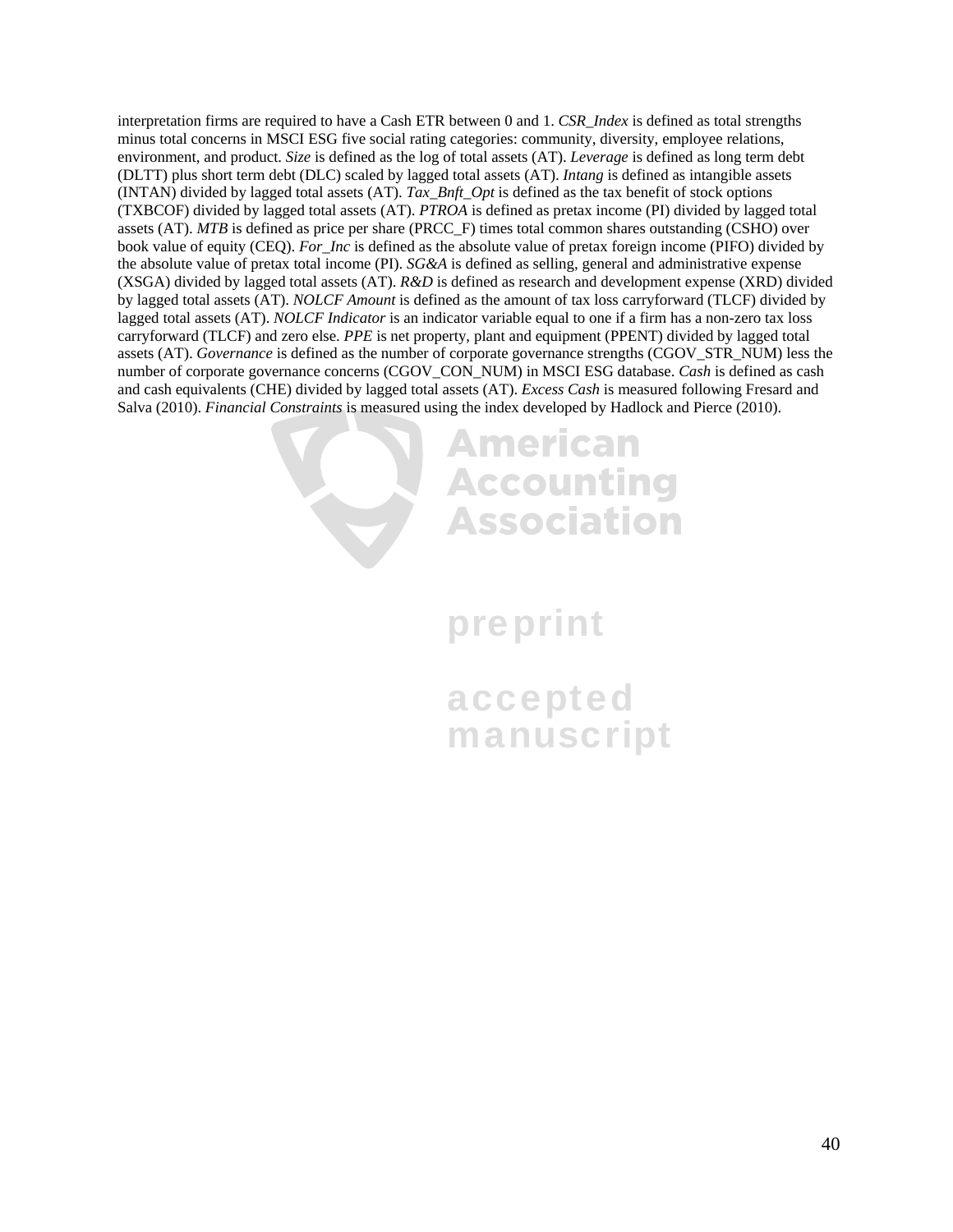|                              | <b>INCRETOR OCCWCCH TRACS ARE THEIR LOW CON</b> |                          |                    |             |
|------------------------------|-------------------------------------------------|--------------------------|--------------------|-------------|
| <b>VARIABLE<sup>a</sup></b>  |                                                 | Predicted Sign           | (1)                | (2)         |
| CSR Highest Quintile         |                                                 | $\overline{\mathcal{C}}$ | $-0.020***$        | $-0.017***$ |
|                              |                                                 |                          | $(-3.28)$          | $(-2.83)$   |
| <b>CSR</b> Lowest Quintile   |                                                 | $\ddot{?}$               | 0.002              | 0.001       |
|                              |                                                 |                          | (0.26)             | (0.20)      |
| Size                         |                                                 |                          |                    | $-0.012***$ |
|                              |                                                 |                          |                    | $(-4.83)$   |
| Leverage                     |                                                 |                          |                    | $-0.055***$ |
|                              |                                                 |                          |                    | $(-2.90)$   |
| <b>Intang</b>                |                                                 |                          |                    | $-0.015$    |
|                              |                                                 |                          |                    | $(-0.75)$   |
| Tax_Bnft_Opt                 |                                                 |                          |                    | $-1.191**$  |
|                              |                                                 |                          |                    | $(-2.06)$   |
| <b>PTROA</b>                 |                                                 | <b>American</b>          |                    | 0.030       |
|                              |                                                 |                          |                    | (0.71)      |
| MTB                          |                                                 |                          | <b>Accounting</b>  | $-0.001$    |
|                              |                                                 |                          | <b>Association</b> | $(-0.25)$   |
| For_Inc                      |                                                 |                          |                    | $0.020***$  |
|                              |                                                 |                          |                    | (4.03)      |
| SG&A                         |                                                 |                          |                    | $0.037**$   |
|                              |                                                 |                          |                    | (2.11)      |
| R&D                          |                                                 |                          |                    | $-0.173**$  |
|                              |                                                 | preprint                 |                    | $(-2.16)$   |
| <b>NOLCF</b> Amount          |                                                 |                          |                    | $-0.235***$ |
|                              |                                                 |                          |                    | $(-8.52)$   |
| <b>NOLCF</b> Indicator       |                                                 | accepted                 |                    | 0.004       |
|                              |                                                 |                          |                    | (0.54)      |
| PP&E                         |                                                 |                          | manuscript         | $-0.035$    |
|                              |                                                 |                          |                    | $(-1.63)$   |
| Governance                   |                                                 | $\overline{\mathcal{C}}$ |                    | 0.001       |
|                              |                                                 |                          |                    | (0.10)      |
| Cash                         |                                                 | $\ddot{?}$               |                    | $-0.137***$ |
|                              |                                                 |                          |                    | $(-5.17)$   |
| Excess Cash                  |                                                 | $\overline{\mathcal{L}}$ |                    | $0.016***$  |
|                              |                                                 |                          |                    | (3.75)      |
| <b>Financial Constraints</b> |                                                 |                          |                    | $-0.017**$  |
|                              |                                                 |                          |                    | $(-2.56)$   |
| Constant                     |                                                 | $\boldsymbol{?}$         | $0.314***$         | $0.414***$  |
|                              |                                                 |                          | (4.39)             | (6.02)      |
| Year Effects                 |                                                 |                          | Yes                | Yes         |
| <b>Industry Effects</b>      |                                                 |                          | Yes                | Yes         |
| Observations                 |                                                 |                          | 5,588              | 5,588       |
| R-squared                    |                                                 |                          | 0.110              | 0.197       |

**Table 3**  Relation between Taxes and High/Low CSR

\*,\*\*, and \*\*\* indicate statistical significance at the 0.10, 0.05 and 0.01 levels, respectively (two-tailed tests). t-Statistics are in parentheses and are calculated based on heteroskedasticity-robust standard errors clustered by firm and year.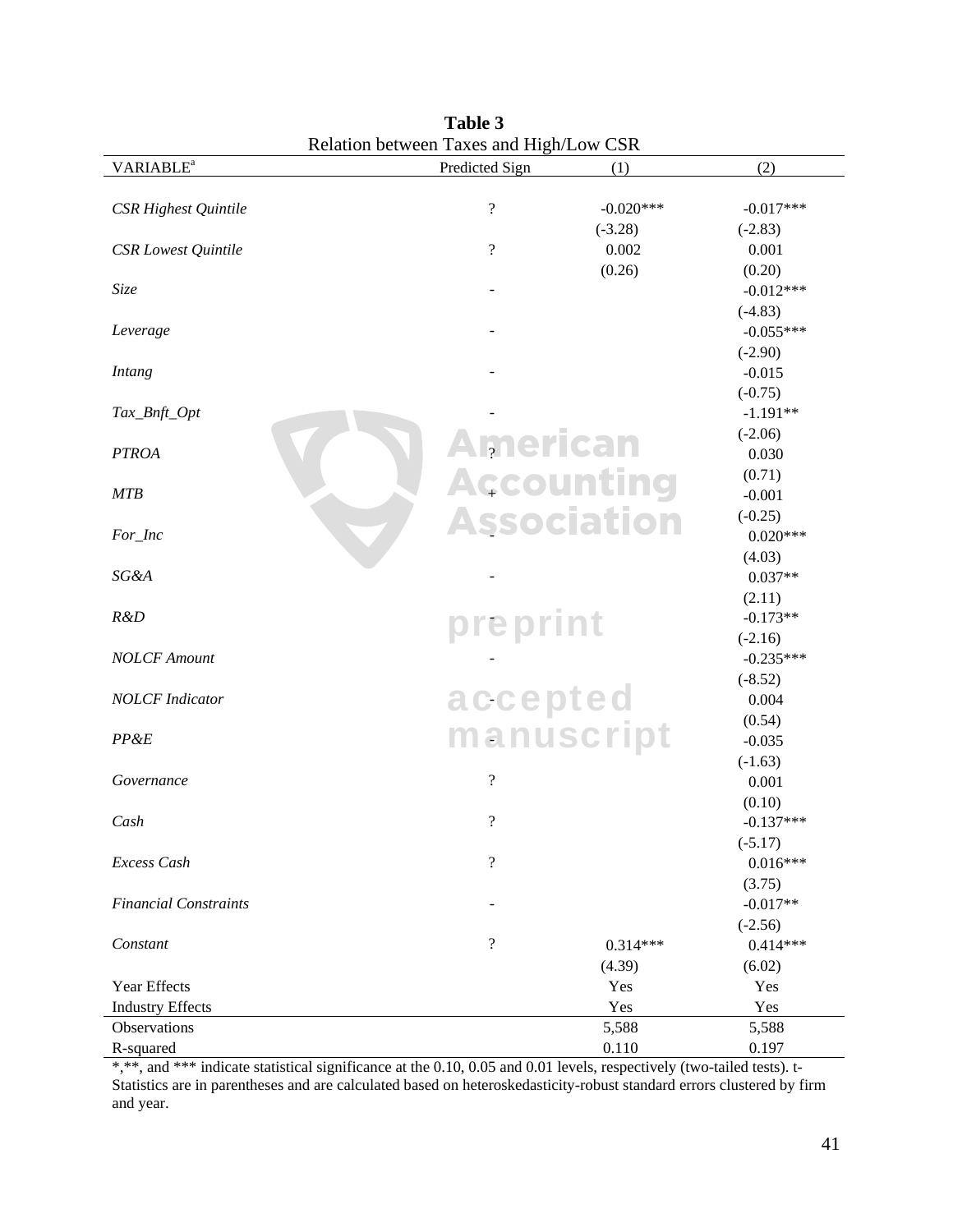aThe dependent variable is *Cash\_ETR*, defined as the 5 year sum (from year t-4 to year t) of cash taxes paid (TXPD) divided by the 5-year sum of pre-tax income less special items (SPI). In order to allow for meaningful interpretation firms are required to have a Cash ETR between 0 and 1. *CSR Highest Quintile* is an indicator variable equal to one if a firm is in the highest quintile of *CSR\_Index* and zero else. *CSR Lowest Quintile* is an indicator variable equal to one if a firm is in the lowest quintile of *CSR\_Index* and zero else. *CSR\_Index* is defined as total strengths minus total concerns in MSCI ESG five social rating categories: community, diversity, employee relations, environment, and product. *Size* is defined as the log of total assets (AT). *Leverage* is defined as long term debt (DLTT) plus short term debt (DLC) scaled by lagged total assets (AT). *Intang* is defined as intangible assets (INTAN) divided by lagged total assets (AT). *Tax\_Bnft\_Opt* is defined as the tax benefit of stock options (TXBCOF) divided by lagged total assets (AT). *PTROA* is defined as pretax income (PI) divided by lagged total assets (AT). *MTB* is defined as price per share (PRCC\_F) times total common shares outstanding (CSHO) over book value of equity (CEQ). *For\_Inc* is defined as the absolute value of pretax foreign income (PIFO) divided by the absolute value of pretax total income (PI). *SG&A* is defined as selling, general and administrative expense (XSGA) divided by lagged total assets (AT). *R&D* is defined as research and development expense (XRD) divided by lagged total assets (AT). *NOLCF Amount* is defined as the amount of tax loss carryforward (TLCF) divided by lagged total assets (AT). *NOLCF Indicator* is an indicator variable equal to one if a firm has a non-zero tax loss carryforward (TLCF) and zero else. *PPE* is net property, plant and equipment (PPENT) divided by lagged total assets (AT). *Governance* is defined as the number of corporate governance strengths (CGOV\_STR\_NUM) less the number of corporate governance concerns (CGOV\_CON\_NUM) in MSCI ESG database. *Cash* is defined as cash and cash equivalents (CHE) divided by lagged total assets (AT). *Excess Cash* is measured following Fresard and Salva (2010). *Financial Constraints* is measured using the index developed by Hadlock and Pierce (2010).

### **Association**

# preprint

accepted manuscript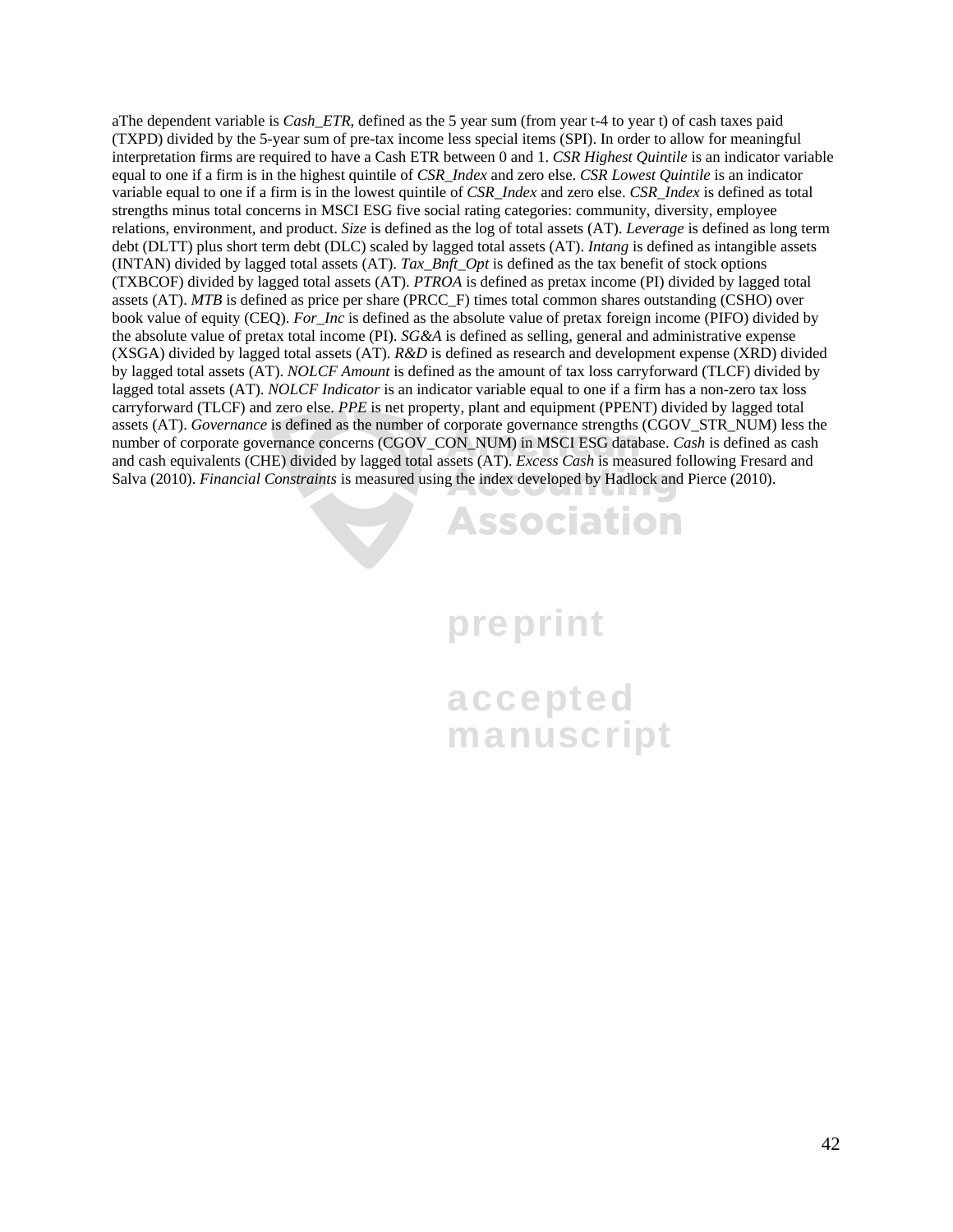| ommunicous oq                | aanons moden. Tinee biage Least by | $\mathbf{u}\mathbf{u}\mathbf{v}$ |
|------------------------------|------------------------------------|----------------------------------|
|                              | $DV = Cash\_ETR$                   | $DV = CSR\_Index$                |
| <b>VARIABLE<sup>a</sup></b>  | (1)                                | (2)                              |
|                              |                                    |                                  |
| CSR_Index                    | $-0.006**$                         |                                  |
|                              | $(-2.11)$                          |                                  |
| Cash ETR                     |                                    | $-3.203*$                        |
|                              |                                    | $(-1.90)$                        |
| Size                         | $-0.011***$                        | $0.260***$                       |
|                              | $(-4.46)$                          | (8.10)                           |
| Leverage                     | $-0.057***$                        | $-0.884***$                      |
|                              | $(-4.45)$                          | $(-4.49)$                        |
| <b>Intang</b>                | $-0.014$                           | $0.348**$                        |
|                              | $(-1.25)$                          | (2.09)                           |
| Tax_Bnft_Opt                 | $-1.261**$                         |                                  |
|                              | $(-1.98)$                          |                                  |
| <b>PTROA</b>                 | 0.031                              | $0.994***$                       |
|                              | (1.25)                             | (2.88)                           |
| <b>MTB</b>                   | $-0.001$                           | $0.062***$                       |
|                              | $(-0.24)$                          | (5.55)                           |
| For_Inc                      | $0.020***$                         |                                  |
|                              | (8.07)                             |                                  |
| SG&A                         | $0.043***$                         | $1.510***$                       |
|                              | (3.31)                             | (8.17)                           |
| R&D                          | $-0.156***$                        | 4.507***                         |
|                              | $(-3.06)$                          |                                  |
| <b>NOLCF</b> Amount          | $-0.237***$                        | (5.97)                           |
|                              |                                    | $-1.649***$                      |
|                              | $(-14.20)$                         | $(-3.73)$                        |
| <b>NOLCF</b> Indicator       | 0.004                              | $0.141**$                        |
|                              | (0.86)                             | (2.36)                           |
| PP&E                         | $-0.035**$                         | 0.111                            |
|                              | $(-2.48)$                          | (0.52)                           |
| Governance                   | 0.002                              | 0.024                            |
|                              | (0.68)                             | (0.53)                           |
| Cash                         | $-0.136***$                        | $-0.010$                         |
|                              | $(-7.50)$                          | $(-0.27)$                        |
| Excess Cash                  | $0.017***$                         | $0.106**$                        |
|                              | (6.31)                             | (2.21)                           |
| <b>Financial Constraints</b> | $-0.017***$                        | $-0.149**$                       |
|                              | $(-4.03)$                          | $(-2.31)$                        |
| <b>CSR</b> Transparency      |                                    | 3.879***                         |
|                              |                                    | (24.79)                          |
| Constant                     | $0.397***$                         | $-4.446***$                      |
|                              | (8.75)                             | $(-4.67)$                        |
| Year Effects                 | Yes                                | Yes                              |
| <b>Industry Effects</b>      | Yes                                | Yes                              |
| Observations                 | 5,588                              | 5,588                            |
| R-squared                    | 0.195                              | 0.346                            |
|                              |                                    |                                  |

**Table 4**  Simultaneous Equations Model: Three-Stage Least Squares

\*,\*\*, and \*\*\* indicate statistical significance at the 0.10, 0.05 and 0.01 levels, respectively (two-tailed tests). t-Statistics are in parentheses.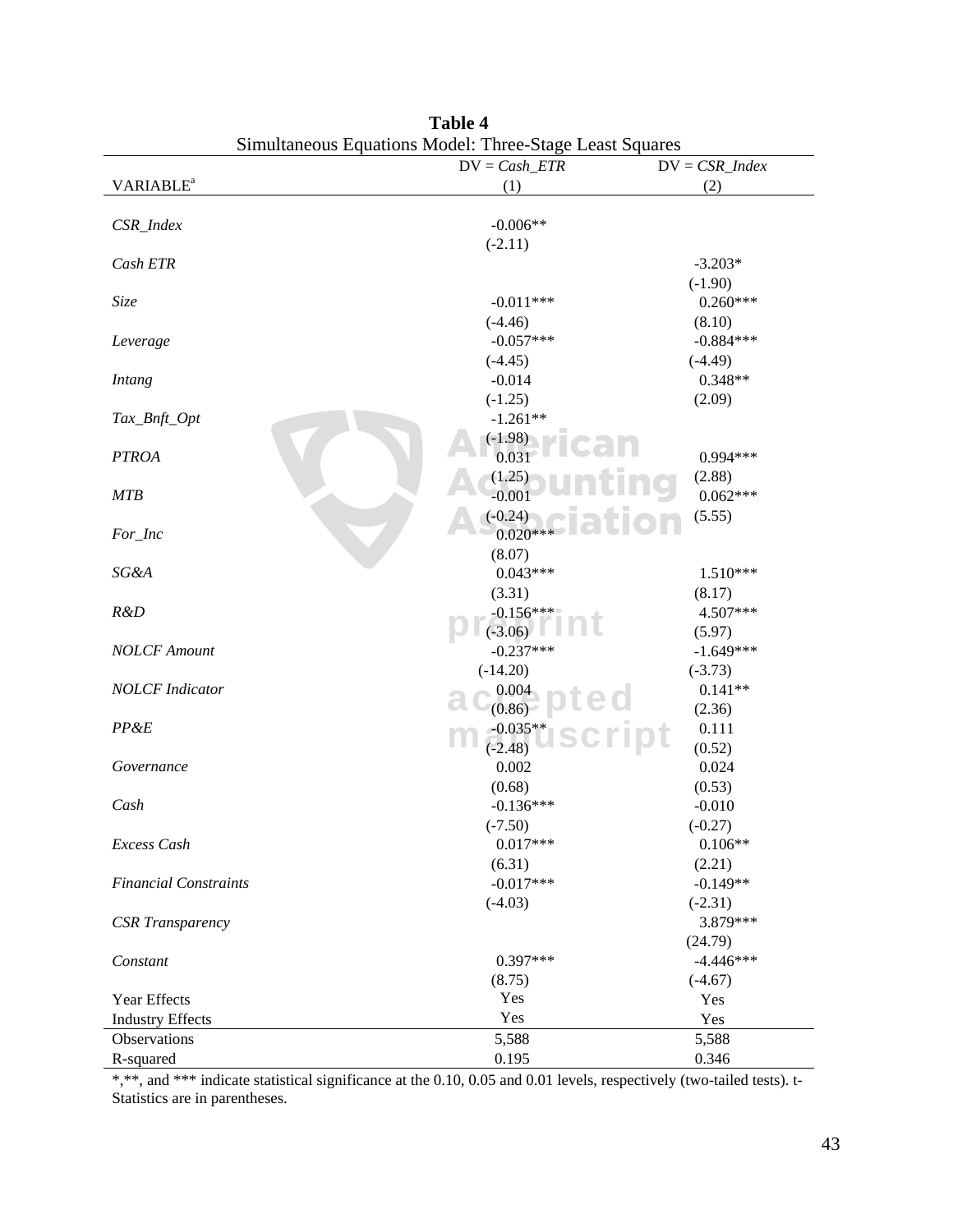<sup>a</sup>Cash\_ETR is defined as the 5 year sum (from year t-4 to year t) of cash taxes paid (TXPD) divided by the 5year sum of pre-tax income less special items (SPI). In order to allow for meaningful interpretation firms are required to have a Cash ETR between 0 and 1. *CSR\_Index* is defined as total strengths minus total concerns in MSCI ESG five social rating categories: community, diversity, employee relations, environment, and product. *Size* is defined as the log of total assets (AT). *Leverage* is defined as long term debt (DLTT) plus short term debt (DLC) scaled by lagged total assets (AT). *Intang* is defined as intangible assets (INTAN) divided by lagged total assets (AT). *Tax\_Bnft\_Opt* is defined as the tax benefit of stock options (TXBCOF) divided by lagged total assets (AT). *PTROA* is defined as pretax income (PI) divided by lagged total assets (AT). *MTB* is defined as price per share (PRCC\_F) times total common shares outstanding (CSHO) over book value of equity (CEQ). *For\_Inc* is defined as the absolute value of pretax foreign income (PIFO) divided by the absolute value of pretax total income (PI). *SG&A* is defined as selling, general and administrative expense (XSGA) divided by lagged total assets (AT). *R&D* is defined as research and development expense (XRD) divided by lagged total assets (AT). *NOLCF Amount* is defined as the amount of tax loss carryforward (TLCF) divided by lagged total assets (AT). *NOLCF Indicator* is an indicator variable equal to one if a firm has a nonzero tax loss carryforward (TLCF) and zero else. *PPE* is net property, plant and equipment (PPENT) divided by lagged total assets (AT). *Governance* is defined as the number of corporate governance strengths (CGOV\_STR\_NUM) less the number of corporate governance concerns (CGOV\_CON\_NUM) in MSCI ESG database. *Cash* is defined as cash and cash equivalents (CHE) divided by lagged total assets (AT). *Excess Cash*  is measured following Fresard and Salva (2010). *Financial Constraints* is measured using the index developed by Hadlock and Pierce (2010). *CSR Transparency* is an indicator variable equal to one if a firm is defined as having a strength in the governance category "CGOV\_str\_D" from MSCI ESG database.



accepted manuscript

**Association**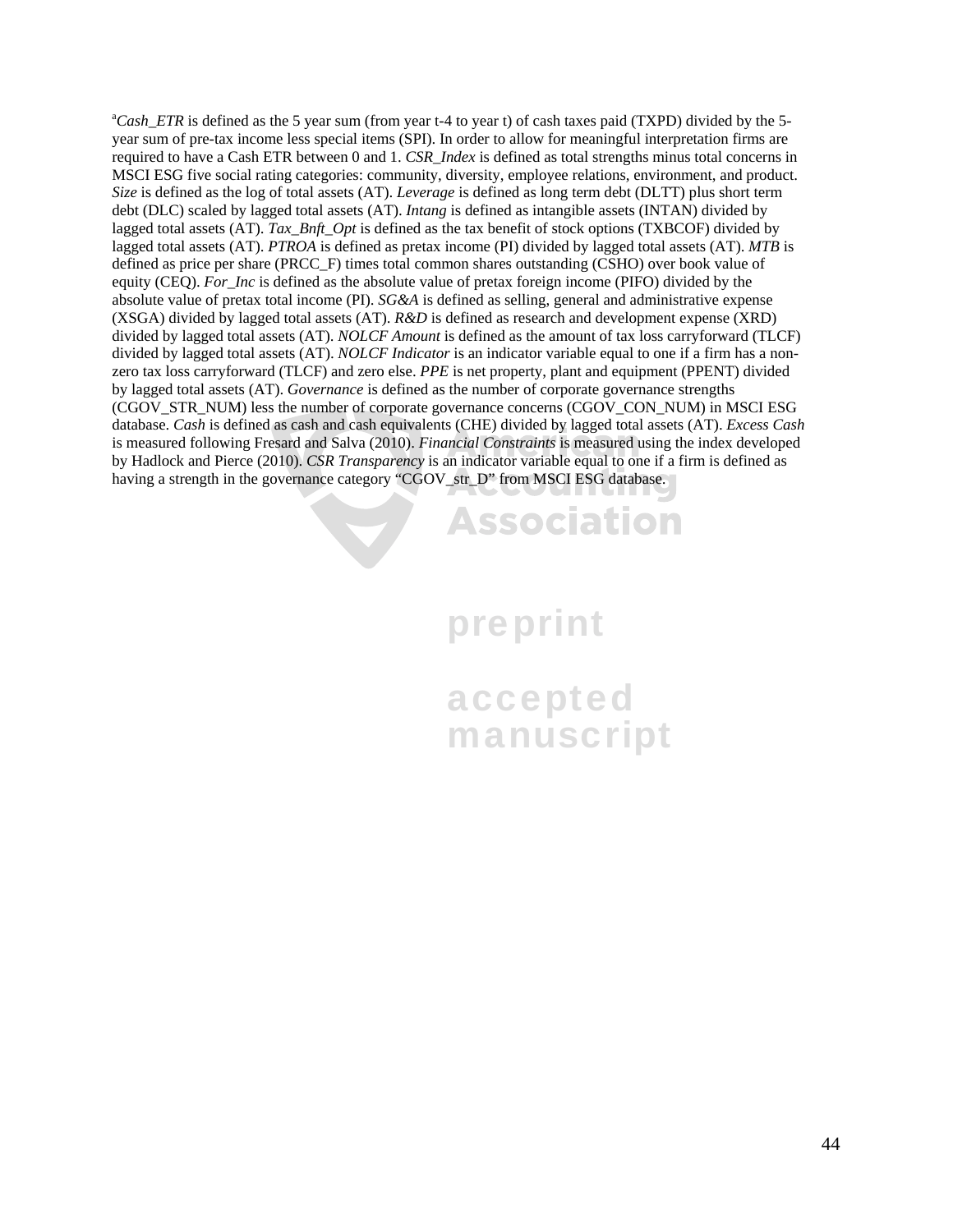|                             |                            |            | Kelation between Tax Lobbying Activity and CSK – Logit Model |             |             |
|-----------------------------|----------------------------|------------|--------------------------------------------------------------|-------------|-------------|
|                             | Predicted                  |            |                                                              |             |             |
| <b>VARIABLE<sup>a</sup></b> | Sign                       | (1)        | (2)                                                          | (3)         | (4)         |
|                             |                            |            |                                                              |             |             |
| CSR_Index                   | $\overline{\cdot}$         | $0.255***$ |                                                              | $0.073*$    |             |
|                             |                            | (8.29)     |                                                              | (1.88)      |             |
| <b>CSR Highest Quintile</b> | $\overline{\cdot}$         |            | 1.879***                                                     |             | $0.950***$  |
|                             |                            |            | (8.59)                                                       |             | (3.82)      |
| <b>CSR</b> Lowest Quintile  | $\overline{\mathcal{L}}$   |            | 0.120                                                        |             | 0.299       |
|                             |                            |            | (0.36)                                                       |             | (1.21)      |
| Size                        |                            |            |                                                              | 1.042***    | $1.023***$  |
|                             |                            |            |                                                              | (9.46)      | (9.16)      |
| <b>PTROA</b>                |                            |            |                                                              | 0.506       | 0.222       |
|                             |                            |            |                                                              | (0.47)      | (0.20)      |
| <b>MTB</b>                  | $^{+}$                     |            |                                                              | 0.034       | 0.030       |
|                             |                            |            |                                                              | (1.05)      | (0.93)      |
| Capital                     |                            |            |                                                              | 0.019       | 0.002       |
|                             |                            |            |                                                              | (0.02)      | (0.00)      |
| Electoral College           | $\boldsymbol{\mathcal{C}}$ |            |                                                              | $-0.021$    | $-0.021$    |
|                             |                            |            |                                                              | $(-1.28)$   | $(-1.27)$   |
| Constant                    |                            | 0.182      | $-0.215$                                                     | $-9.087***$ | $-9.126***$ |
|                             |                            | (0.15)     | $(-0.19)$                                                    | $(-7.10)$   | $(-7.30)$   |
| Year Effects                |                            | Yes        | Yes                                                          | Yes         | Yes         |
| <b>Industry Effects</b>     |                            | Yes        | Yes                                                          | Yes         | Yes         |
| <b>Observations</b>         |                            | 5,588      | 5,588                                                        | 5,588       | 5,588       |
| R-squared                   |                            | 0.168      | 0.177                                                        | 0.336       | 0.346       |

**Table 5**  Relation between Tax Lobbying Activity and CSR – Logit Model

 $\frac{0.168}{2}$   $\frac{0.177}{2}$   $\frac{0.336}{2}$   $\frac{0.346}{2}$ <br>\*,\*\*, and \*\*\* indicate statistical significance at the 0.10, 0.05 and 0.01 levels, respectively (two-tailed tests). t-Statistics are in parentheses and are calculated based on heteroskedasticity-robust standard errors clustered by firm and year

The dependent variable is  $\Sigma \frac{\partial \frac{\partial \nu}{\partial T}}{\partial t}$ , an indicator variable equal to one if the fifth reported loopying expenditures for tax purposes in the current year and zero otherwise. *CSR\_Index* is defined as total st manuscriptum of the social rating categories: commany, are engly, enproyee relation<br>environment, and product. *CSR Highest Quintile* is an indicator variable equal to one if the firm is in the<br>highest quintile of *CSR Inde* <sup>a</sup>The dependent variable is  $Lobby(0/1)$ , an indicator variable equal to one if the firm reported lobbying minus total concerns in MSCI ESG five social rating categories: community, diversity, employee relations, highest quintile of *CSR\_Index* and zero else. *CSR Lowest Quintile* is an indicator variable equal to one if a firm is in the lowest quintile of *CSR\_Index* and zero else. *Size* is defined as the log of total assets (AT). *MTB* is defined as price per share (PRCC\_F) times total common shares outstanding (CSHO) over book value of equity (CEQ). *PTROA* is defined as pretax income (PI) divided by lagged total assets (AT). *Capital* is an indicator variable equal to one if a firm is headquartered in the capital city of its state of incorporation and zero else. *Electoral College* is equal to the electoral college votes in the state in which the firm is located.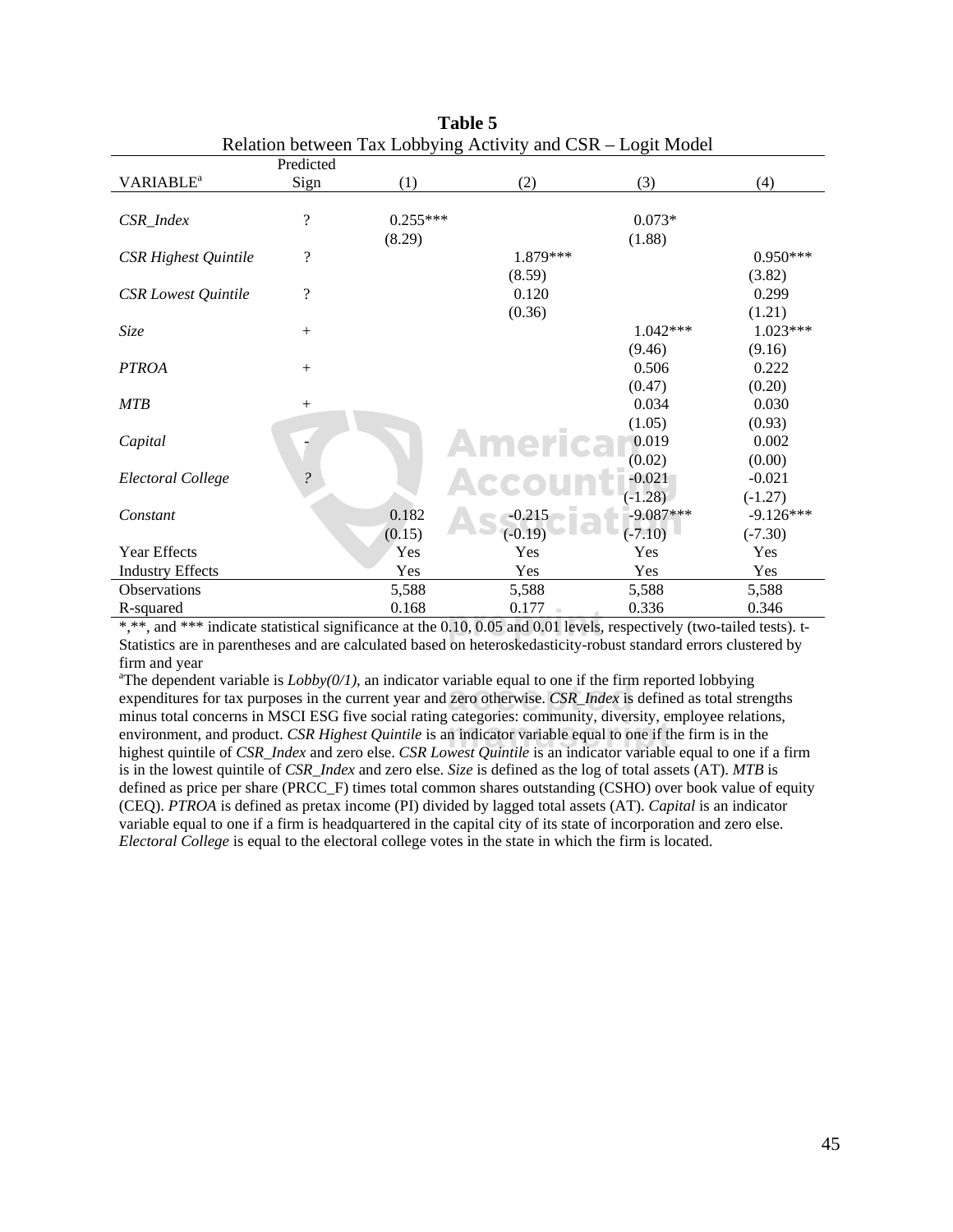|                             | Relation between the Amount Spent on Tax Lobbying and CSR – OLS Model |            |                 |            |            |
|-----------------------------|-----------------------------------------------------------------------|------------|-----------------|------------|------------|
| <b>VARIABLE<sup>a</sup></b> | Predicted Sign                                                        | (1)        | (2)             | (3)        | (4)        |
|                             |                                                                       |            |                 |            |            |
| CSR_Index                   | $\overline{\mathcal{L}}$                                              | $0.003***$ |                 | $0.002***$ |            |
|                             |                                                                       | (5.18)     |                 | (3.22)     |            |
| <b>CSR Highest Quintile</b> | $\overline{\mathcal{L}}$                                              |            | $0.022***$      |            | $0.013***$ |
|                             |                                                                       |            | (4.58)          |            | (3.32)     |
| <b>CSR</b> Lowest Quintile  | $\overline{\mathcal{L}}$                                              |            | $-0.001$        |            | 0.001      |
|                             |                                                                       |            | $(-0.54)$       |            | (0.07)     |
| Size                        | $^{+}$                                                                |            |                 | $0.008***$ | $0.008***$ |
|                             |                                                                       |            |                 | (6.26)     | (6.57)     |
| <b>PTROA</b>                | $^{+}$                                                                |            |                 | $0.017**$  | $0.017**$  |
|                             |                                                                       |            |                 | (2.53)     | (2.50)     |
| <b>MTB</b>                  | $+$                                                                   |            |                 | 0.001      | 0.001      |
|                             |                                                                       |            | <b>America</b>  | (0.44)     | (0.42)     |
| Capital                     |                                                                       |            |                 | 0.005      | 0.005      |
|                             |                                                                       |            | $\triangle GGO$ | (0.76)     | (0.82)     |
| Electoral College           | $\boldsymbol{\gamma}$                                                 |            |                 | $-0.001$   | $-0.001$   |
|                             |                                                                       |            |                 | $(-1.33)$  | $(-1.21)$  |
| Constant                    |                                                                       | 0.083      | 0.079           | 0.010      | 0.008      |
|                             |                                                                       | (1.19)     | (1.16)          | (0.16)     | (0.13)     |
| Year Effects                |                                                                       | Yes        | Yes             | Yes        | Yes        |
| <b>Industry Effects</b>     |                                                                       | Yes        | Yes             | Yes        | Yes        |
| Observations                |                                                                       | 5,588      | 5,588           | 5,588      | 5,588      |
| R-squared                   |                                                                       | 0.097      | 0.098           | 0.150      | 0.151      |

| Table 6                                                               |
|-----------------------------------------------------------------------|
| Relation between the Amount Spent on Tax Lobbying and CSR – OLS Model |

Statistics are in parentheses and are calculated based on heteroskedasticity-robust standard errors clustered by<br>firm and year \*,\*\*, and \*\*\* indicate statistical significance at the 0.10, 0.05 and 0.01 levels, respectively (two-tailed tests). tfirm and year

<sup>a</sup>The dependent variable is Lobby\_*Exp*, defined as the firm's total reported lobbying expenditures for tax purposes divided by lagged total assets. *CSR\_Index* is defined as total strengths minus total concerns in MSCI <sup>a</sup>The dependent variable is Lobby*\_Exp*, defined as the firm's total reported lobbying expenditures for tax ESG five social rating categories: community, diversity, employee relations, environment, and product. *CSR Highest Quintile* is an indicator variable equal to one if the firm is in the highest quintile of *CSR\_Index* and zero else. *CSR Lowest Quintile* is an indicator variable equal to one if a firm is in the lowest quintile of *CSR\_Index*  and zero else. *Size* is defined as the log of total assets (AT). *MTB* is defined as price per share (PRCC\_F) times total common shares outstanding (CSHO) over book value of equity (CEQ). *PTROA* is defined as pretax income (PI) divided by lagged total assets (AT). *Capital* is an indicator variable equal to one if a firm is headquartered in the capital city of its state of incorporation and zero else. *Electoral College* is equal to the electoral college votes in the state in which the firm is located.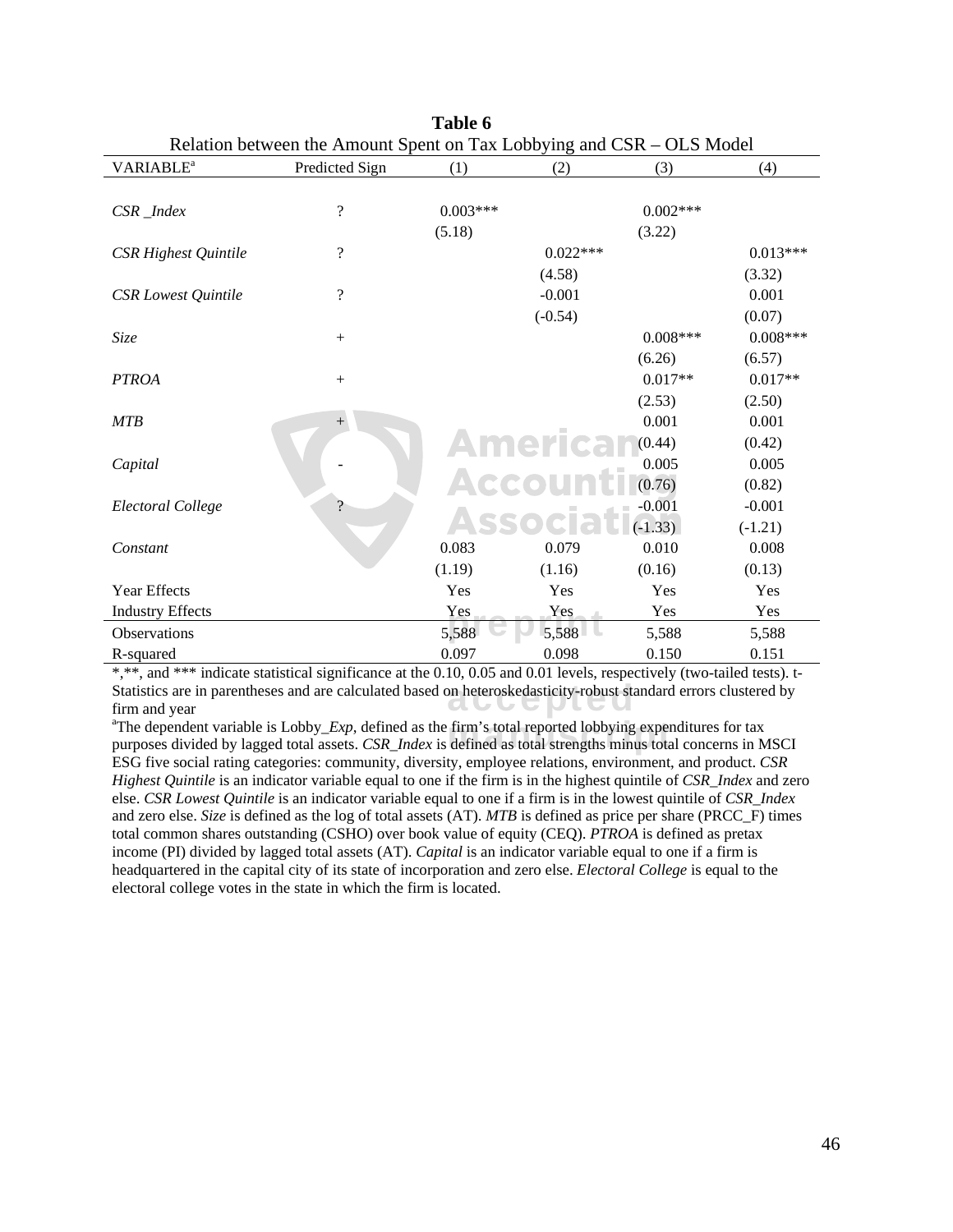|                              | Splitting Corporate Social Responsibility Scores |                | Governance     | Governance Added |
|------------------------------|--------------------------------------------------|----------------|----------------|------------------|
|                              | Variable Split                                   | Variable Split | Added to Index | to Index         |
| <b>VARIABLE<sup>a</sup></b>  | (1)                                              | (2)            | (3)            | (4)              |
|                              |                                                  |                |                |                  |
| Sum of Negative CSR          |                                                  | 0.002          |                | 0.002            |
|                              |                                                  | (0.95)         |                | (1.02)           |
| <b>High Negative CSR</b>     | 0.001                                            |                | 0.006          |                  |
|                              | (0.08)                                           |                | (0.67)         |                  |
| Sum of Positive CSR          | $-0.003**$                                       | $-0.003**$     | $-0.003**$     | $-0.003**$       |
|                              | $(-2.20)$                                        | $(-2.29)$      | $(-2.29)$      | $(-2.37)$        |
| Size                         | $-0.011***$                                      | $-0.012***$    | $-0.011***$    | $-0.012***$      |
|                              | $(-3.27)$                                        | $(-3.51)$      | $(-3.46)$      | $(-3.51)$        |
| Leverage                     | $-0.056***$                                      | $-0.055***$    | $-0.056***$    | $-0.056***$      |
|                              | $(-2.98)$                                        | $(-2.93)$      | $(-2.98)$      | $(-2.94)$        |
| <b>Intang</b>                | $-0.017$                                         | $-0.015$       | $-0.017$       | $-0.016$         |
|                              | $(-0.86)$                                        | $(-0.77)$      | $(-0.83)$      | $(-0.77)$        |
| Tax_Bnft_Opt                 | $-1.189**$                                       | $-1.165**$     | $-1.178**$     | $-1.167**$       |
|                              | $(-2.04)$                                        | $(-1.97)$      | $(-2.01)$      | $(-1.97)$        |
| <b>PTROA</b>                 | 0.027                                            | 0.027          | 0.028          | 0.028            |
|                              | (0.64)                                           | (0.66)         | (0.66)         | (0.66)           |
| <b>MTB</b>                   | $-0.001$                                         | $-0.001$       | $-0.001$       | $-0.001$         |
|                              | $(-0.25)$                                        | $(-0.23)$      | $(-0.24)$      | $(-0.23)$        |
| For_Inc                      | $0.020***$                                       | $0.020***$     | $0.020***$     | $0.020***$       |
|                              | (4.00)                                           | (4.02)         | (4.01)         | (4.02)           |
| SG&A                         | $0.038**$                                        | $0.039**$      | $0.038**$      | $0.039**$        |
|                              | (2.19)                                           | (2.21)         | (2.19)         | (2.20)           |
| R&D                          | $-0.178**$                                       | $-0.173**$     | $-0.176**$     | $-0.173**$       |
|                              | $(-2.25)$                                        | $(-2.19)$      | $(-2.21)$      | $(-2.18)$        |
| <b>NOLCF</b> Amount          | $-0.232***$                                      | $-0.234***$    | $-0.233***$    | $-0.234***$      |
|                              | $(-8.19)$                                        | $(-8.30)$      | $(-8.24)$      | $(-8.29)$        |
| <b>NOLCF</b> Indicator       | 0.003                                            | 0.003          | 0.003          | 0.0031           |
|                              | (0.39)                                           | (0.47)         | (0.42)         | (0.47)           |
| PP&E                         | $-0.036*$                                        | $-0.035$       | $-0.036*$      | $-0.035$         |
|                              | $(-1.65)$                                        | $(-1.63)$      | $(-1.65)$      | $(-1.63)$        |
| Governance                   | 0.001                                            | 0.001          | 0.003          | 0.004            |
|                              | (0.28)                                           | (0.26)         | (0.53)         | (0.74)           |
| Cash                         | $-0.138***$                                      | $-0.137***$    | $-0.137***$    | $-0.137***$      |
|                              | $(-5.14)$                                        | $(-5.13)$      | $(-5.14)$      | $(-5.12)$        |
| Excess Cash                  | $0.016***$                                       | $0.017***$     | $0.016***$     | $0.016***$       |
|                              | (3.72)                                           | (3.71)         | (3.71)         | (3.71)           |
| <b>Financial Constraints</b> | $-0.016**$                                       | $-0.017**$     | $-0.016**$     | $-0.016**$       |
|                              |                                                  |                |                |                  |

| Table 7                                                 |  |
|---------------------------------------------------------|--|
| <b>Splitting Corporate Social Responsibility Scores</b> |  |